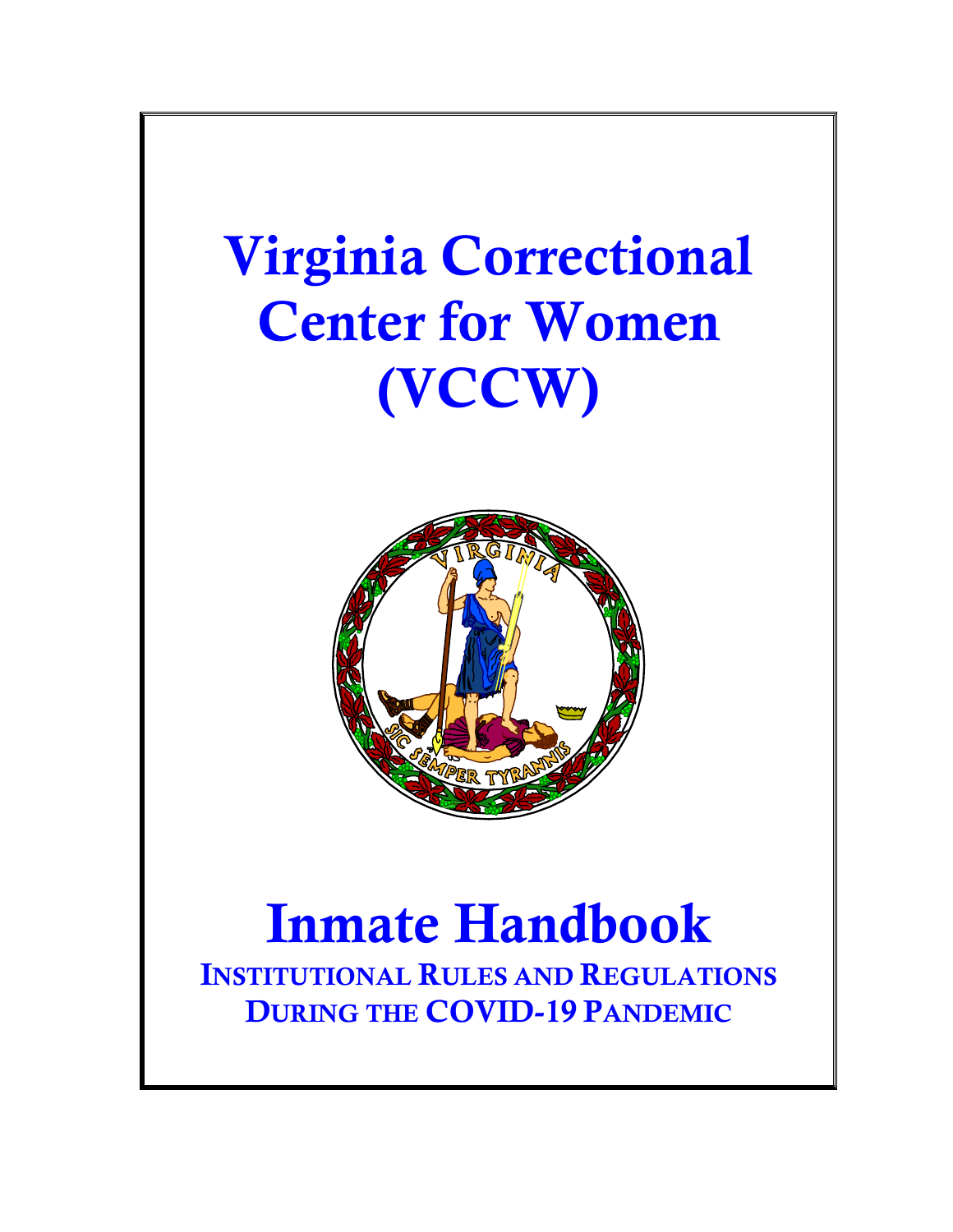# VIRGINIA CORRECTIONAL CENTER FOR WOMEN

Tykeshae Fowlkes, Warden –The Warden is responsible for the overall operation of the facility.

Kenneth Goldman, Assistant Warden – The AW manages the day-to-day operation of the facility, and is responsible for the following areas of operation: Food Service, Buildings and Grounds, Safety, Medical Department, Dental, Mental Health Services, Re-entry, and Security.

Q. Dillard, Chief of Security – The Major is responsible for ensuring security measures are in place and that all security policies and procedures are followed.

M. Blair, Chief of Housing & Programs – The Chief of Housing and Programs oversees the Unit Managers assigned to the Living Units as well as the Institutional Program Manager.

I. Scott, Institutional Program Manager – The IPM is responsible for providing supervision and guidance in areas to include, but not limited to Classification, Home Plans, WRNA and Program Fidelity. They also oversee the Law Library, Volunteer Program, Chaplain Services, Recreation Services, Work Program and Treatment Programs.

A. McKearin, Operations Manager/ADA Coordinator/PREA Compliance Manager – The Operations Manager provides guidance on application of policies and directives to the Warden's Office. They oversee the Mailroom, Hearings Officer, and the Inmate Grievance Coordinator. They also serve as the institution's ADA Coordinator and PREA Compliance Manager.

Unit Managers – The Unit Manager oversees the day-to-day activities for the Living Units to which they are assigned. They supervise the security staff and Counselors assigned to their building.

**K. Morton, Business Manager** – The Business Office is responsible for handling all requests for information regarding inmate trust funds, money orders, and account balance disbursements. They are also responsible for managing the Commissary Fund.

R. Capuno, Food Service Director – The Food Service Director is responsible for managing the dayto-day operations of Food Services.

C. Crump, Inmate Grievance Coordinator – The Grievance Coordinator ensures a response to all Informal Complaints and formal Grievances.

A. Gerdes, Hearings Officer – The Hearings Officer hears all charges written in accordance with operating procedure.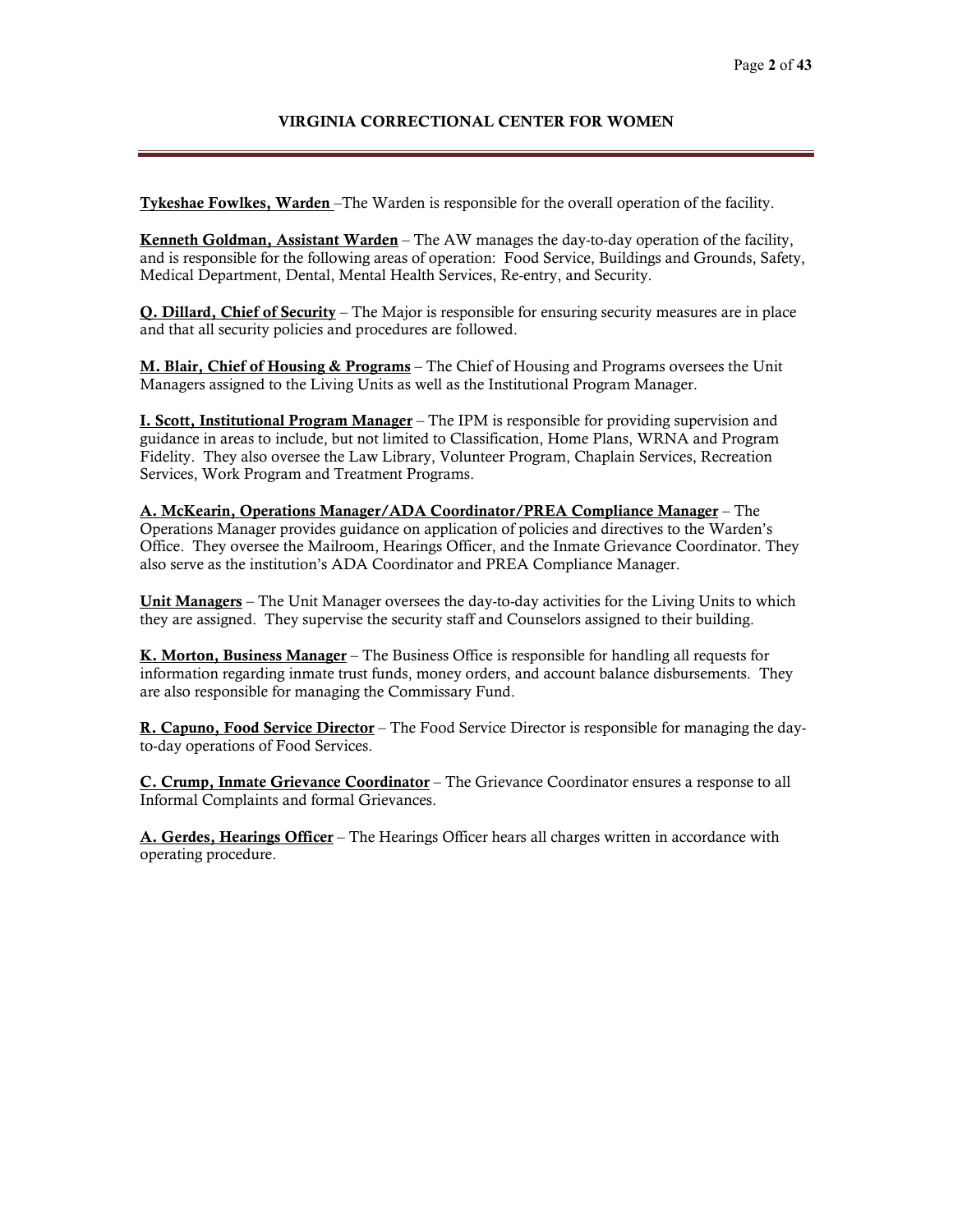#### NEW ADMISSION HANDOUT

| Name:                          |                                   |
|--------------------------------|-----------------------------------|
|                                |                                   |
| <b>Inmate Number:</b>          |                                   |
|                                |                                   |
| <b>Intake Officer:</b>         |                                   |
|                                |                                   |
| <b>Unit Manager:</b>           |                                   |
|                                |                                   |
| Counselor:                     |                                   |
| <b>Building Sergeant:</b>      |                                   |
|                                |                                   |
|                                |                                   |
| <b>Mailing Address:</b>        | P.O. Box 1<br>Goochland, VA 23063 |
|                                |                                   |
| <b>Phone Number:</b>           | $(804) 556 - 7500$                |
|                                |                                   |
| <b>Institutional Attorney:</b> | Keith H. Waldrop<br>P.O. Box 268  |
|                                | Goochland, VA 23063               |

#### **NOTICE**

The Virginia Department of Corrections has the authority and responsibility to promote a safe and secure environment for those individuals who are employed within the Department's facilities, as well as those persons who are incarcerated. In doing so, the Department has a policy of zero tolerance for any inappropriate or criminal behavior committed by any individual or group of individuals. One factor of such concern is gangs (street gangs, hate groups, cults) and their members. This is to inform you that as an inmate under the control or supervision of the Virginia Department of Corrections you are prohibited from joining, recruiting for, associating with, participating in or acting in concert with any individual or group of individuals who may constitute a gang. In addition, you are prohibited from owning, creating, possessing, or passing to other individuals any correspondence, documents, photographs, drawings, jewelry, symbols, or property of any type that contains or indicates gang identifiers, language, or information. Any behavior on your part which indicates such participation may lead to disciplinary, administrative, and/or criminal action against you.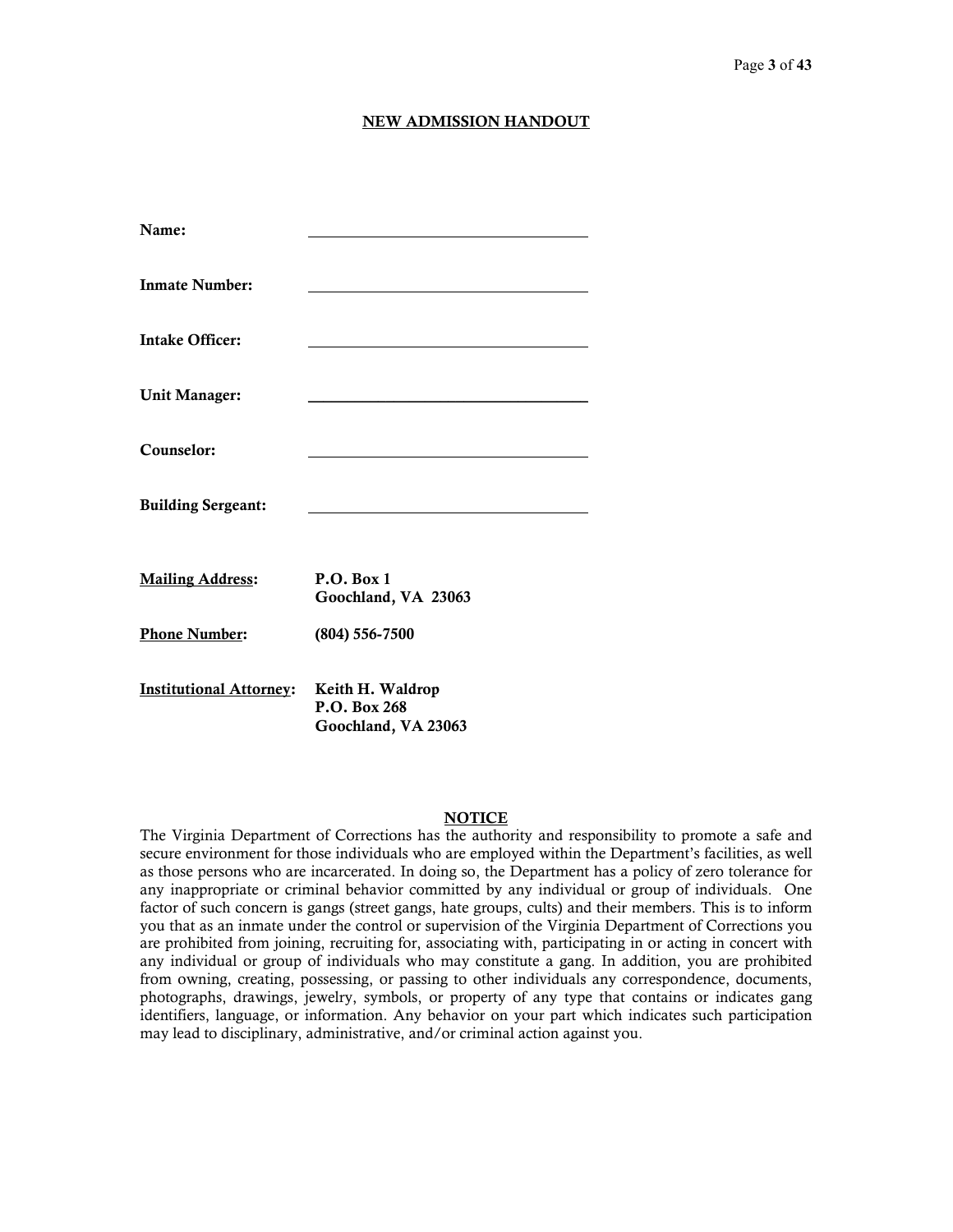The Virginia Department of Corrections (VADOC) is currently operating in accordance with Virginia Department of Health (VDH) and Center for Disease Control (CDC) guidelines in response to the COVID-19 global pandemic. These guidelines have affected many of the current operations at VCCW. Please review each section carefully as changes have been noted in a number of procedures to keep you and others safe during this time. During the current operations, rapid changes are occurring. It is critical that you follow your last directive to ensure the safety of all.

#### **ORIENTATION**

Orientation will be provided within one week of arrival to all inmates received at Virginia Correctional Center for Women. During this time, inmates will receive written orientation materials. In addition, written information regarding procedures governing visitation will be made available to each inmate within 24 hours after arrival to the facility. Where disability or problems with language or literacy hinder an inmate's ability to understand orientation materials, staff presenting the formal orientation program shall access appropriate staff, inmate, volunteer, or contract resources to assist the inmate. Completion of orientation is documented by a statement signed and dated by the inmate.

#### INMATE'S RIGHTS

Every inmate has basic rights afforded them by the Constitution and laws of the United States, as well as the Commonwealth of Virginia. These rights include freedom from discrimination based on race, religion, national origin, sex, age, disabilities or political beliefs. VCCW shall provide equal access to our various programs, work assignments, and involvement in decisions concerning classification status. All staff members shall ensure your protection from personal abuse, corporal punishment, personal injury, disease, property damage, harassment, use of unnecessary force, and from unreasonable or excessive searches. Personal grooming choices shall be limited only by safety, security, identification and hygiene consideration.

#### INMATE AUTHORITY AND CONTROL

No inmate or group of inmates will have authority or control over another.

#### PRISON RAPE ELIMINATION ACT (PREA)

The Prison Rape Elimination Act (PREA) of 2003 is a Federal Law established to address the elimination and prevention of sexual misconduct (sexual abuse and/or sexual harassment) in correctional systems.

The Virginia Correctional Center for Women has zero tolerance for inmate-on-inmate sexual assault or abuse, or sexual misconduct or harassment towards inmates by staff, volunteers and contractors. You have the right to be free from intimidation or pressure from staff, inmates or any other person to perform or engage in sexual behavior regardless of your current situation or sexual orientation.

Sexual misconduct is defined as any behavior or act of a sexual nature directed towards an inmate by an employee, volunteer, visitor, agency representative or other person while assigned to VCCW. This includes but is not limited to acts or attempts to commit acts including, but not limited to:

- 1. Sexual battery, sexual assault, sexual abuse, conduct of a sexual nature or implication sexual gratification, sexual harassment, sexual contact, obscenity or an unreasonable invasion of privacy.
- 2. Also includes but is not limited to conversations or correspondence that suggests a romantic sexual relationship between an inmate and any person referenced above.
	- **PREVENTION** of sexual misconduct can be accomplished by being aware of your surroundings. Do not accept gifts or favors: most come with strings attached. Do not accept offers for protection: that is what corrections staff are here for. If you fear for your safety report it to staff. Be direct and firm when saying no to unwanted activity. Be aware of inmates, staff members or visitors who are overly friendly. Avoid flirtatious behavior with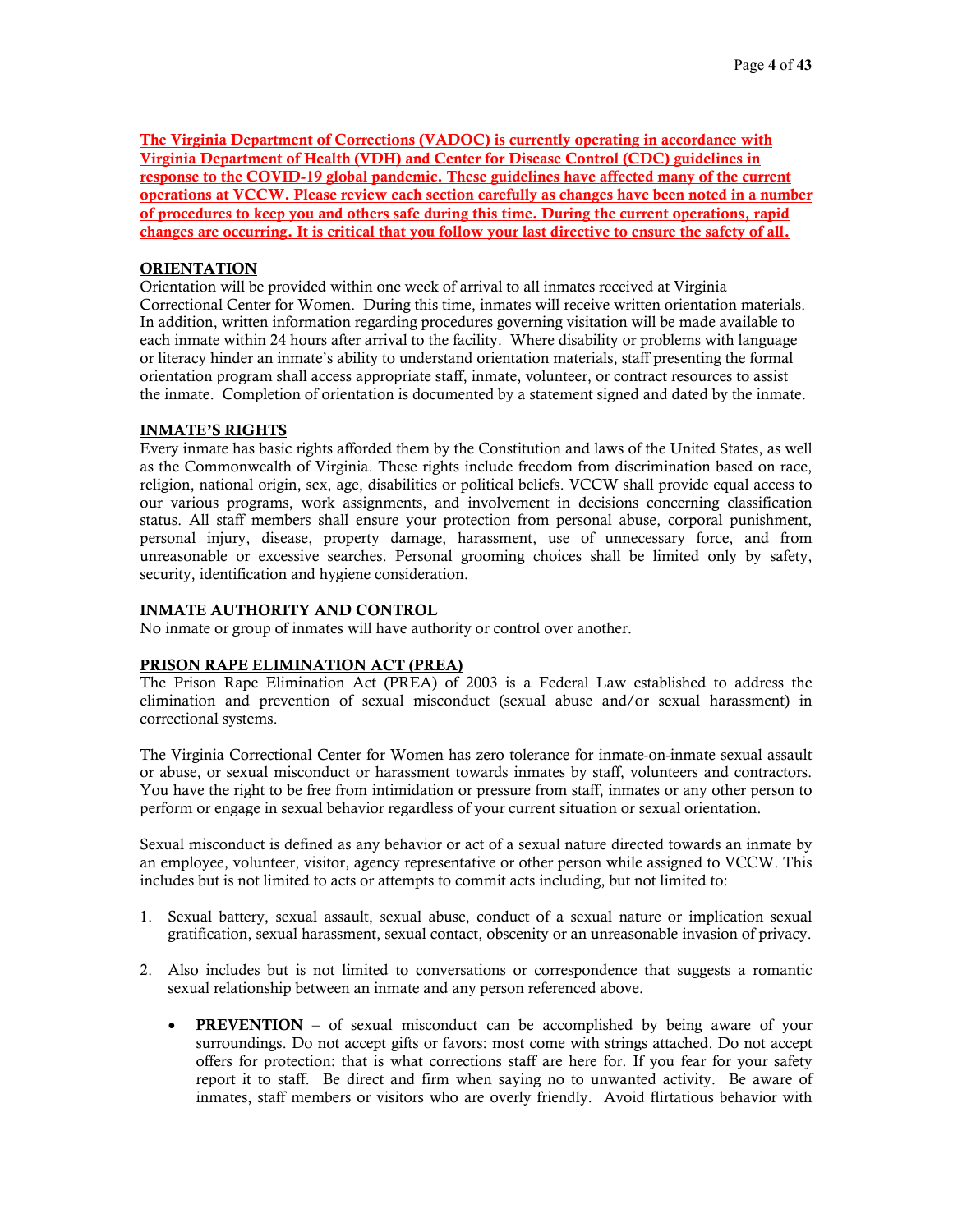staff or inmates. Avoid jokes/comments that could be interpreted, as sexual in nature. Avoid sharing personal information with staff or inmates. Do not engage in ANY type of sexual behavior. Report violations of professional boundaries immediately.

#### SEXUAL CONTACT IS PROHIBITED WHETHER OR NOT THE INVOLVED PERSON AGREES TO IT

- **REPORTING** of sexual misconduct can be made to any staff member including chaplains, medical, mental health, counseling staff, security staff, and administrators. Any inmate who observes, is involved in, or has any knowledge or suspicion of a sexual assault or unauthorized relationship must immediately notify staff. Sexual assault or abuse may also be reported by dialing #55 for the sexual abuse hotline, or by submitting an Inmate Request (see Operating Procedure 801.6, Inmate Services) or Informal Complaint or Emergency Grievance (see Operating Procedure 866.1, Inmate Grievance Procedure). You can also anonymously report sexual abuse or sexual harassment by writing directly to the Action Alliance at P.O. Box 17115, Richmond, VA 23226. Third party reports are also permitted on behalf of inmates at PRE[AGrievance@vadoc.gov,](mailto:Grievance@vadoc.gov) 855-602-7001, or VADOC P.O. Box 26963, Richmond, VA 23261-6963.
- INVESTIGATION the Institutional Investigator or Special Investigation Unit will conduct the investigation to determine the nature and extent of the misconduct. You will be protected from the assailant and the incident will be referred to an investigator. You may need a medical examination. Do not clean up, it is important to be examined prior to washing, changing clothes or using the restroom. All reports concerning the identity of the victim of sexual battery and the facts of the report are only limited to those who have a need to know to make decisions concerning your welfare. You may be asked to give a statement and if criminal charges are brought against the assailant, you may be asked to testify.
- **TREATMENT AND COUNSELING** Medical and Mental Health Treatment will be provided. In addition, mental health staff and counselors are available for crisis care and other on-going services which can be of benefit to you in the event of an assault. To contact an outside advocate for free emotional support, dial #55 or write to Action Alliance, P.O. Box 17115, Richmond, VA 23226.
- #55 Option 1: This line is for reporting sexual abuse only and not for any other miscellaneous calls. By reporting such incidents, you will assist staff in the prevention /detection of sexual abuse/sexual harassment. There is no time limit for reporting sexual abuse/sexual harassment.
- Grievance Procedure for Sexual Abuse/Sexual Harassment There is no time limit on when you may file a grievance regarding an allegation of sexual abuse or sexual harassment. You are not required to resolve an incident of sexual abuse or sexual harassment with staff or submit the grievance to the staff member who is the subject of your sexual abuse or sexual harassment allegation. Grievances regarding sexual abuse or sexual harassment will not be referred to the staff member who is the subject of the grievance. You will not be charged for filing a grievance regarding sexual abuse or sexual harassment unless it is determined that you filed the report in bad faith.

# COUNT PROCEDURES

When you are assigned to a housing unit at the Virginia Correctional Center for Women, your housing unit officer will advise you of count times. In accordance with Departmental Procedures, VCCW shall conduct five (5) formal counts and one (1) intermediate counts at:

> 6:00 a.m. (Formal Count, standing) 12:00 p.m. (Formal Count, standing)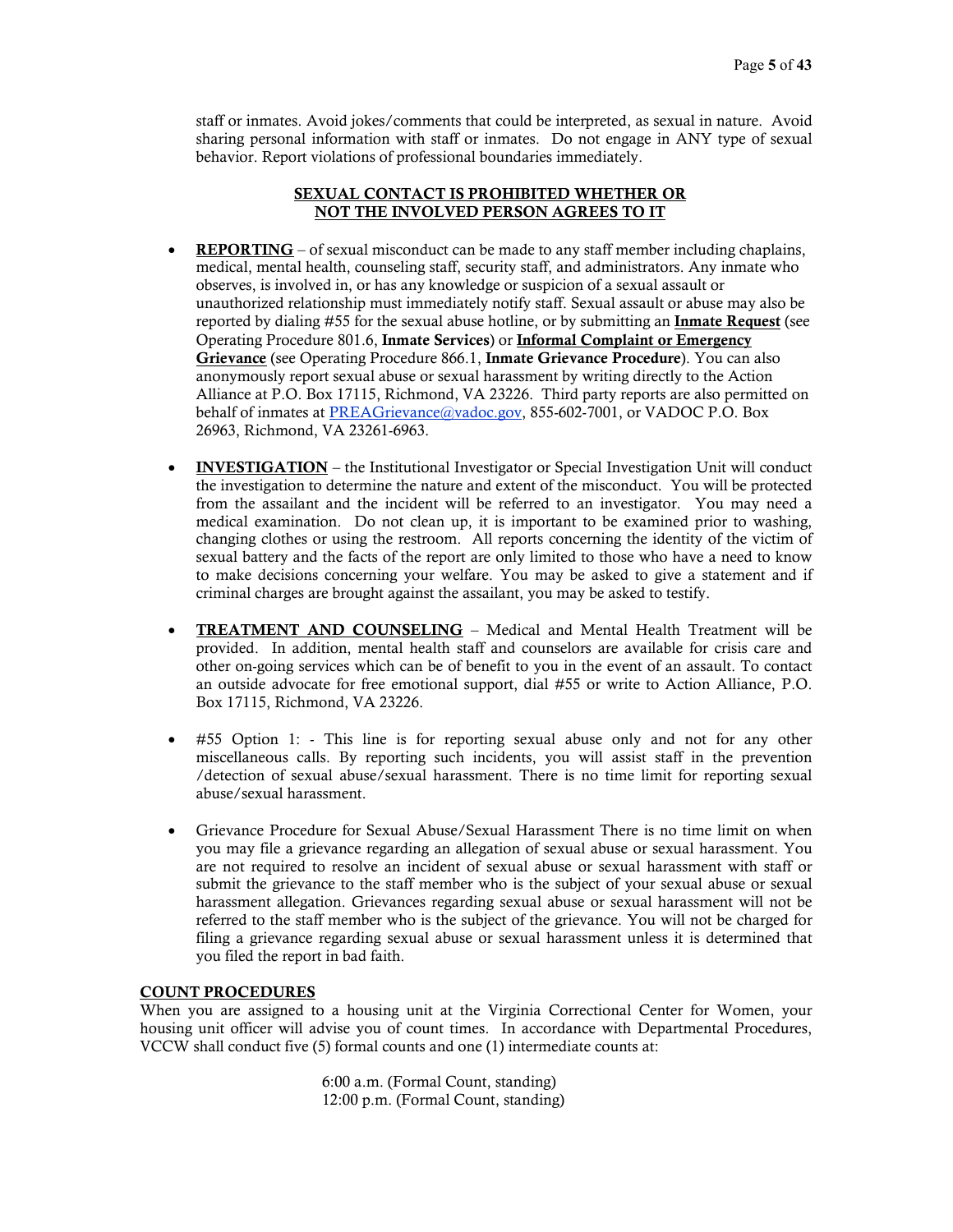6:00 p.m. (Formal Count, standing) 9:00 p.m. (Formal Count, standing) 12:00 a.m. (Informal Count, non-standing) 3:45 a.m. (Informal Count non-standing)

During COVID-19 operations, during count in cells with two or more inmates, the inmate assigned to the top bunk will sit in the middle of the top bunk and the inmate assigned to the bottom bunk will stand in the back of the cell. For inmates housed in a dormitory environment, the inmate on the top bunk will sit in the middle of their bed, and the inmate assigned to the bottom bunk will stand at the end of bunk. The only exception is during the 12:00 a.m. and the 3:45 a.m. informal counts. During these informal counts, the only requirement is the officers conducting count be able to see flesh and movement from all inmates.

There is to be no talking or movement while the officers are conducting count. Once count has been taken, inmates will be notified that they can relax and sit down, but must remain in their cells until count clears. If an inmate does not stand and does not have a written medical excuse during a standing count, the inmate may be subject to an institutional charge per 861.1–Inmate Discipline. Inmates will not distract the officers in any manner during count. Any movement, disturbances or noise may be considered interfering with count, which may result in disciplinary action.

If an inmate is at an authorized work assignment, visit, or away from their housing unit by institutional request, the inmate will be counted at that location.

Emergency or census count may be called at any time. Inmates will follow all procedures which pertain to a formal count.

#### INMATE MOVEMENT

The Virginia Correctional Center for Women has established an effective method for controlling and monitoring inmate movement through implementation of the Master Pass and Trip Pass systems.

During offender movement you have ten (10) minutes to get to your destination.

During the COVID-19 pandemic, all movement will be controlled. This means that all movement from a housing unit for any reason will be sent as a group. The sidewalks have been clearly marked with yellow lines that divide them into separate squares. There are to be no more than one inmate per square at any given time.

During COVID-19, additional walkways are established with markers to assist in complying with social distancing requirements. Social distancing guidelines are required while walking to any location.

During COVID-19 operations, face coverings are required to be worn when walking to any location.

No physical contact between inmates is allowed at any time during internal or external movement.

Failure to comply with these requirements during movement may subject inmates to an institutional charge per 861.1–Inmate Discipline.

#### MASTER PASS

A Master pass is a list of authorized individual inmate movement issued daily. Example: Inmates who have signed up for sick call will be placed on the Master Pass List on their designated sick call date. If an inmate does not go to their designated location and has not been excused by staff, the inmate is considered to be in an unauthorized area.

#### FOLLOW LAST LAWFUL ORDER GIVEN

All instructions from staff members, oral or written must be obeyed promptly. If an inmate disagrees with an order given, they are expected to comply as long as the order given does not subject the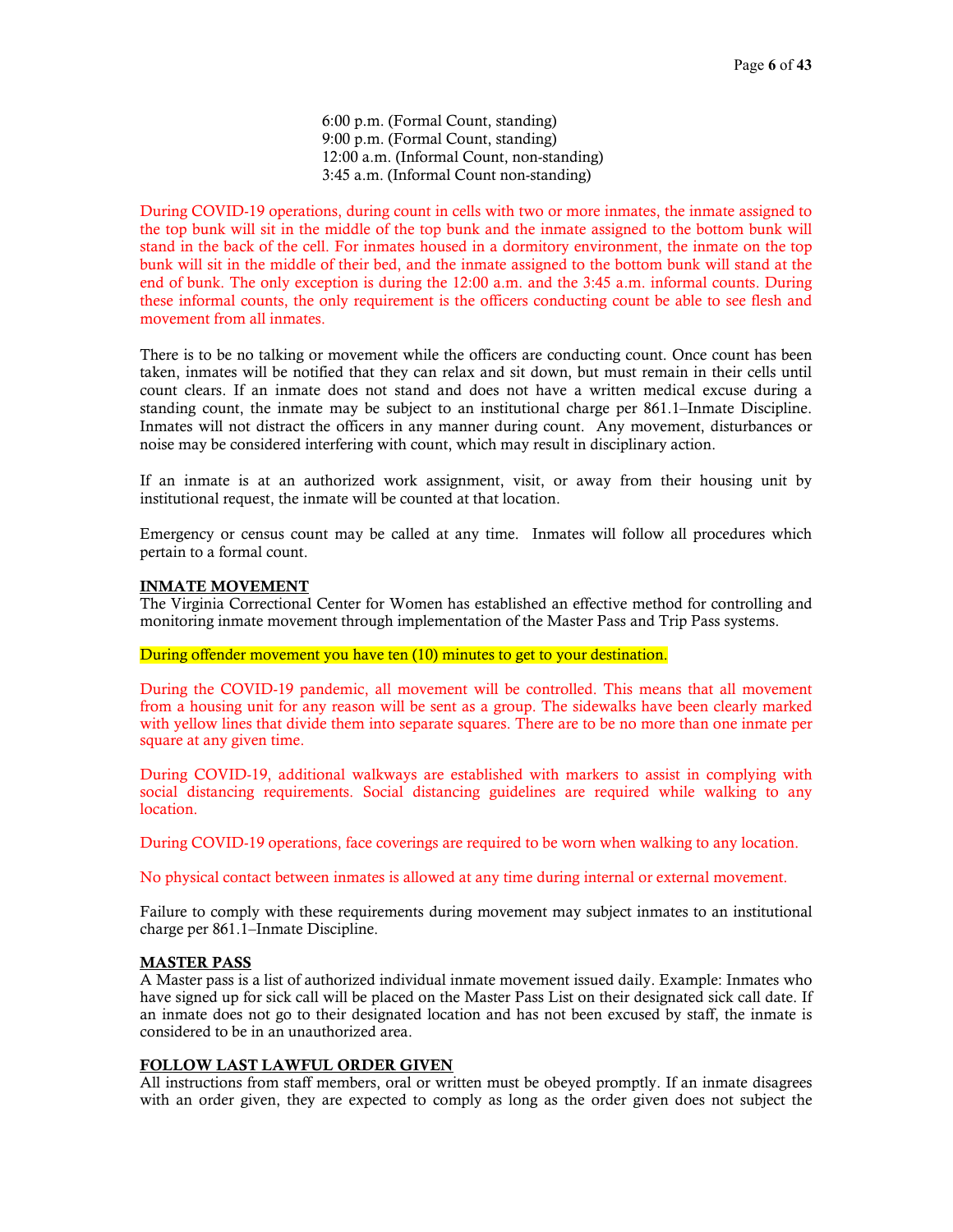inmate to immediate harm. Should an inmate be instructed by staff to do something that violates Institutional Rules and Regulations, the inmate is responsible for advising staff of the said violation and submitting an Inmate Complaint Form. VCCW encourages informal resolution of complaints. However, when informal resolution is not successful, a formal complaint via Inmate Grievance Procedure is available and may be utilized.

# SHAKEDOWNS/SEARCHES/MONITORING

Inmate conversations, movements, and actions may be monitored or recorded at any time through the use of intercom and security monitoring equipment. Searches and inspections of all of the areas of the institution are conducted on a regular and random basis in order to detect contraband, prevent escapes, prevent assaults, maintain high sanitation standards and control or eliminate fire and safety hazards. During cell or bed searches, inmates shall be removed from their rooms or bed areas, and searched thoroughly. Inmates may be placed in handcuffs if necessary. Searches are conducted by two Correctional Officers or one Corrections Officer and a DOC Employee. Total institutional searches shall be conducted when deemed appropriate to maintain order at the facility.

#### CONDUCT AROUND AND INTERACTION WITH DEPARTMENT OF CORRECTIONS K-9 (canine) UNITS

Inmates are expected to remain calm when K-9 (dogs) is brought to their areas. Inmates may not touch, call, or attempt to feed or distract the animals in any manner. There should be absolutely no horseplay, unnecessary noise, or movement around the animals. Should an inmate's conduct be determined inappropriate in the presence of K-9, the said inmate or inmates will be removed and subjected to disciplinary action in accordance with OP 861.1.

#### SECUITY THREAT GROUPS

The Virginia Department of Corrections has the authority and responsibility to promote a safe and secure environment for those individuals who are employed within the Department's facilities, as well as those persons who are incarcerated. In doing so, the Department has a policy of zero tolerance for any inappropriate or criminal behavior committed by an individual or group of individuals. One factor of such concern is groups (criminal street groups, hate groups, cults) and domestic terrorist and their members. This is to inform you that as an inmate in the Virginia Department of Corrections you are prohibited from joining, recruiting for, associating with, participating in, or acting in concert with any individual or group of individuals who may constitute a gang. In addition, you are prohibited from owning, creating, possessing, or passing to other individuals any correspondence, documents, drawings, jewelry, symbols, or property of any type that contains or indicates gang identifiers, language, or information. Any behavior on your part that indicates such participation may lead to disciplinary, administrative, and/or criminal action against you. The following behaviors are prohibited and may be recognized as gang affiliated, and could subsequently subject violators to stern disciplinary actions:

- Flashing of hand signals (gang signs)
- Group photos
- Association with known gang related figures
- Gang symbolisms
- Self-admission

#### IDENTIFICATION CARDS

**I.D. Cards must** be worn on the left upper side of the outer garment **between** the shoulder and breast area. The name and photograph should be visible at all times. I.D. cards are not to be altered, changed or damaged by inmates. Identification cards that are outdated, lost, stolen, or damaged through no fault of the inmate should be replaced free of charge to the inmate. Inmates will be charged \$2.00 for identification cards that are lost, stolen or damaged through their own fault. If inmates do not have sufficient funds in their spend account, the charge will be entered as a loan in accordance with Operating Procedure 802.2 Inmate Finances.

# SAFETY PROCEDURES/RULES

Disturbances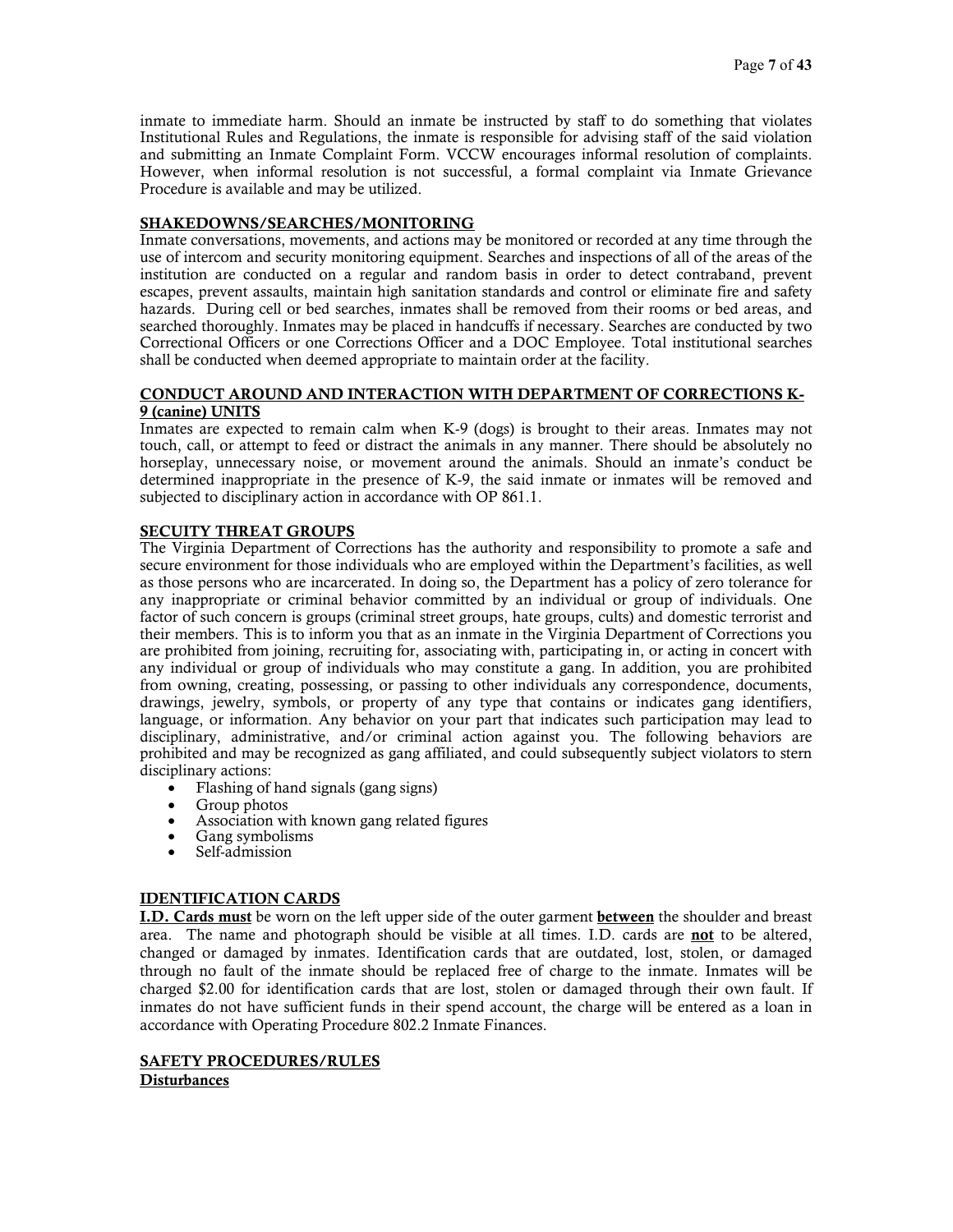# Chemicals

Before using any chemical, inmates must review that chemical's Safety Data Sheet (SDS) to ensure they understand how the chemical is to be used, what protective equipment is needed, and if the chemical is harmful. The daily cleaning chemicals are diluted prior to distribution for use, and there is no need to further mix or dilute them. When handling any floor care product, inmates are required to use chemical-resistant gloves and eye protection goggles. Eye protection must be worn when handling foaming antibacterial hand soap. Eye protection should also be worn any time a chemical is being applied above an individual's line of sight. The Unit Floor Officer is responsible for ensuring that inmates have all of the protective equipment required by the Safety Data Sheets before using that product. If you spill a chemical on yourself, notify the officer at once. You may need to remove your clothing and shower to wash off the chemical. Never use a container that does not have a label on it.

#### Fire Preventions and emergency drills



Fire drills are conducted quarterly on each shift and each break, which means you could be in four (4) or more drills. In addition, the drills are conducted at varying times of the day to prepare both the inmates and staff to correctly react to an emergency. These drills are to ensure your safety and the employees in the event of a fire, so take them seriously. The officer assigned to your building will direct you to the emergency/exit door that will be used to exit. Make sure that you are paying attention to this officer at all times.

Fire extinguishers are located throughout the institution for our protection and are the property of the institution. Do not hit the fire extinguisher, remove the paper inspection tag, or cable securing the pin.

#### Fire sprinklers

Fire sprinklers and smoke detectors are located in most buildings and in inmate cells. Do not paint, hang clothes from, or clean within 4 feet of the sprinkler head or smoke detector. Fire sprinklers are state property and protective devices. Someone from the Safety Department will inspect your smoke detector and sprinkler head on a regular basis.



The only approved additional electrical device is a surge protector available through the Commissary. No other additional plug devices will be approved.

#### Blood and body fluids

On occasion, someone in your area may lose either blood or body fluids. These fluids are cleaned up by using a special kit called the "Blood Borne Pathogen/ Spill Kit". If you are instructed to clean up a spill consisting of blood/body fluids you must use the protective gear located in the blood/borne pathogen body fluid spill kit. Even though you may not want to put all of the items on, you must wear all items. Either an officer or a member of the staff will instruct you as to how to clean the spill and dispose of the contaminated materials. Every spill may not be cleaned up in the same manner, so make sure that you understand your instructions prior to beginning to clean up.

#### Blood/Body fluids transfer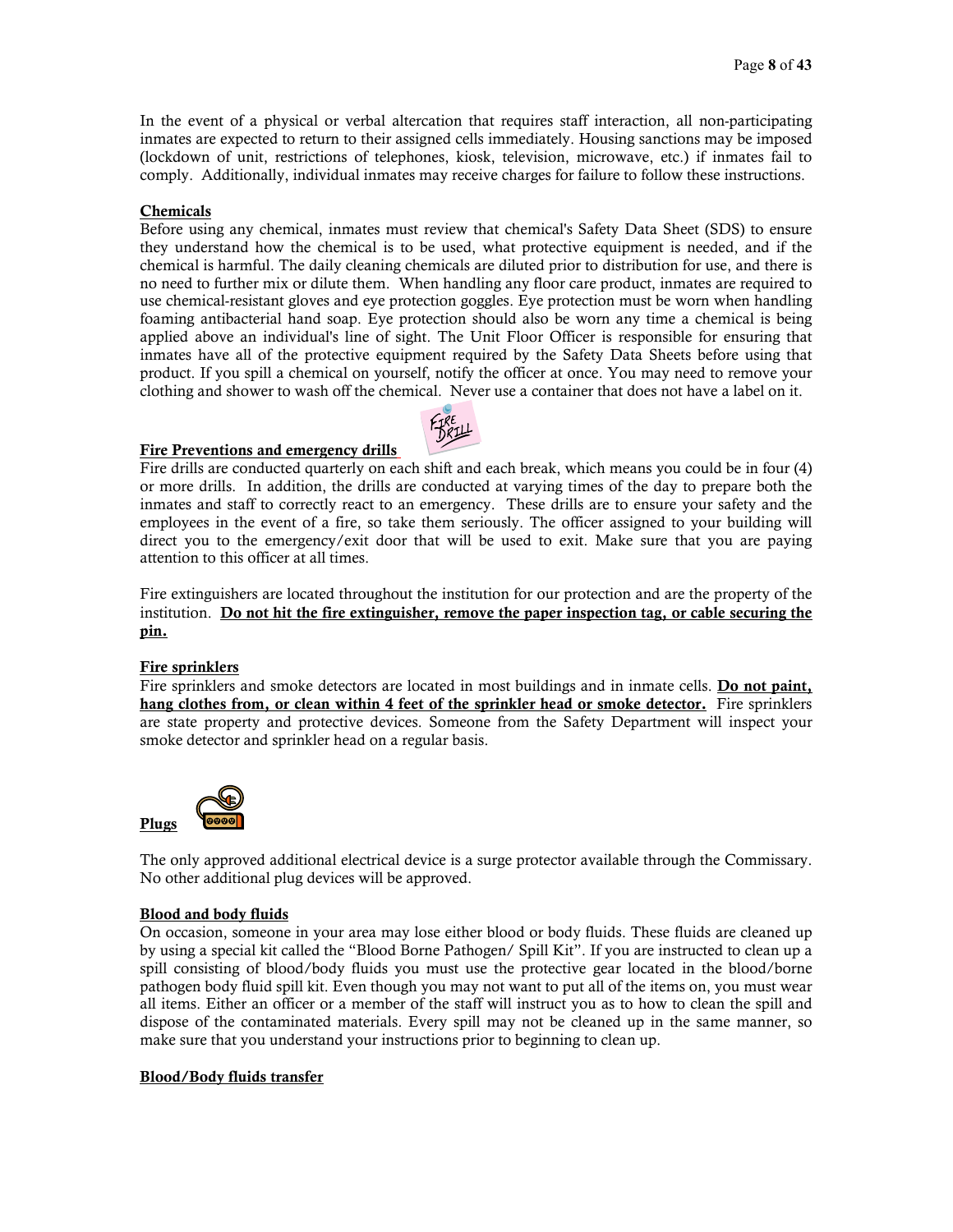During your stay in this institution, you should not use another inmate's razor, toothbrush, soap or other personal items. Additionally, you should refrain from close contact with another inmate. Many viral and bacterial infections can be transmitted from participating in intimate relationships or close physical contact with another inmate. If you have a cut or open area on your body, you should keep it covered with a Band-Aid or bandage at all times unless you are directed differently by the Medical Department. The Center for Disease Control (CDC) and Occupational Safety and Health Administration (OSHA) encourages everyone to protect themselves on a constant basis by protecting yourself as if everyone has a viral or bacterial infection that you can catch. This can be done by covering all wounds, no close contact, not using another person's personal items, utilizing a blood borne pathogen/body fluid spill kit when necessary and washing your hands constantly.



The CDC and OSHA have found that hand washing is the one consistent way to protect yourself from contracting a viral or bacterial illness. To correctly wash hands, you must do the following:

- 1. Use the hottest water that you can stand to put your hands in.
- 2. Put a lot of soap onto your hands and rub the hands together making sure that you get into all of the creases, wrinkles, cuticles and beneath the nails.
- 3. You must scrub your hands with hot water and soap for 20 seconds or the bacteria or virus will remain on your hands.
- 4. Remember to scrub the front and the back of your hands.
- 5. Rinse, this is important to get rid of the bacterial and viral germs that live off water and your body temperature.

Wash your hands often, particularly when you have finished using the toilet, sneezed onto your hand, cleaned any area, removed your gloves, and after shaking hands with other persons.

#### During COVID-19 operations, inmates should avoid touching their face and wash their hands frequently, including prior to exiting for and returning from meals.

## General safety

Hand washing

- 1. When you leave your room for work, court, group or any other reason, make sure that your appliances have been turned off or are unplugged, including but not limited to hair appliances, fans and televisions.
- 2. The Smoke Detectors are electric, (not battery operated) and computer controlled. If you think that you are having a problem with the smoke detector in your room, please let the officer know. Do not touch the smoke detector. Do not spray anything into or on the smoke detector
- 3. All feminine products must be thrown in the trash container located in the bathroom. Even though the manufacturer has on the package that the item can be flushed down the toilet, do not.
- 4. Never place anything in front of a fire extinguisher
- 5. Do not move the emergency lighting or tamper with the bulbs.
- 6. Sidewalks are to provide a walking area for all staff and inmates. Markers have been placed on all sidewalks to enforce social distancing requirements. There is to be one inmate per box to ensure proper distancing.
- 7. Follow all safety instructions for any equipment that you may be required to use.
- 8. Always follow the posted rules, regulations and instructions posted on your halls
- 9. Keep the area behind your cell door clear from obstacles so that the door can be completely opened in case of an emergency.
- 10. You may not hang pictures, paper items, etc., except for inside the painted square in your room. The institution is responsible for following numerous regulatory policies which prohibit this.
- 11. When at work do not throw or dispose of any item without first getting the approval of the supervisor in charge of that area.
- 12. You must follow the Safety Rules for the area in which you are working, living, or visiting.

Please write the Safety Specialist concerning your safety concerns.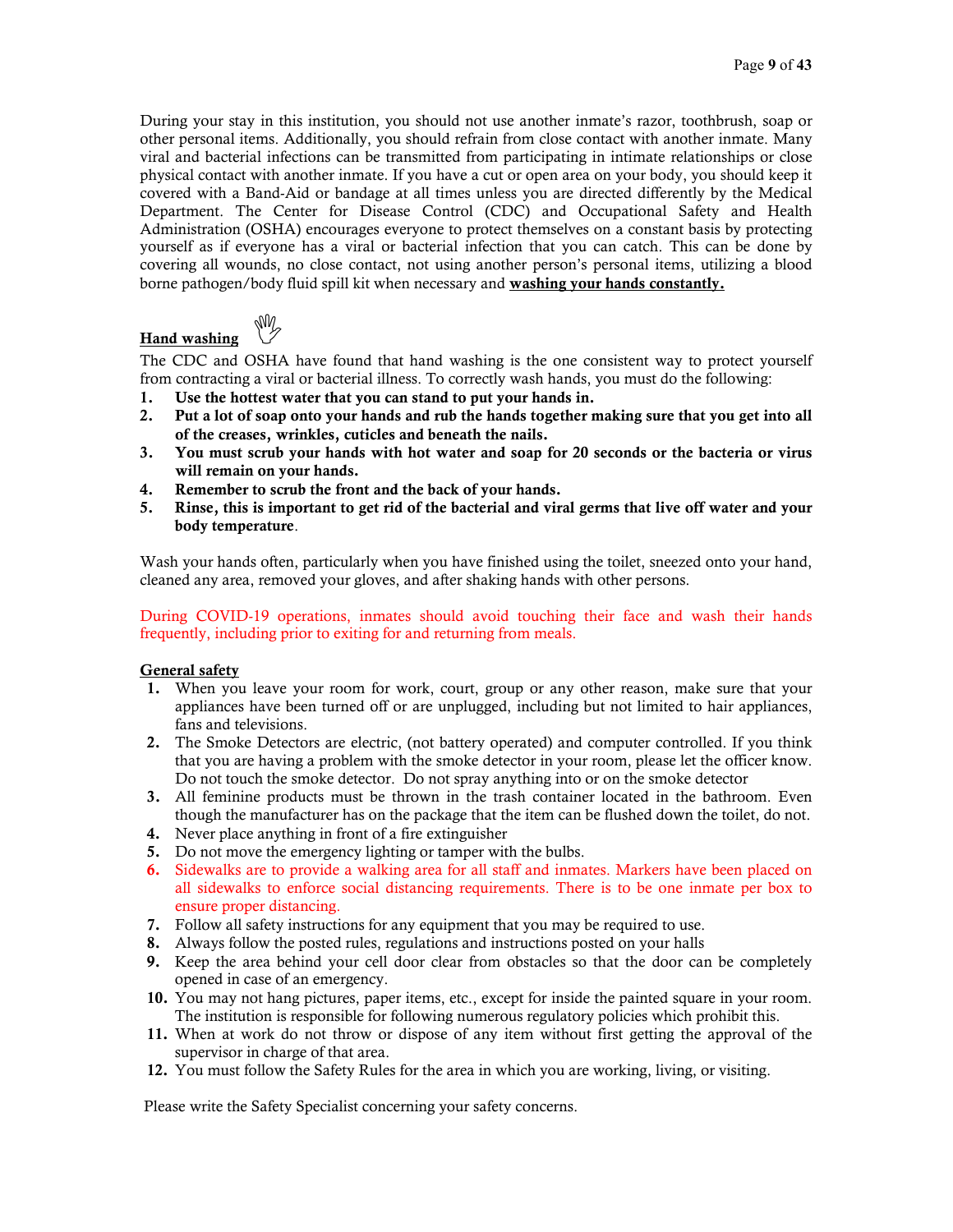#### TOBACCO USE REGULATIONS

VCCW is a tobacco free facility as of April 1, 2009. This means that smoking is prohibited in all areas, housing units, grounds, vehicles, storage areas, work areas, and recreation areas.

#### FOOD STORAGE IN REFRIGERATORS



- 2. All prepared food must be stored in a purchased cup or bowl with a cover, labeled and dated.
- 3. Food items found left in open containers during the inspection by staff will be disposed of.
- 4. With the exception of ice cream, all food items should be consumed prior to 11:00 p.m. daily. Food other than ice cream will be discarded at 11:00 p.m. daily.
- 5. Personal food items stored in common storage areas are not the responsibility of the institution, and you will not be reimbursed for any loss. No personal cups are allowed in the freezers or refrigerators.

#### PERSONAL PROPERTY

Upon intake, each inmate will have all property inventoried by the intake officer. The inmate should be present during the inventory. The inventory will determine which items may be retained by the inmate and which items will not be allowed. Unauthorized items will be boxed and sealed in the inmate's presence and shipped to an address provided by the inmate. Inmates will be issued state clothing that will be added to her initial inventory. Upon completion of your inventory, you will receive a copy of your authorized property and inventory form.

During COVID-19 personal property may be delivered to the units or individual units may be called to pick it up.

Funds for the purchase of property may only be taken from the inmate's account. No third party payment for property is authorized.

Gambling, lending and borrowing of any kind is prohibited.

Indigent Inmates- An Indigent Inmate is an inmate who had less than \$5.00 in their inmate account for discretionary spending during the previous month and has no job or other source of income that provided as much as \$5.00 during the previous month; an inmate who is newly received into a facility and does not have available funds nor hygiene items is also considered indigent.

Inmates may request hygiene items by completing the Request for Indigent Services form and submitting it to Accounting to verify the indigent status.

Indigent inmates will be allowed to send one free letter per week. Mark "Indigent" in place of the stamp. Mail Room staff will verify if you meet indigent status with the Accounting Department. If you are not indigent, the letter will be returned to you. Unused postage allowance shall not be carried over seven calendar days. Non-indigent inmates will not receive free postage for general correspondence, legal, or special purpose letters.

All arts and crafts are to be mailed out upon completion of the project.

When an inmate is transferred from VCCW on a temporary basis for such purposes as court appearances, medical reasons, or moved within the institution for security or other purposes, the inmate should be allowed to take, for the duration of the transfer, only those items required for basic hygiene.

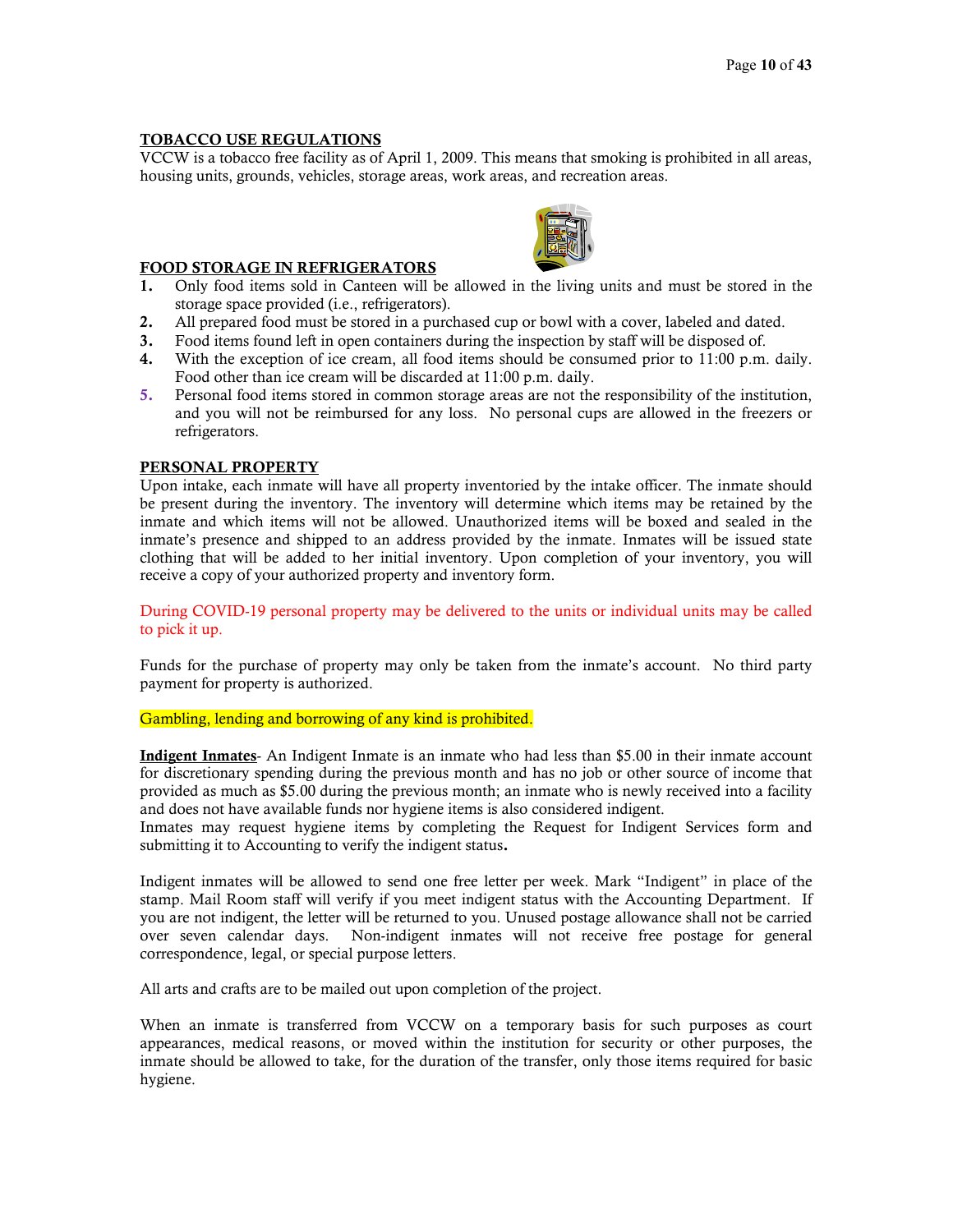NOTE: Any pre-opened items brought back will be disposed of upon return to this facility. One (1) each of the following items is authorized to be taken out:

Hygiene Items\* Soap Toothpaste Feminine hygiene products (5) total Deodorant Shampoo/Conditioner Cosmetics (5) total (optional) Clothing (Two sets, including garments worn).

\* Subject to approval by the transporting law enforcement personnel

It is your responsibility to remain within your inventory limits. If you wish to purchase other items from vendors, you may do so provided you are not over your inventory limits. To drop items from your inventory:

- 1. Complete one (1) add/drop form for items to be dropped.
- 2. Bring items listed with drop sheet to personal property.
- 3. If sending items out by first class mail or UPS, the items must be weighed and a disbursement written for the amount.
- 4. Items can be destroyed or donated at personal property only. Bring stamps and the address to where you want the package to be sent with you to personal property.

During COVID-19 operations, to ensure that all who are currently on religious diets are able to obtain kosher or halal products, indigent inmates on a religious diet are eligible to receive a \$25.00 stipend per day to order kosher and halal items through commissary to supplement their diet during the period that the facility has implemented the Emergency Feeding Menu.

Indigent inmates will be able to submit their bubble sheet commissary order once a week to a designated facility staff member by 4:00 p.m. on Thursday. Each Monday, the Business Manager will receive notification from the Finance Office by 8:00 a.m. confirming the indigent inmates approved to receive the stipend. The Commissary Manager will fill the order and provide the inmate a receipt for the order. The Commissary Manager will fill these orders no later than Tuesday of each week for the indigent inmates. The indigent inmate stipend will remain in effect until a facility placed on the Emergency Feeding Menu is clear to return to normal food service operations.

# **BED ASSIGNMENT**

Cell assignments are based on objective and consistent standards, without preference given to race, color, creed or national origin. VCCW has double cell assignments. The Records Department will determine the unit to which the inmate is assigned. When possible, in determining double cell assignments, the medical and psychological needs of the inmate based on any recommendation by health professionals shall be considered.

# Cell Change Request:

- 1. Inmates must meet the following criteria and submit a Cell Change Request Form in order to be considered for a cell change. The form can be obtained from the Unit Floor Officer.
	- a. GCA Level 1 or 2
	- b. Six months infraction free
	- c. Must not have requested a cell change in the last 180 days
- 2. Requests to move to specific buildings, cells and/or with specific inmates will not be approved.
- 3. The reasons for the cell change request must be notated on the form in the space provided and such must be submitted to the inmate's assigned Counselor.
- 4. The Counselor will then complete his/her section of the form and submit to the Unit Manager for review.
- 5. If the Unit Manager disapproves the cell change request, the Unit Manager will provide a copy to the Inmate.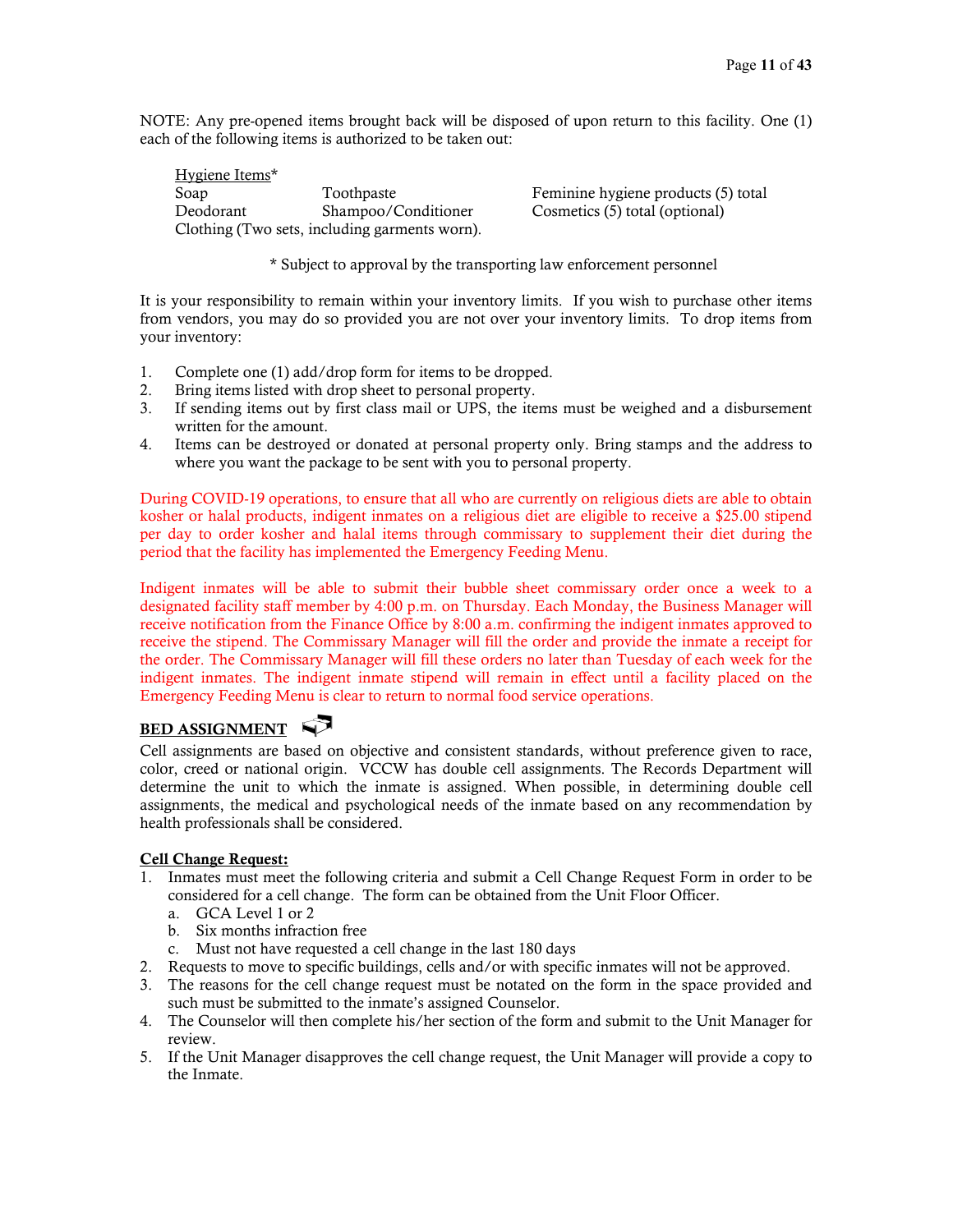During the COVID-19 pandemic the cell change request method will be suspended, only administrative and medical cell changes will be honored based on a case by case basis.

All emergency bed moves will be approved by the Unit Manager, Watch Commander or higher authority. If you have any questions, please consult with your assigned Counselor.

# BED/LIVING AREA **THE**

- 1. Inmates are expected to conduct themselves in an orderly manner at all times in order to create a good environment for themselves and others.
- 2. Your room and possessions may be searched at any time by staff.
- 3. Inmates are responsible for any item in their living area including lockers and footlockers, and can share responsibility for items of contraband found, if shared with another roommate.
- 4. Inmates are responsible for the cleanliness of their individual bed/living area including lockers and footlockers. Failure to keep this area clean will result in disciplinary action in accordance with OP 861.1 Inmate Discipline; code #243 "Failure to follow posted or written facility rule and regulations, including VCCW Orientation Handbook."
- 5. You may do light housekeeping from 6:00 pm until 9:00 pm (dust, dry mop, and rearrange clothing). Heavier cleaning tasks (moving furniture, wet mopping, stripping, waxing will be done during the hours of 8:00 am to 4:00 pm daily. Detailed cleaning will be done at the discretion of the hall officer.
- 6. If housed in a dorm setting, during the COVID-19 pandemic a bed barrier has been provided. These are not to be altered. When laying in bed area you are to lay with head facing the bed barrier.
- 7. Shoes must be stored neatly under the bed when not being worn.
- 8. The inmate locker tops shall consist of ONLY the following items: 1 TV, 1 fan, clock, cup, 1 religious book (Bible, Koran, etc.) and 2 pictures. All other items must be secured in your locker, or state issued box. The institution is not responsible for damage to items left unattached outside the locker.
- 9. All personal property items must be properly stored in the inmate's locker before leaving for work, school, recreation, chow, etc. Clothing may not be hung at the end of the bed or left in the chair. As an exception, coats and raincoats may be hung on the chair and at the end of the bed during inclement weather. Additionally, towels and wash cloths after use may be hung on the end of the bed until dry, providing they do not obstruct the view of the bed.
- 10. One robe, towel or jacket may be hung on the hook provided. Other items are not permitted.
- 11. Other than inside the designated cell square, no items are to be taped, attached, or placed on walls, beds, doors, windows, light fixtures, outside the wall lockers, underneath beds.
- 12. All beds must be made by 8:00 am.
- 13. Only books may be stored on top of the duct work in cells. Vents may not be covered or blocked at any time, for any reason.
- 14. Collection of an excessive amount of newspapers, magazines, letters or books is not authorized.
- 15. No dirty bowls, cups, or utensils should be left in your bed area.
- 16. Inmates are responsible for all items in their bed area.
- 17. Inmates are not allowed to sleep nude or semi-nude. Proper garments to ensure inmates are appropriately covered must be worn while sleeping.
- 18. Any inmate who tampers with or damages a room's tint will be disciplined in accordance with Operating Procedure 861.1 *Inmate Discipline* and will be subject to paying restitution for the cost of repairs.
- 19. An inmate is assigned to a room and bed on the unit and is not permitted to change rooms unless authorized by the security supervisor, unit manager or building sergeant.
- 20. Inmates may not visit inside another inmate's room or cell, at another inmate's doorway, or in any empty room to which they are not assigned. Lying, sleeping or sitting on another inmate's bed is prohibited. Inmates found in any unassigned bed area will be considered to be in an unauthorized area, and may be charged accordingly.
- 21. No clothing or shoes (state or personal) will be altered for any reason unless authorized. This includes the state issued sneeze guards, the only alteration permitted is the placement of your name and state number.
- 22. Inmates are not allowed to cut their hair or any other inmate's hair on the hall. Inmates who are approved to purchase clippers may only use them for removing or trimming their facial hair. Clippers may not be used for any other purpose, nor shared with other inmates.
- 23. Laundry bags will not be maintained in the washing area when the machines are not in use.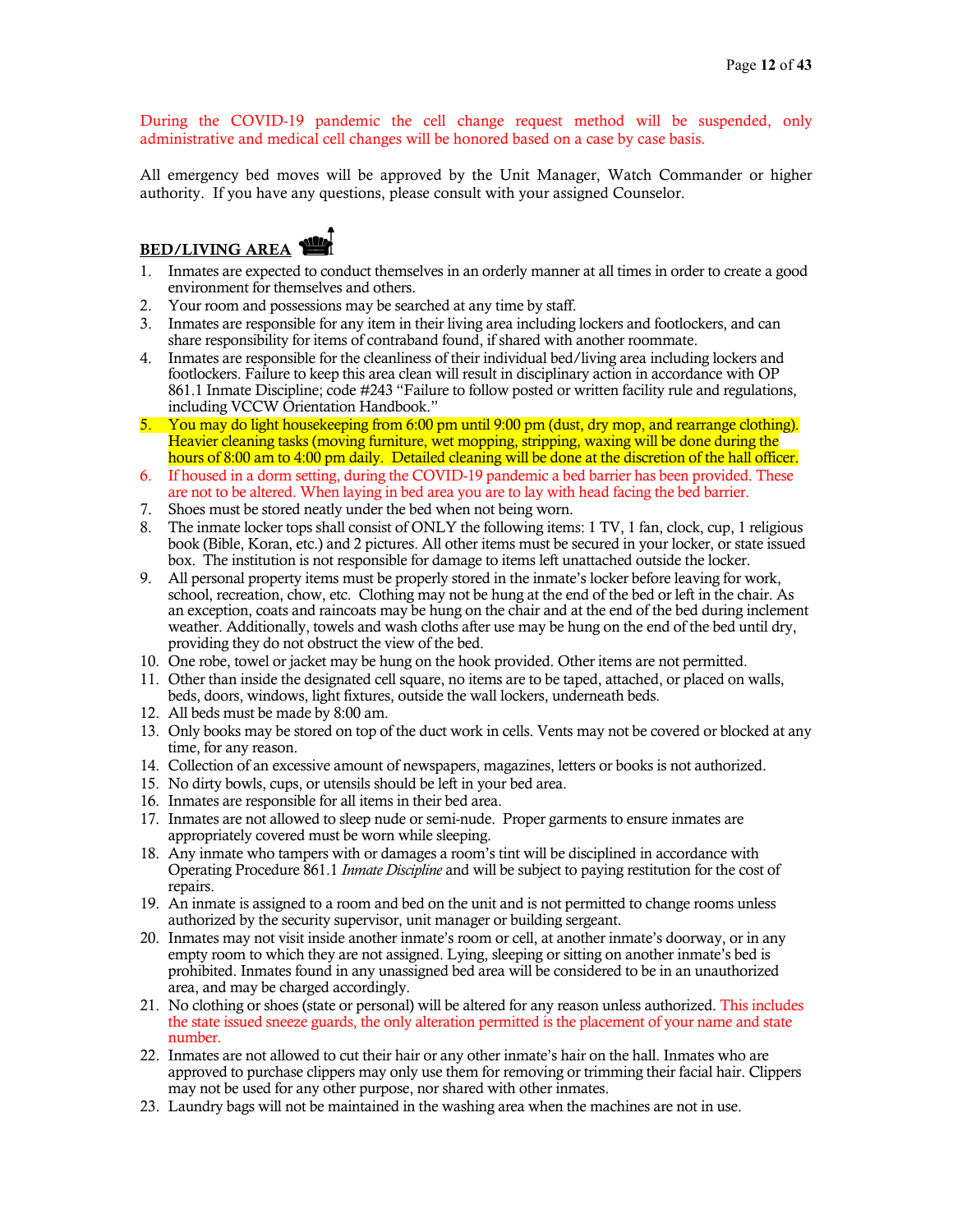- 24. Each hall has a laundry worker who washes clothing for inmates assigned to that hall. Inmates are responsible for providing their own laundry detergent.
- 25. State issued clothing and linen will be washed by the DOC Laundry with the exception of state issued panties, bras, socks, wash cloths, towels, and approved worker state clothing.
- 26. During the COVID-19 pandemic, it is encouraged that linen is laundered a minimum of twice per week.
- 27. The following inmate workers will have their clothes washed daily on the halls: Grounds Workers, and Kitchen Workers. Horticulture workers will only be allowed to wash their clothes on the hall on the days pesticides are used; horticulture staff will advise the Unit Floor Officer of the names of those inmates when applicable.
- 28. During the COVID-19 pandemic, each inmate will be provided two sneeze guards. These are to be laundered daily.
- 29. Any laundry placed in the designated area after 6:30 a.m. on your assigned day will not be washed.
- 30. Inmates are not permitted to congregate or loiter in the restrooms. When in the restroom, take care of your personal needs and leave.
- 31. Headphones must be used with TV/radios. Headphones may not be worn in hallways or sidewalks.

#### LIVING AREA SANITATION PROTOCOLS DURING COVID-19 OPERATIONS

All cells/dormitories as well as shared spaces (restrooms, dayroom, etc.) must be cleaned according to the most current version of VADOC Medical Epidimic/Pandemic Sanitation Plan.

# DAILY ROOM INSPECTIONS  $\sqrt{\phantom{a}}$

Sanitation and health standards will be maintained at the highest level possible at V.C.C.W. Each inmate will be required to assist with this process. Inmates assigned to work in the living units will be responsible for the maintenance of sanitation for the following areas: Dayrooms, Staff Offices, Bathrooms, Lobby and Exterior of the Building. Everyone is responsible for tidying up behind themselves such as wiping out sinks and showers, mopping up spills or excessive water after showering, and disposing of used sanitary items in the trash cans. Sanitation and health standards will be inspected daily by the Correctional Officer and/or Building Sergeant. All inmates are expected to assist with trash detail and laundry pickup.

#### BUILDING MAINTENANCE/WORK ORDERS

When an inmate needs a repair in their room or notices something on the living unit that needs repair, they are to report the problem to the Unit Floor Officer.

Inmates are not allowed to take anything from their living unit to work. Additionally, inmates working at external work locations such as Buildings and Grounds, or Kitchen may bring only an appropriate quantity of self meds for the duration of the work shift to their work location.

#### INMATE DRESS CODE

- 1. Personal jeans and Chambray shirts are authorized for pill line, sick call, meals, work, and any time the inmate's name appears on the special activity sheet or comes in contact with the general public. Inmates may mix their personal chambray shirts and jeans with state clothing.
- 2. Inmates in (SHU) will wear orange scrubs.
- 3. State issued t-shirts may not be worn to school or programs.
- 4. Personal clothing such as sweatpants, colored T-shirts and shorts will only be worn while on the hall and for recreation as long as the recreation area is the only stop.
- 5. Inmate may wear approved state issued (orange ball or stocking cap), personal (orange ball or stocking cap), and religious head coverings anywhere inside the facility. • Inmate must remove head coverings for search purposes when requested by security personnel. • Inmate may wear head coverings in VCE shops. Plant Managers may recommend prohibiting the wearing of headgear (state issued, personal or religious) on a specific machine based on safety reasons and all such prohibitions must be approved by the VCE Chief Executive Officer. • Inmate kitchen workers may wear clean state issued, personal, or religious headgear into the kitchen work area. A hair net must be worn over the headgear while working. All headgear is to fit securely on the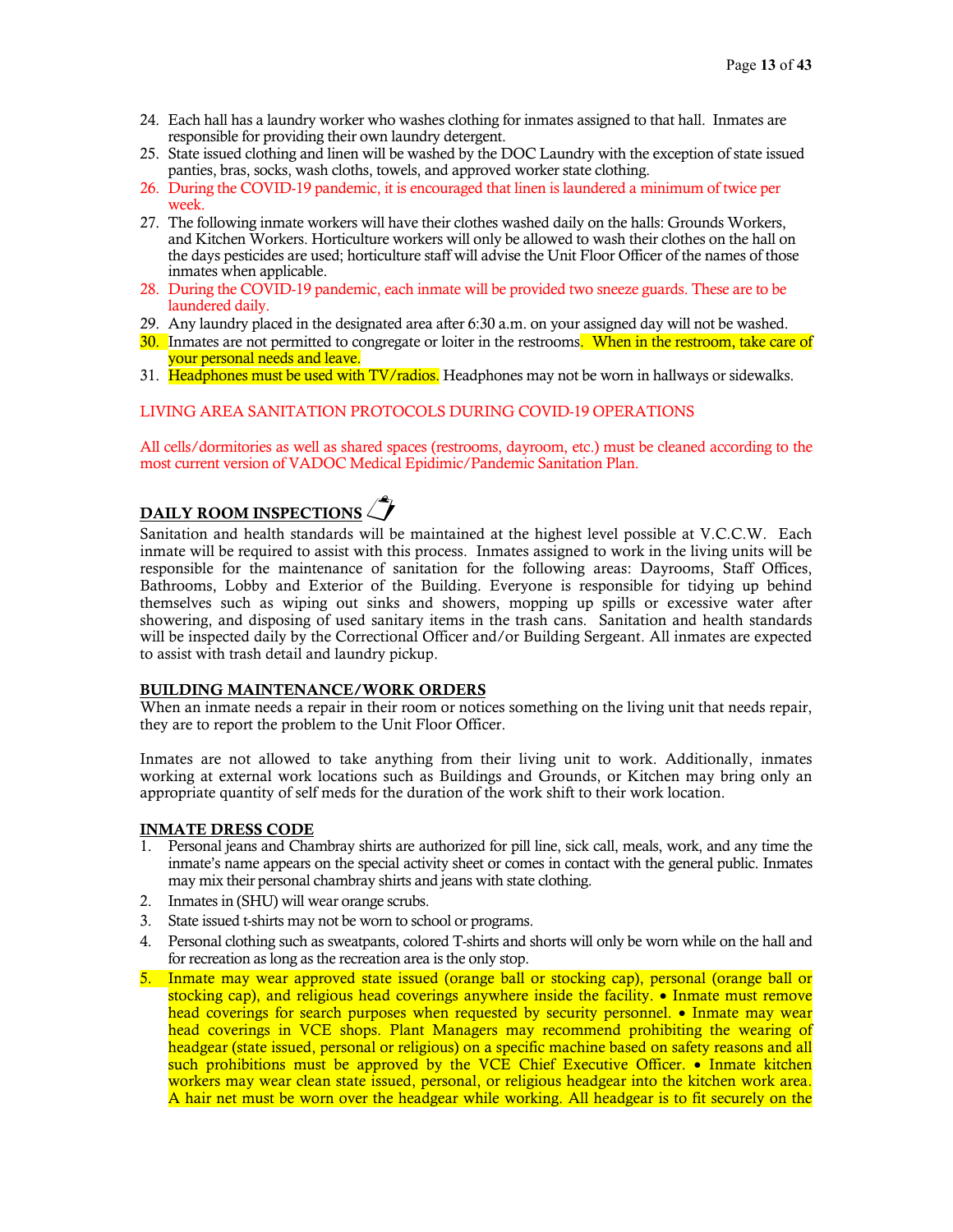head. • All headgear (state issued, personal, or religious) must not interfere with the use of any OSHA required equipment. • Inmate may not wear any head coverings (state issued, personal or religious) on external transportation. • Inmate may wear state issued, personal, or religious head coverings to outside work assignments. • No head coverings will cover the face. • Maximum size for Hijab is 48" x 48". May receive a donated Hijab from MCSVA or may order it through Keefe. • If the inmate refuses to comply with orders to remove headgear for search purposes, they are subject to being charged under 861.1.

- 6. Jewelry and sunglasses will not be worn to the visiting room, chapel or in food service and transportation trips. Jewelry includes, but is not limited to watches, rings, earrings and necklaces. It is your responsibility to store and secure these items prior to departure from your living area. As an exception, approved religious jewelry as authorized in OP 841.3, *Inmate Religious Programs*, Attachment 5 may be worn during religious services.
- 7. Only State issued uniforms, to include state issued shoes, are permitted for transportation. Only orange jumpsuits or scrubs will be worn to court appointments.
- 8. The lime green DOC Work Force t-shirt may be untucked when exiting the Housing Unit. Chambray shirts when worn together with jeans must be tucked into the waistband of the pants at all times. Chambray shirts are to be worn with only the topmost button opened. Pants must be worn around the waistline.
- 9. Thermal shirts may be worn under the long sleeve chambray shirts and DOC Work Force tee shirts only. All other undergarments may not be visible. White t-shirts are considered as undergarments only.
- 10. Coats and jackets may not be worn around the waistline.
- 11. All articles of clothing must be worn unaltered—t-shirt sleeves may not be rolled up, pants legs may not be rolled past the ankles. All clothes must be worn in the manner for which they were designed.
- 12. The only item that can be worn on the outside of pants is a smock issued for specific work crews.
- 13. Clothing items, including hats, may not hang from the pants pockets.
- 14. All shoes are to be properly laced and tied or properly secured with Velcro straps over the top of the tongue of the shoe. No shower shoes or bedroom shoes are to be worn off the unit unless medically authorized.
- 15. Undergarments must be worn at all times unless going to and from the shower. A gown and robe are required when going to and from the shower.
- 16. A staff member may direct offenders to change clothes if in their judgment the inmate is improperly dressed.
- 17. Inmates must remain fully dressed between the hours of 7:00 am and 7:00 pm unless on bed rest. Inmates must be fully dressed when leaving assigned building. Inmates on bed rest must remain in their bed area except to eat or use the restroom.

VADOC issued sneezeguards are to be worn at all times outside of the cell/bunk area. Sneezeguards are not to be altered. If sneezeguard is broken or damaged, notify Housing Unit Manager as soon as possible to receive a replacement.

#### INMATE SHOWERS

Inmates at the Virginia Correctional Center for Women housed in general population may shower as needed from 5:00 a.m. until 11:30 p.m. Monday through Friday until 1:00 a.m. on weekends and state holidays. Early Kitchen workers are permitted to shower earlier as noted on the Housing Unit Schedule.

During the COVID-19 pandemic, showers are to be properly cleaned between each use.

Inmates housed in the Special Housing Unit may take showers on Monday, Wednesday and Friday.

NOTE: Shower schedules are subject to change as necessary. Restrictions or modifications may be placed in such cases as water shortages or conservation, institutional searches and lockdowns, and institutional emergencies.

#### HAIR CARE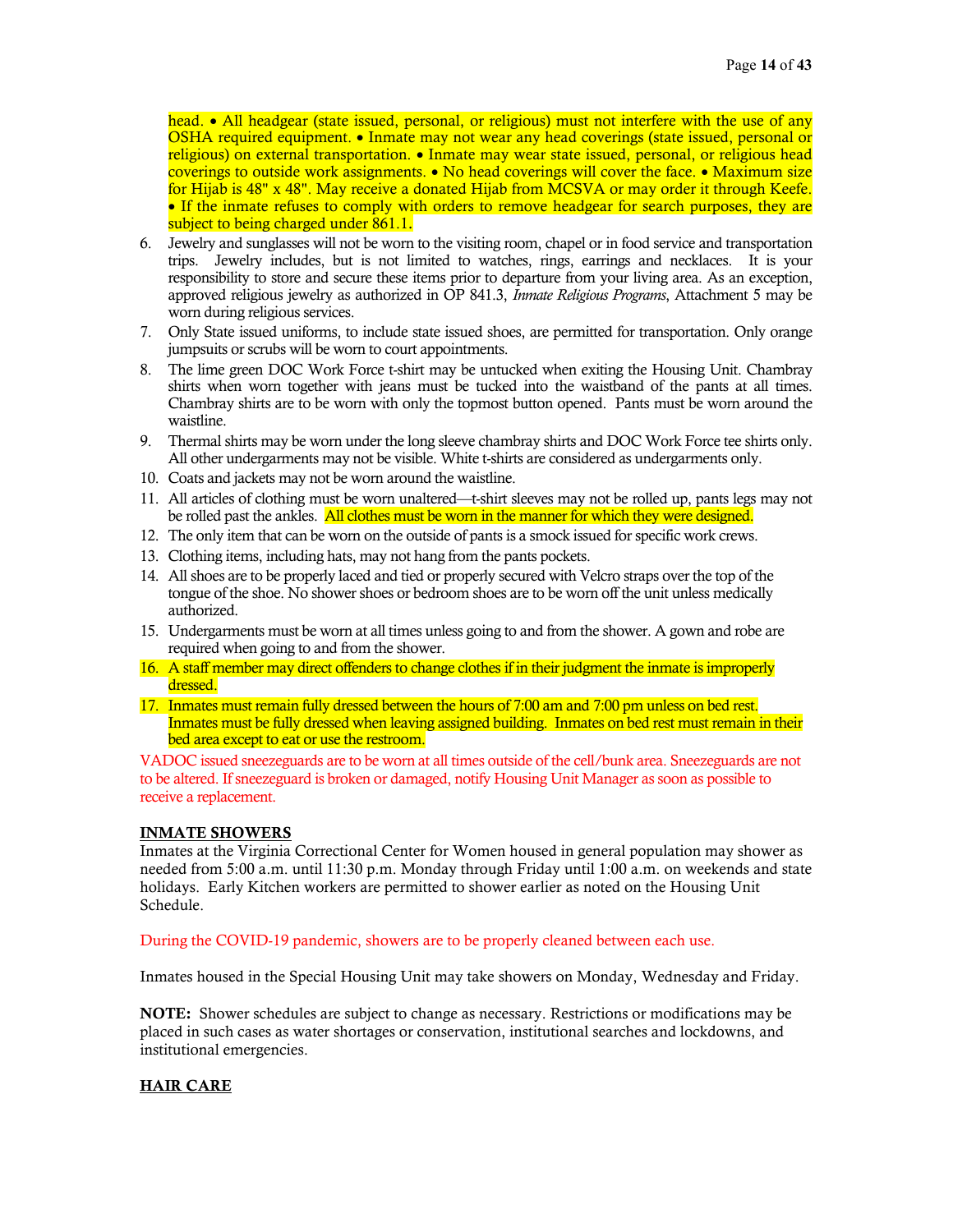The Hair Care Center provides selective hair care services for the inmate population. The Policies/Procedures for signing up for services are as follows:

- 1. You must sign your disbursements at the designated time. Any late disbursements will be voided.
- 2. The instructor in charge will be responsible for scheduling appointments. The instructor will notify your living unit when it is time for you to get your hair done.
- 3. It is pertinent that you inform us of your days off if you work so that appointments will not be in conflict with your work schedule.
- 4. Special provisions will be made for bereavement visitations and for those who are not on the institutional grounds due to hospitalization or court appearances during the time of sign up. THERE WILL BE NO OTHER EXCEPTIONS TO THIS RULE.
- 5. You may sign up for only one chemical service at a time. Only one disbursement will be accepted from any person at a time. All hair care disbursements must be in your name and used only by the person who filled out the disbursement.

THERE WILL BE NO CREDITS GIVEN OR TRANSFER OF FUNDS AT A LATER DATE. Once the disbursements are signed and credited to the Hair Care account, funds will not be put back into your personal account. The only exception to this rule is release from the institution before services have been rendered. You must verify your release through your counselor and request to have your funds placed back in your personal account ahead of time. If you are scheduled for release before your appointment date, you can inform the Hair Care Supervisor in advance by Inmate Request form, and you will be scheduled for services as soon as possible. You will not be allowed to choose your stylist; you will be assigned one by the instructor. The hair styling industry is multicultural and each student needs to be able to do a variety of styles and hair. Stylists are prohibited from doing the hair of relatives.

- 1. A sign-up sheet and price list will be posted on the hall. You are to indicate the services you wish to receive by the service number on the signup sheet.
- 2. When you fill out your disbursement, be sure to include the cost of all the services you wish to receive.
- 3. You will be notified of the date and time of your hair care appointment well in advance.
- 4. Prices of the services are subject to change without notice.
- 5. Services are not guaranteed.
- 6. There will be no refunds once the hair service has been completed.

# Pending Changes

# GROOMING AND HYGIENE

- 1. Inmates are required to keep themselves and their hair clean and neat in appearance.
- 2. Hair styles or facial hair that could promote identification with gangs or create a health, hygiene or sanitation hazard are not allowed.
- 3. Hair color will not be altered; however, the Cosmetology Program may allow inmates to have their hair colored within the same range as the original color.
- 4. Frequent handwashing during the COVID-19 pandemic is strongly encouraged.

# DINING HALL

- 1. The Serving Meal Schedules are posted on all Living Units.
- 2. Inmates must line up in a single line upon entering the dining hall.
- 3. Inmates must remain orderly at all times while entering or leaving the dining room.
- 4. Inmates will sit where instructed by staff.
- 5. All trays must be prepared the same until the last tray is served. Only meat entrée is substituted. This is not a medical diet. You must request when you want an entrée substituted. For breakfast, the entrée is substituted with cheese or peanut butter. For lunch and dinner, the entrée is only substituted with beans.
- 6. Inmates housing in Housing Unit 2-1 or the Special Housing Unit must inform the officer of an entrée substitute, if there for a short stay, or may write an Inmate Request Form to the Food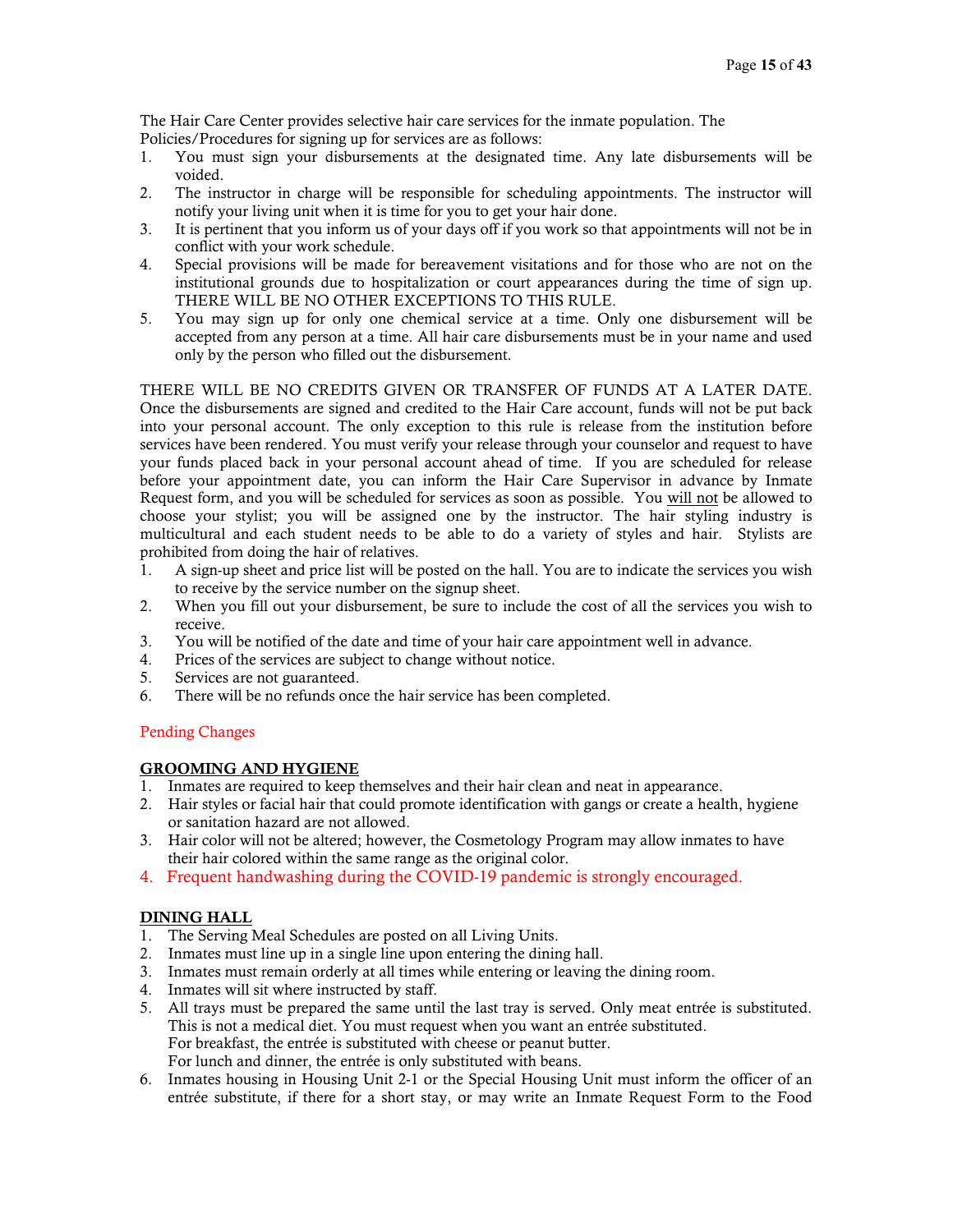Service Department requesting an entrée substitute. Inmates may request the officer to call the Central Kitchen for an entrée substitute before the meals are delivered.

- 7. Upon completion of the meal (20 minutes) inmates will return trays to the appropriate tray area.
- 8. Inmates are to exit the dining hall immediately after finishing their meal.
- 9. Inmates may not enter the dining hall unless properly dressed.
- 10. Inmates may NOT carry ANY food out of or into the dining hall unless authorized.
- 11. Inmates may not whistle or engage in loud talk or profanity.
- 12. Inmates may not cut in the serving line.
- 13. Inmates may not visit from table to table.
- 14. Sharing or giving away food is prohibited.
- 15. Inmates may not bring media players or other personal property into the Dining Hall
- 16. Trays will not be taken to the living unit unless inmates are on authorized restriction (i.e., medical, disciplinary, etc.).
- 17. Inmates on prescribed medical diets and Common Fare must request their diet and present their state ID to receive their diet.
- 18. The institutional medical provider receives a report indicating whether or not the inmate requests and receives their special diet. Inmates not complying with the dietary restrictions may be removed from their diet.
- 19. The Food Service Department does not honor allergies unless the medical department has completed a RAST test (ref: Food Allergy Test).
- 20. Inmates receiving Medical Diets must request the diet every meal. Only the institutional medical provider may place an inmate on a medical diet or remove an inmate from a medical diet. If a nighttime snack (Diabetic snack bag) is ordered by medical, you must request it at dinnertime.
- 21. If violation of these rules occurs, violators will be subject to disciplinary action in accordance with 861.1 – Inmate Discipline.
- 22. Dining operations will be modified to include limited seating to conform to social distancing requirements. Inmates must sit as directed by staff. There are markers to indicate the appropriate social distancing.
- 23. Any unit that is experiencing active COVID-19 cases will be served all meals in the housing units, including Housing Unit 3 and 2-1.

# COMMON FARE

Virginia Correctional Center for Women has been designated a Common Fare facility.

Common Fare is intended to accommodate inmates whose religious dietary needs cannot be met by the Master Menu. The Common Fare menu has been analyzed and certified to meet or exceed minimum daily nutritional requirements. Any inmate who wishes to be placed on the Common Fare Diet should refer to Operating Procedure 841.3 for guidelines and contact their counselor to initiate the process.

#### COVID-19 EMERGENCY MENU

During COVID-19 operations an emergency 14 day menu may be instituted. Under the Emergency Feeding Menu, religious diets (Common Fare or Orthodox Jewish Diet) are not being offered through regular cafeteria services since a modified menu is having to be prepared by non-food service personnel and/or a reduction in Food Service Supervisors during the limited time periods when facilities experience positive cases of Covid-19 and need to adjust to meet operational needs.



# INMATE TELEPHONE PROCEDURES

#### Enrollment

Every inmate using the Inmate Telephone System in a DOC facility shall be enrolled. An inmate is enrolled upon reception into a DOC facility. The inmate's four-digit PIN number is automatically set to the inmate's month and date of birth (MMDD) and the PIN number must be used in conjunction with the inmate's state ID number in order to access the Inmate Telephone System. If a PIN number is lost or replaced, the vendor may notify the inmate of the new PIN number on an *Inmate [Hotline Response](http://docnet/virtuallibrary_v1/new_directives/inst_sec_control_40/440_Fac_Sec_Mgmt/440_Current/440_F12.doc)*.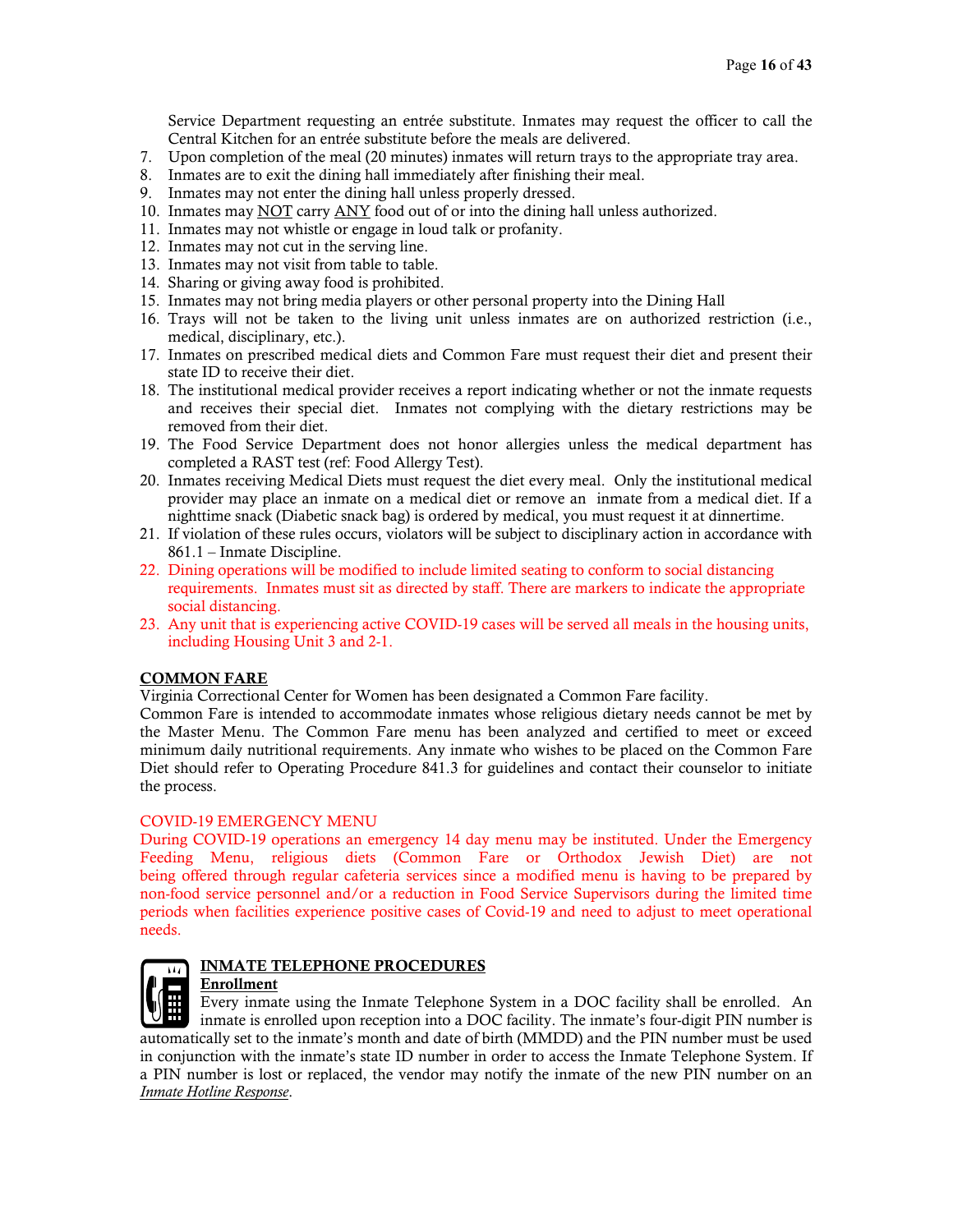After being enrolled, the inmate may create a call list (up to 15 telephone numbers to include attorney numbers) by using the Auto Enrollment System (\*44). Each inmate is responsible for maintaining their call list.

Important Notice: By using the Inmate Telephone System, an inmate agrees to abide by the rules governing its use, and consents to the recording and monitoring of telephone calls. Any misuse of a PIN number by an inmate may result in temporary or permanent withdrawal of telephone access privileges.

# How to Access the Inmate Telephone System

- 1. Pick up the telephone handset.<br>2. Dial "1" for English, "2" for Sp
- Dial "1" for English, "2" for Spanish.
- 3. Dial "#44" for Auto Enrollment to access your Call List, or Dial "#21" to leave a message on the Global Tel-link (GTL) Inmate Hotline.
- 4. An inmate can report a PIN number problem to the vendor through the Inmate Hotline (#21).
- 5. Press 0 to place a Collect Call
- 6. Press 1 to make a Debit Call
- 7. Enter your seven digit State ID number and four digit PIN number.
- 8. Note: For debit calls, the system will play back your current debit balance.
- 9. Enter the area code and phone number you are calling.
- 10. Inmate will be placed on hold while your call is connected. Calls may take up to one minute to connect. Do not hang up.
- 11. Inmates must face forward when talking on the telephone and wear their sneezeguards at all times.
- 12. Inmates must clean the phone and chair after each use. When cleaning the phone, DO NOT SPRAY CHEMICALS DIRECTLY ON THE RECEIVER. Spray the cloth with the provided chemicals and wipe down the receiver.
- 13. During COVID-19 operations, housing Unit Managers will create a telephone schedule.

# First Time Call Attempts to Numbers Not on Your List

- If you attempt to call a number not in your call list, the system will attempt to gain the called party's consent to be added to your call list. You must have room on your call list and the phone number must not be blocked.
- If the called party consents, the number will be added to your call list and processed as a normal call.
- If the party does not respond, the phone number will be added to the outbound calling queue to gain consent.
- You will not be able to remove and re-add phone numbers while in the pending approval status.
- If the called party denies your request, the call will end. You will not be able to re-add the phone number to your call list.

GTL Phone Requests are processed between the 15th and 20th of each month. The request must be received by Accounting no later than NOON on the 20th of each month. If the 20th falls on a weekend or holiday, the request must be received the business day PRIOR to the weekend or holiday. If it is received after the 20th it will be processed the next month.

#### Global Tel-Link Inmate Hotline

If any problem occurs while placing a call, the inmate should dial #21 from any inmate telephone and report the problem directly to the Inmate Hotline. The inmate is not to contact VCCW personnel about the problem unless the telephone itself is not operating properly. Problems include, but are not limited to: problems dialing a specific number, blocks on numbers, PIN numbers, etc. GTL will fax a response to the prison within 48 business hours. The response will be delivered to the inmate through the VCCW mail system. The GTL Inmate Hotline is available.

- Monday through Thursday 7:00 a.m. to 9:00 p.m.
- Friday 7:00 a.m. to 3:00 p.m.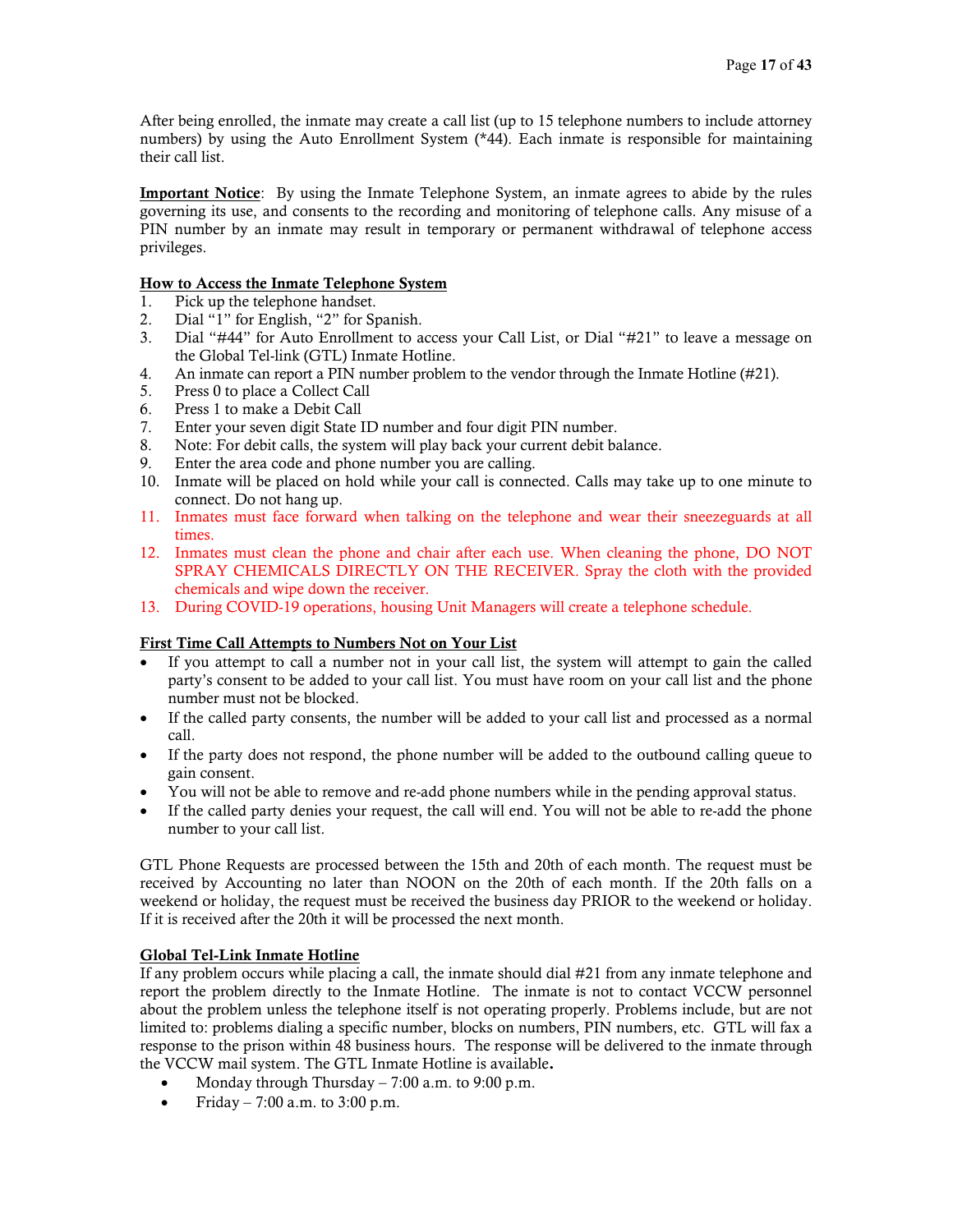• Closed holidays and weekends.

Sexual Abuse Hotline - is available by dialing #55 at any time the inmate telephones are available.

## Access to Telephone

To allow all inmates fair access to telephones, each phone call is limited to 20 minutes. After 20 minutes, the telephone will automatically disconnect.

## Blocks on Telephones

VCCW does not place blocks on numbers and does not remove blocks. The person who has the number may request a block for all collect calls from any prison facility, or the local telephone company or long distance telephone company may place a block for variety of reasons. Calls to an inmate's attorney will not be monitored or recorded; however, it is the inmate's responsibility to provide the facility with a Request to Block Attorney Numbers Form, so that the attorney's telephone numbers can be blocked from the monitoring and recording system. It may take up to 30 days to verify attorney telephone numbers. You will not receive a confirmation that the recording block is in place. When the recording block is in place, you do not hear the message that the call is being recorded and monitored.

## Inmates are prohibited from calling employees of the Virginia Correctional Center for Women, employees of the Department of Corrections, Correctional Education employees, employees of Virginia Correctional Enterprises, and volunteers.

# Inmates may not share telephone calls. The use of three-way calling is prohibited.

# Calls between Incarcerated Spouses

Married inmates assigned to facilities under the Department's jurisdiction are permitted to call each other three (3) times per year. These calls will be placed on the administrative telephone system at state expense, by prior arrangement, at times mutually agreed upon by both facilities. The call shall not exceed twenty (20) minutes per call. All requests should be forwarded to the assigned counselor for processing.



#### VISITING PROCEDURES

- General visitation procedures are specified in the Virginia Correctional Center for Women, "Inmate Visiting Information Brochure" which accompanies the Orientation Package. Additional copies of this brochure are available to the Inmate to send to prospective visitors.
- Visiting days are Saturdays, Sundays and most State Holidays. Visiting hours are from 8:30 a.m. to 3:00 p.m. No person will be processed into the Visiting Room after 2:45 p.m.
- Non-Contact Visits are held on Wednesdays from 8:30-9:30 and 10:30-11:30 and must be preapproved. Requests for non-contact visits must be to the Assistant Warden submitted at least one week in advance.
- All visits for Restrictive Housing Unit inmates are non-contact unless otherwise approved in advance by the Unit Head.

# Special Visits

- 1. The Warden, or designee, must approve special visit requests. Inmates should make their request to their counselor at least two weeks in advance of the date requested for the visit. These requests should include the following information: proposing visitors completed names, addresses, and relationships of those proposing a special visit or extended request.
- 2. Inmates may obtain a special visit from attorneys, clergy, former or prospective employers, sponsors, parole advisors. Re-entry supporters or business representatives during the weekday on a case-by case basis. Prior approval should be obtained by the Operations Manager for attorney visits.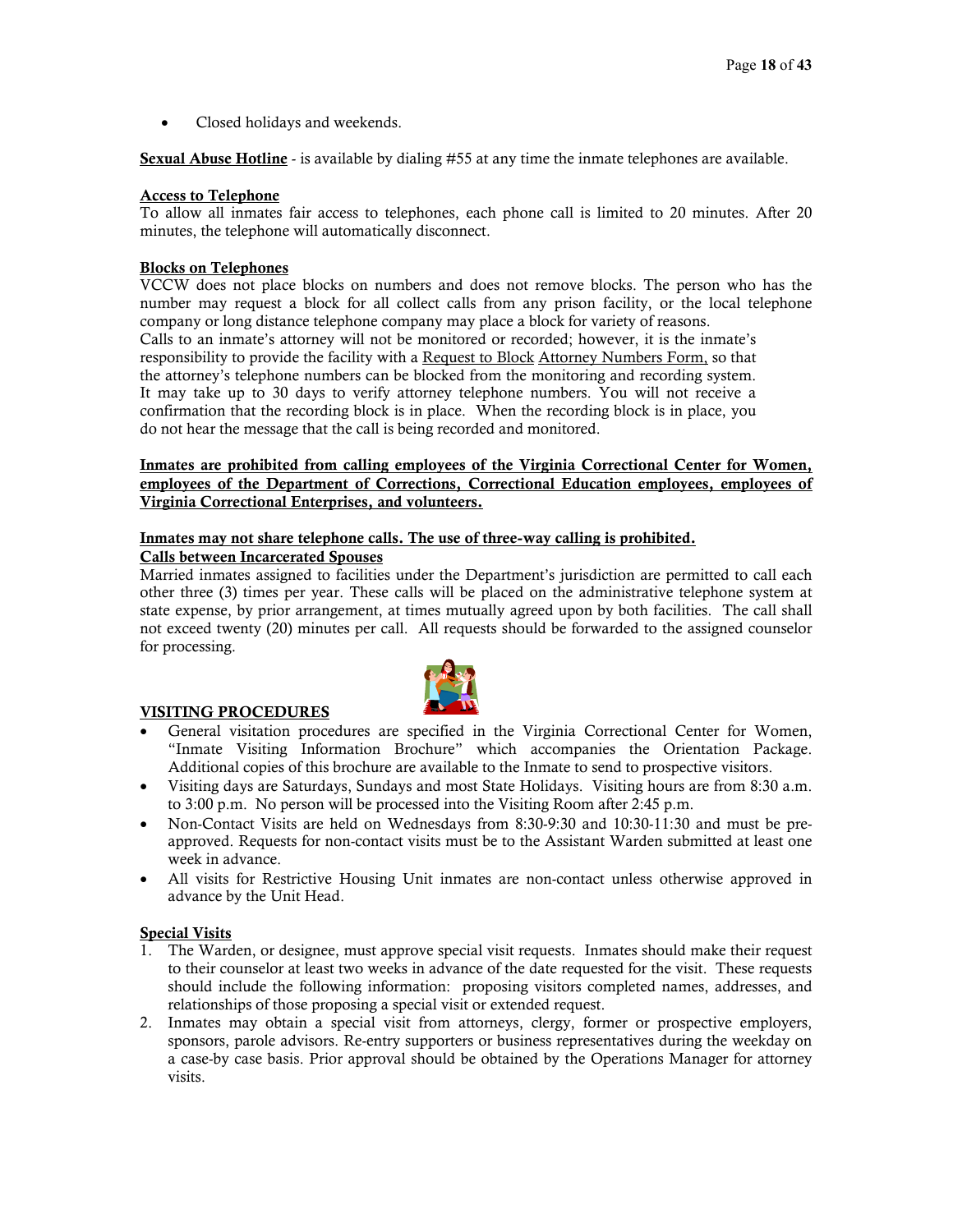- 3. The following persons may be allowed special visits as the Warden or designee deems appropriate. However, if the visitor is a former inmate prohibited from visitation, they will not be allowed to visit.
	- A. Immediate family who have a special circumstance or need, such as extreme travel distance which results in infrequent visits.
	- B. Clergy-individual should provide written verification of their clergy status to qualify for visit.
	- C. The official performing a marriage ceremony in accordance with OP 801.5 Marriage Ceremonies for Inmates.
	- D. An attorney or representative acting on the attorney's behalf on official business may qualify for a special visit with the inmate based on submission and approval of a *[Legal Representative](http://docnet/VirtualLibrary_v1/800_Offender_mgt_programs/851_Offender_Visit/851_Current/851_F3.doc)  [Visit](http://docnet/VirtualLibrary_v1/800_Offender_mgt_programs/851_Offender_Visit/851_Current/851_F3.doc)*. Before entering the facility, the attorney will be required to present his or her State Bar Association card and a representative acting on the attorney's behalf will be required to present a letter on official letterhead signed by the attorney or law firm. In the absence of Court documents requiring the visit, the Warden may restrict legal visits to attorneys and representatives of law firms with a current attorney-client relationship with the inmate. Conditions for inmate visits with an attorney or bona fide representative shall maintain the confidentiality of the attorney-client conversations while ensuring proper security and sight supervision.
	- Conversations between attorneys and inmates will be monitored only by sight.
	- Visits shall occur during normal working hours of the facility unless otherwise approved by the Warden/Superintendent/Unit Head or designee.
	- Attorneys or their representatives shall not give any articles directly to the inmate. Legal documents may be given to the inmate after first being inspected, not read, by the officer supervising the visit who will then hand the documents to the inmate.
	- Legal documents must be in paper format only.
	- There will be no photographs, audio or video recording made at the facility without specific prior approval. The person requesting the Legal Visit is responsible to provide documentation for the specific legal necessity to make a photograph, audio, or video recording.
	- This documentation should include the specific court case or other legal authorization and attached any Court orders.
- 4. Special visits will not be counted as one of the inmates' regular visits. These visits will usually be scheduled during normal working hours on business days. The Warden may make exception for special circumstances.

During COVID-19 operations, inmate visitation remains cancelled until further notice.

#### Video Visitation Program

Video Visitation is available to inmates as outlined in CCO Memo 027-2019 under OP 851.1. Family and friends may participate in video visitation sessions with eligible inmates by using their home internet or by going to a Video Visitation Center. It is the responsibility of the inmate to inform their family and friends of the best times for them to participate, as inmates will not be excused from work, school or programming to attend a video visit. It is important to arrive on time for your scheduled visit. Visitors who have been suspended from visiting will not be permitted to attend Video Visitation. DOC does not field complaints, scheduling or handle payment for video visits. Family and friends required assistance regarding Video Visitation may contact GTL at 888-300-3862 or visitationsupport@gtl.com. Internet Home Visits may be scheduled at [https://vadoc.gtlvisitme.com/app.](https://vadoc.gtlvisitme.com/app)

During COVID-19 operations, the use of Video Visitation will follow strict procedures due to the precautionary measures in place as we operate in modified conditions due to the COVID-19 pandemic. The following must be adhered to in order to be allowed access.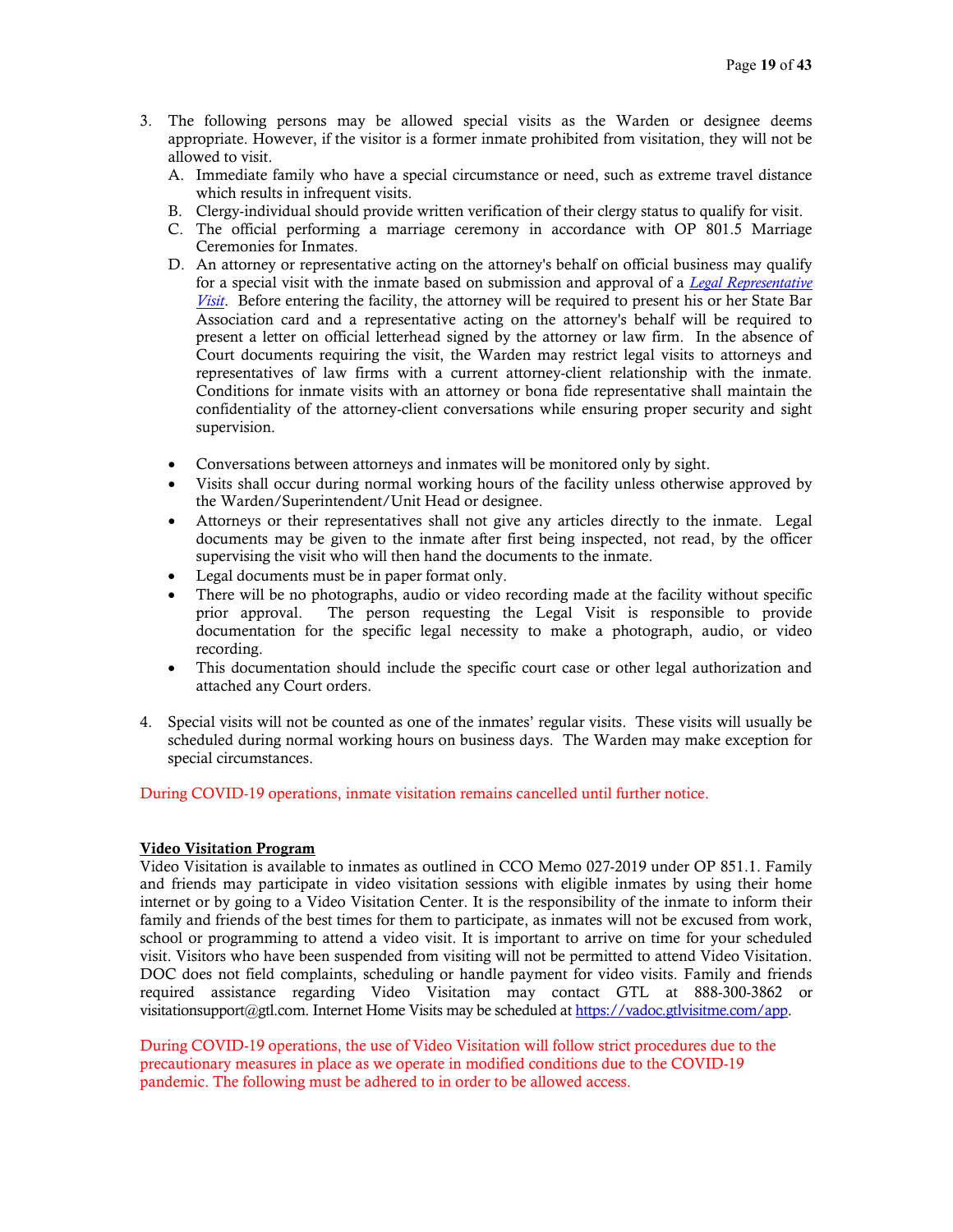- You are responsible for informing your authorized visitor of your scheduled time and date based on the rotating schedule of your housing unit.
- You are responsible to be properly dressed (orange t-shirt and jeans, no slides) and prepared to depart your unit to arrive to the Gym basement, where the monitors are located, in a timely manner.
- You are required to wear your sneeze guard/mask at all times (altered masks will not be permissible) and comply with the social distancing requirements.
- Previous video visitation rules and requirements are still active and are enforceable for any inappropriate behavior or non-compliance issues presented by either the visitor or yourself.
- At the end of your visit, you are responsible for cleaning the equipment and chair you used with the approved cleaning supplies.
- There are two devices at the location, which will allow for two inmates at one time.
- You must report promptly back to your unit at the direction of the staff at the end of your video visitation period.
- The restroom in this location is not intended for use, therefore, be prepared for the duration of your visit.
- If you schedule during the mealtime of your unit, there will be no requirement to hold you a tray.
- If you are receiving medications, it is highly encouraged that inmates do not schedule visits during pill line times to not cause any delay in receiving medications.
- Each inmate may only schedule one video visit on their allotted day.

The schedule is designed to allow different hours and days for all. Non-compliance with any of these requirements can result in loss of this privilege.

# INMATE PHOTOS

Inmates and /or their visitors will adhere to the following guidelines when taking inmate photos. This applies to photos taken during visitation, recreation, and MILK visits. Any photographs deemed inappropriate will be destroyed and the inmate is subject to disciplinary proceedings. Inmates will not be reimbursed for photos that are destroyed for being inappropriate.

- Inmate must be in full grooming and clothing compliance in accordance with Operating Procedure 864.1, Inmate Grooming and Hygiene
- Inmates and their visitors are prohibited from displaying excessive touching, kissing, sexual acts or innuendos, or any pose that can be perceived as provocative.
- Appropriate photos do not display any of the following:
	- o Sitting in a inmate's or visitor's lap
- o Sitting, kneeling or lying on the floor, ground or benches
- o Visitors standing behind the inmate Inmate standing behind a visitor
- o Inmate or visitor on the other's back
- Inmates and their visitors are prohibited from displaying any hand gestures, gang signs, and blatant display of tattoos, perceived hand gestures, or perceived gang signs
- Inmates cannot take pictures with other inmates
- Family members that are inmates must have prior approval for photos taken together

During COVID – 19 operations, inmate pictures will be taken during your scheduled recreation times. Inmates should report to recreation with their picture tickets. There will be a limit of two pictures per inmate. Pictures will be taken on a rotating schedule.

The schedule will be posted in each living unit. Pictures will only be taken Mondays through Fridays.

 $\mathcal{S}$ 

Any questions regarding pictures should be directed to the recreation supervisor.

|  | MEDICAL AND DENTAL SERVICES A |  |  |
|--|-------------------------------|--|--|
|--|-------------------------------|--|--|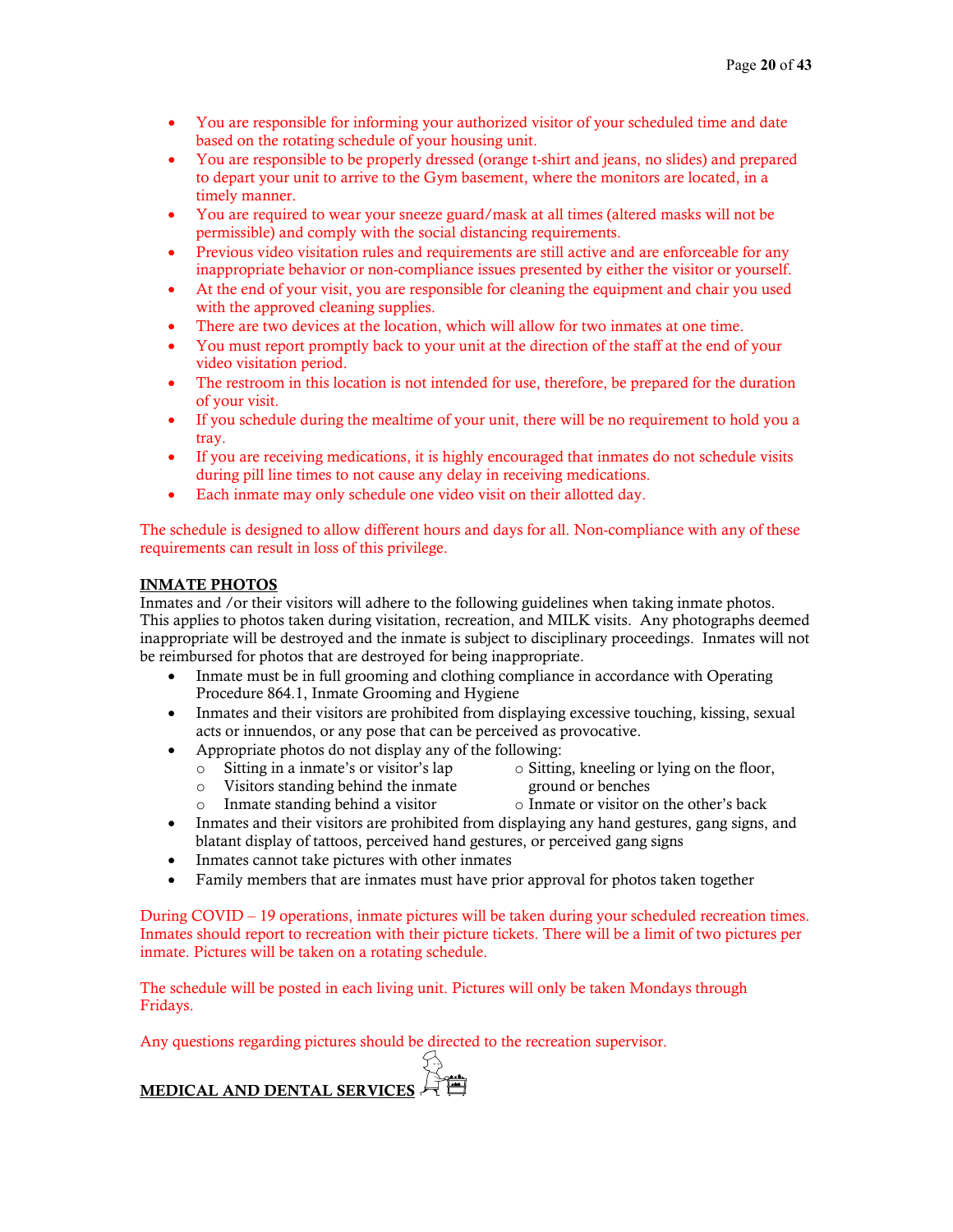Medical Services are provided to all inmates assigned to the Virginia Correctional Center for Women. These services are provided in accordance with established policy and procedure. Inmates must report to Medical to refuse treatment and sign the necessary documentation. The Medical Department is open seven days a week, 24 hours a day. Upon admission, you will receive a medical assessment. Your medical transfer process will include exams by the Medical Doctor, GYN, and Dentist.

# Sick Call:

- Sick call is held 5 days per week; Monday-Friday 8:30am-4:30pm.
- You may present no more than 3 problems at each sick call visit
- You must place your sick call request on an "Inmate Request" form and place the form in the "Medical Request" box located outside the dining hall.
- If housed in Restrictive Housing, you must turn in your sick call request to the nurse making rounds in restrictive housing
- You will be placed on the master pass to be seen in sick call within 72 hours on weekdays and within 96 hours on weekends
- The doctor has to make any specialist referrals
- You must sign up for sick call, be seen by the nurse, and the nurse must refer you to the medical doctor, GYN, and/or eye doctor
- During COVID-19 operations, inmates must sign up for sick call on the unit and sick call will be conducted on the housing unit 5 days per week, Monday through Friday.

# COVID-19 Medical Procedures

Inmates are expected to report any signs or symptoms of illness related to the established COVID-19 pandemic guildelines. Suspected and positive COVID-19 cases will be housed in an established Red Zone. All inmates going out on an emergency transportation and/or scheduled appointments to a known high risk facility will be housed in a Yellow Zone for a minimum of 14 days upon return. Zone management is at the discretion of the medical administration.

#### Emergencies and Emergency Grievances:

- Advise the nearest officer immediately if you are experiencing a life-threatening emergency (difficulty breathing, chest pain, etc.).
- *Emergency Grievances* are provided for inmate reporting and expedited staff responses to allegations that an inmate is subject to a substantial risk of imminent sexual abuse and to situations or conditions which may subject the inmate to immediate risk of serious personal injury or irreparable harm. You may request the form from your Unit Floor Officer.
- Your emergency grievance will be reviewed by staff and corrective action will be taken if your situation is deemed a true emergency. The medical staff is at VCCW 24 hours per day and will evaluate all medical emergency grievances.

#### Inmate Requests:

- Inmate Request forms can be obtained from your Unit Floor Officer. Please fill them out completely and place them in the medical request box located outside the dining hall to request medical services.
- If the issue is concerning refunds, please attach your accounting statement to your request/informal complaint form. It will be sent back to you with your question answered

#### Pill Lines:

• If your medication is ordered once daily (QD) it will be at 6:30 a.m. pill line; Twice daily (BID) will be at 6:30 a.m. and 4:00 p.m. pill lines; Three times daily (TID) will be at 6:30 a.m., 11:00 a.m., and 4:00 p.m. pill lines. The times will not change unless specified by the ordering doctor.

# Rules for Conduct during Pill Line

• Pill lines should be orderly, efficient, and limited to the administration of medications.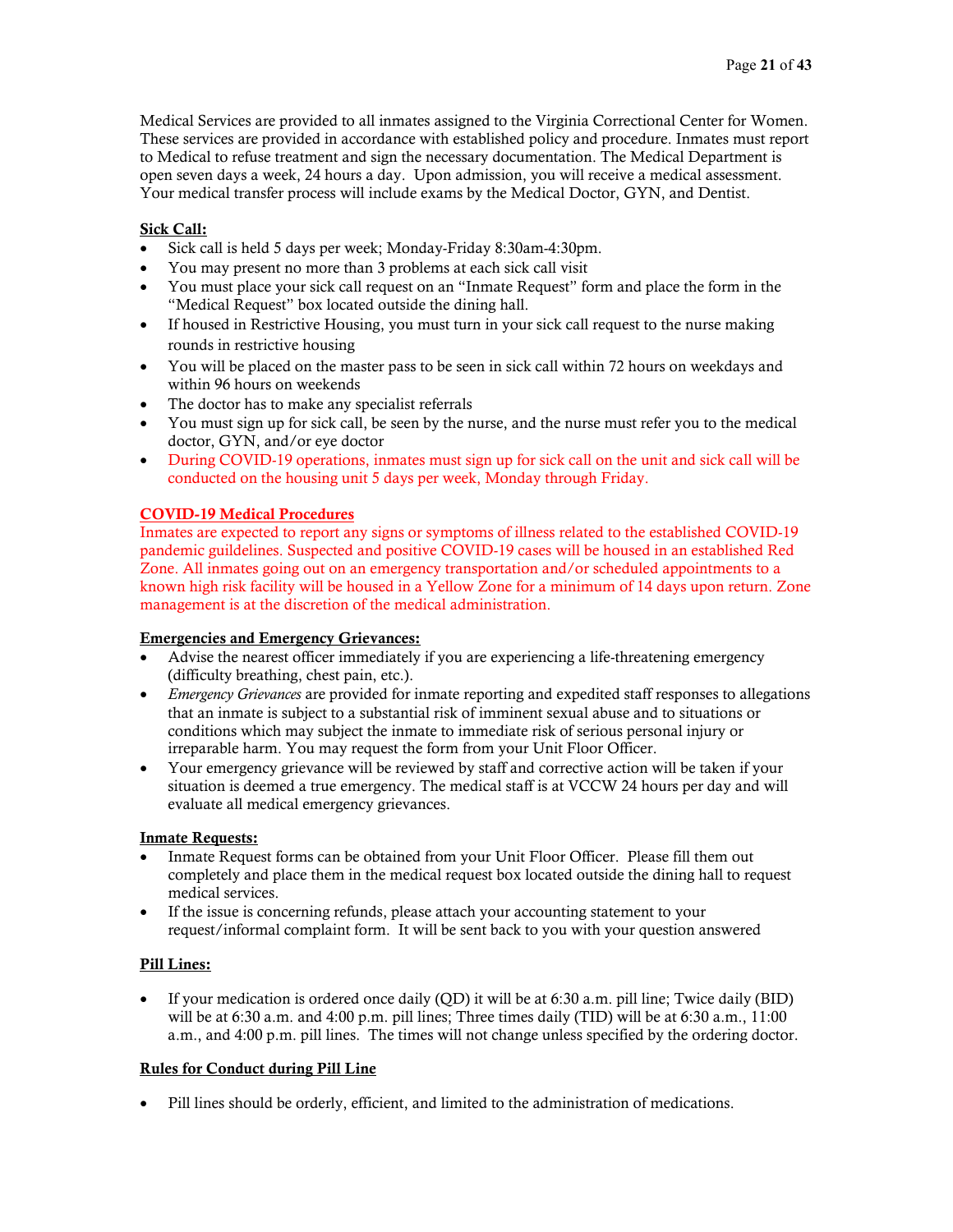- Inmates must show the nurse their ID cards, state their name, and inmate number. Since the pill line is for administering medication, there should be no other conversation.
- Inmates must take their medication in water, unless otherwise noted by the provider.
- After taking medication, an inmate mouth check will be conducted by Security staff.
- The pill room window should only be open during the pill line hours. There should be no socializing at the pill room window.

## Self-Med Line:

- Self-Med line is held daily Monday through Friday at 9:00 a.m.
- You should report to the self-med line when you are down to an 8 day supply of your medication (This day should be circled on your packs of medication) to notify the nurse that you need to refill your medication. You should return to self-med line to pick it up when needed. Please allow 1-3 days for your medication to be received from the pharmacy.
- You must return all empty packs of medication to the self-med nurse in order to receive your new packs of medication (this includes empty inhalers, tubes, containers, etc.)
- You must sign up for sick call to renew any medication that has expired. Over-the-counter medications should be ordered from commissary when available
- Chronic care medications (i.e. diabetic, high blood pressure, thyroid problems, HIV, high cholesterol, asthma, psychotropic meds etc.) do not require you to sign up for sick call. These medications should automatically be renewed by the doctor.

During COVID-19 operations Pill Line and Self-Med line will be conducted on all housing units. Social distancing and rules for conduct are to be adhered to during this procedures. Self-Meds will be distributed Monday through Friday on the evening shift. Provider coverage is for emergencies only. Routine appointments are suspended. Nurse Sick Call is provided on the housing units Monday through Friday.

#### Diabetic/Insulin Lines:

- Diabetic/Insulin lines are held 7 days per week at  $4:00$  a.m.,  $3:00$  p.m., and  $7:30$  p.m.
- Report to diabetic/Insulin lines as ordered by the doctor

#### Treatment Line:

- Treatment line is held 7 days per week on housing unit starting at 8:30 a.m.
- Report to treatment as ordered by nurse or doctor

#### Co-Pay:

• There is no longer a co-pay for medical services, there is a co-pay for copies and refusal of outside appointments.

#### Bottom Bunks:

• To receive a bottom bunk, you must meet the following criteria: orthopedic reasons, documented seizure disorder and on seizure medication, have a pacemaker, new dialysis graft, six weeks following any abdominal surgery, paraplegia, weight greater than 300 pounds, or missing a limb.

## DENTAL SERVICES

Dental services are rendered through request and are scheduled chronologically. Patient inmates wanting service must complete an inmate request form to be processed for the next available appointment.

During COVID-19 operations, dental services are on an emergency basis. There are no routine appointments.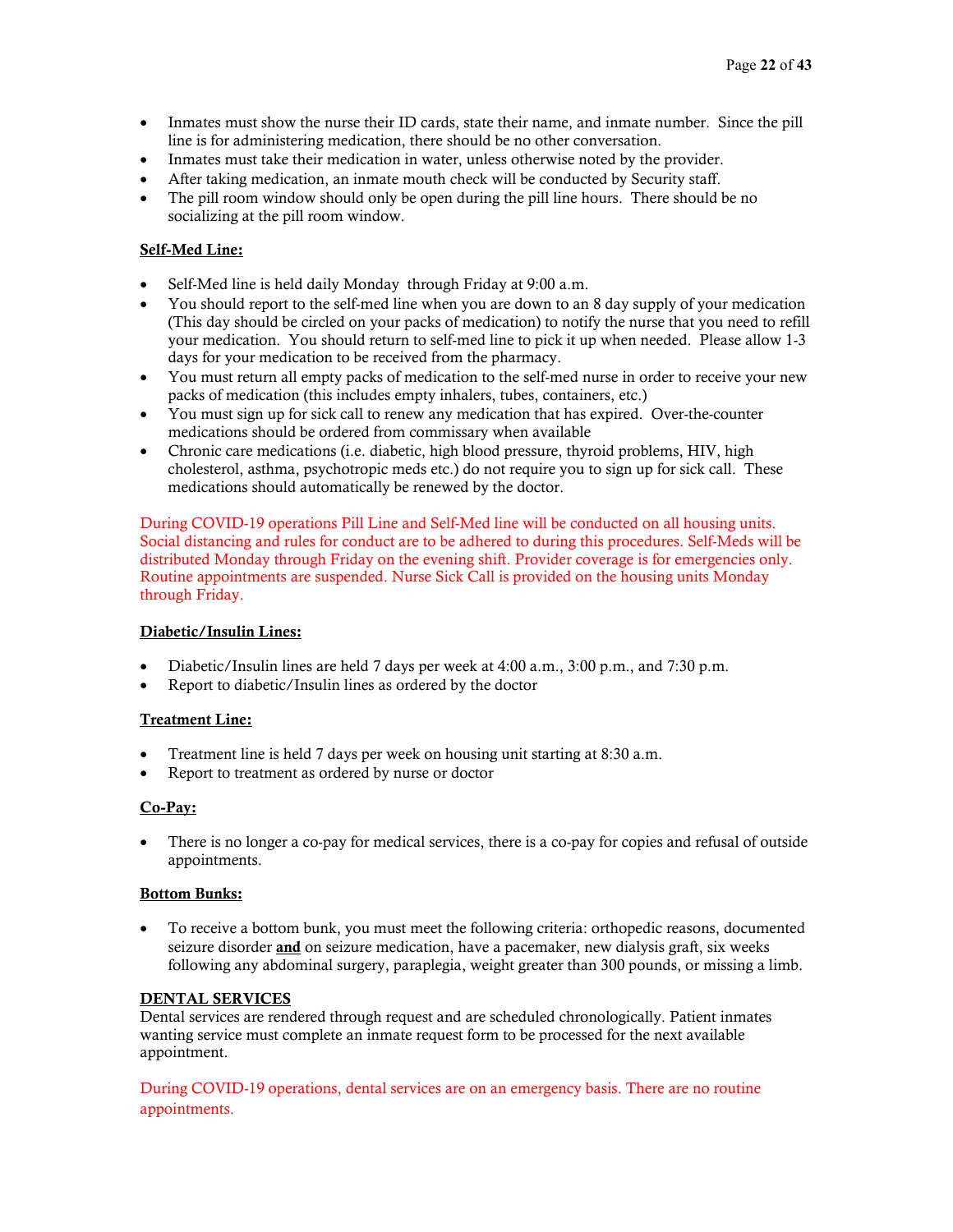#### EYE GLASSES

- 1. Inmates who enter the system with their eyeglasses are allowed to keep them until they are broken or prescription changes. They will then purchase eyeglasses from VCE.
- 2. If inmates need glasses, they will have to sign up for sick call in order to be scheduled for an eye exam.
- 3. Inmates wearing contact lens when entering the system will be evaluated and if medical criteria for wearing lens are met, she will be allowed to keep the lens and purchase solution from commissary. Inmates not meeting criteria for contact lens will be issued eyeglasses. No colored contact lenses are allowed.

# INMATES WITH DISABILITIES

It is the policy of VCCW to place disabled inmates in a general population setting. The administration will take action to assist a disabled inmate in the area of work environment, program access, or housing conditions involving marginal functions, or the use of modified or auxiliary devices. The auxiliary devices will enable an inmate with a disability to perform essential functions without causing an undue hardship to the institution or impairment to the health and safety of the inmate with a disability or the safety of others. Inmates may request an accommodation by submitting a request to the Operations Manager.

VCCW offers temporary Transportation Passes for on-site transportation of inmates who have a temporary condition impacting their ability to walk on slopes. Temporary transportation passes may be provided to inmates with a condition that is expected to last no longer than three months. Conditions requiring transportation assistance for longer than three months are considered chronic and may require an "F" location code and transfer to a more suitable facility.

Nursing staff will assess the inmate and may issue a pass for up to 30 days if the need for transportation is supported by their assessment. The nurse will refer the inmate to the provider for an evaluation if the assessment indicates a longer period of transportation may be needed.

Inmates currently in the system who have not been given a location assignment code will be assessed by health care personnel at VCCW and be given a recommended location assignment code as soon as practical. Any reassessment of the inmate will be made by health care personnel at the Institution. This shall be done when there is a change in the inmate's health condition requiring a different level of care and/or housing assignment. The Office of Health Services will be contacted and the transfer nurse will coordinate appropriate transfer.

#### MENTAL HEALTH SERVICES

Inmates are initially screened on arrival by health trained or qualified health care personnel. If it is determined that further evaluation, monitoring, or treatment is required, the inmate will be referred to mental health services. It is common for inmates to struggle with feelings of anxiety or sadness and there are mental health staff assigned to each institution for inmates to address these issues. Inmates can request an appointment with mental health staff by submitting a request form to mental health services, clearly stating the concern or issue. The inmate will be scheduled to the waitlist in order to see a QMHP. In cases of emergency, security will contact mental health staff to respond as needed.

If you are concerned that another inmate may attempt to hurt or kill them self, encourage the inmate to reach out to mental health services for help and report concerns to staff immediately for assistance. Warning signs of suicide among inmates may include the following:

- (a) Expressions of hopelessness or helplessness
- (b) Withdrawal from family, friends or normal activities
- (c) Statements focusing on death, suicide or self-harm
- (d) Changes in eating, sleeping, recreation, concentration, interests
- (e) Getting affairs in order (saying good-bye, writing a will, etc.)
- (f) Giving away personal possessions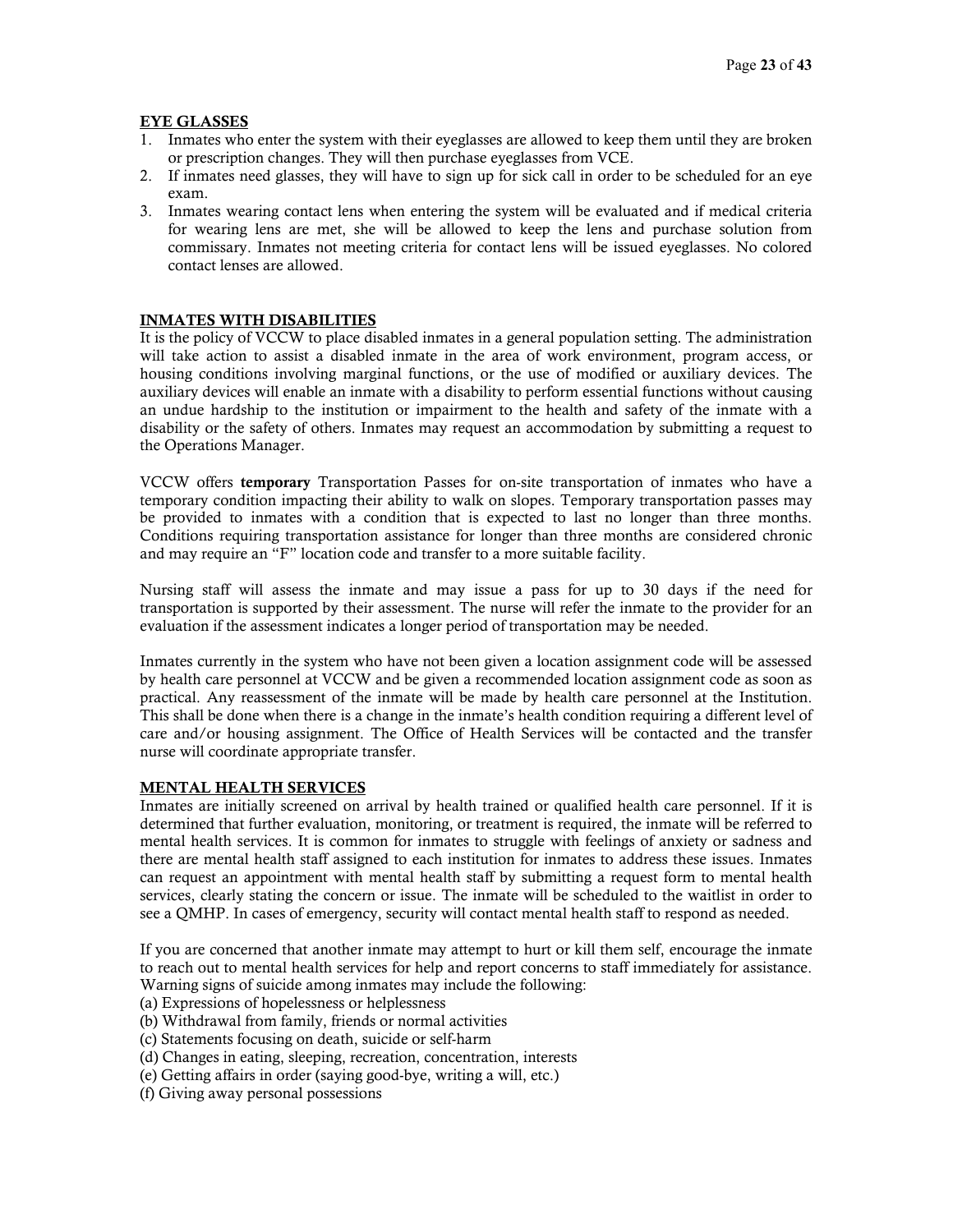Anyone experiencing a mental health crisis or who observes another inmate in distress; please notify a staff member immediately. An inmate can write an anonymous request form to mental health staff to express their concerns.

Inmates who are transferred to Virginia Correctional Center for Women (VCCW) are afforded the opportunity to participate in a variety of mental health services. Individual and group therapy services are offered on both short- and long-term bases, depending on the specific needs of the individual. Psychiatric services are available to inmates who are appropriately diagnosed with a mental disorder and who require medication to function effectively. Restrictive Housing rounds are also performed by QMHPs.

The following Mental Health groups are offered at VCCW:

- Distress Tolerance Skills Group
- Mindfulness Skills Group
- Emotion Regulation Skills Group
- ❖ Seeking Safety
- 

Ofther designated group topics will be offered based upon common need among inmates.

The Mental Health department works with other departments as well and may coordinate treatment team meetings in order to ensure appropriate and sufficient inmate care.

Due to demand, mental health appointments are often limited, so please take advantage of these services when requested and scheduled. From time to time, you may receive a homework assignment or worksheet to complete. If so, you should complete it. Otherwise, you may miss a valuable opportunity to begin thinking and acting differently in relation to your problem or issue. Psychological change is sometimes difficult so you should expect to be challenged. The mental health department is here to help you figure out actions you can take that increase the likelihood of positive change… the more you participate, the more we can help.

During COVID-19 operations, mental health groups and individual appointments have been suspended. If you seek mental health services during this time please write a request form or make mental health staff aware when they perform rounds on your housing unit.

## ACCOUNTING PROCEDURES

The Business/Accounting Office is responsible for the management, accountability and control of all funds at VCCW. These funds include inmate's personal funds, which are deposited into the Inmate Trust Account. Please review OP 802.2 for additional information.

The purpose of this section is to help inmates understand the two (2) functions of Financial Management:

- 1. Inmate Trust Accounting manages inmate's personal funds
- 2. Commissary Sales gives the inmates the opportunity to purchase food items as well as personal items

NOTE: The word "Commissary" is sometimes referred to as "Canteen".

#### Inmate Trust Account

Inmates are not permitted to have cash or financial information from a banking institution or credit union in their possession at any time. Should an inmate arrive with funds at VCCW:

- 1. The funds are turned into the Business Office.
- 2. The Business Office will have the funds posted into the Inmate Trust Account under the inmate's name and number.
- 3. After the posting of funds to an inmate's account, a receipt is forwarded to the inmate. This receipt notifies the inmate the funds are now in their trust account and available for use.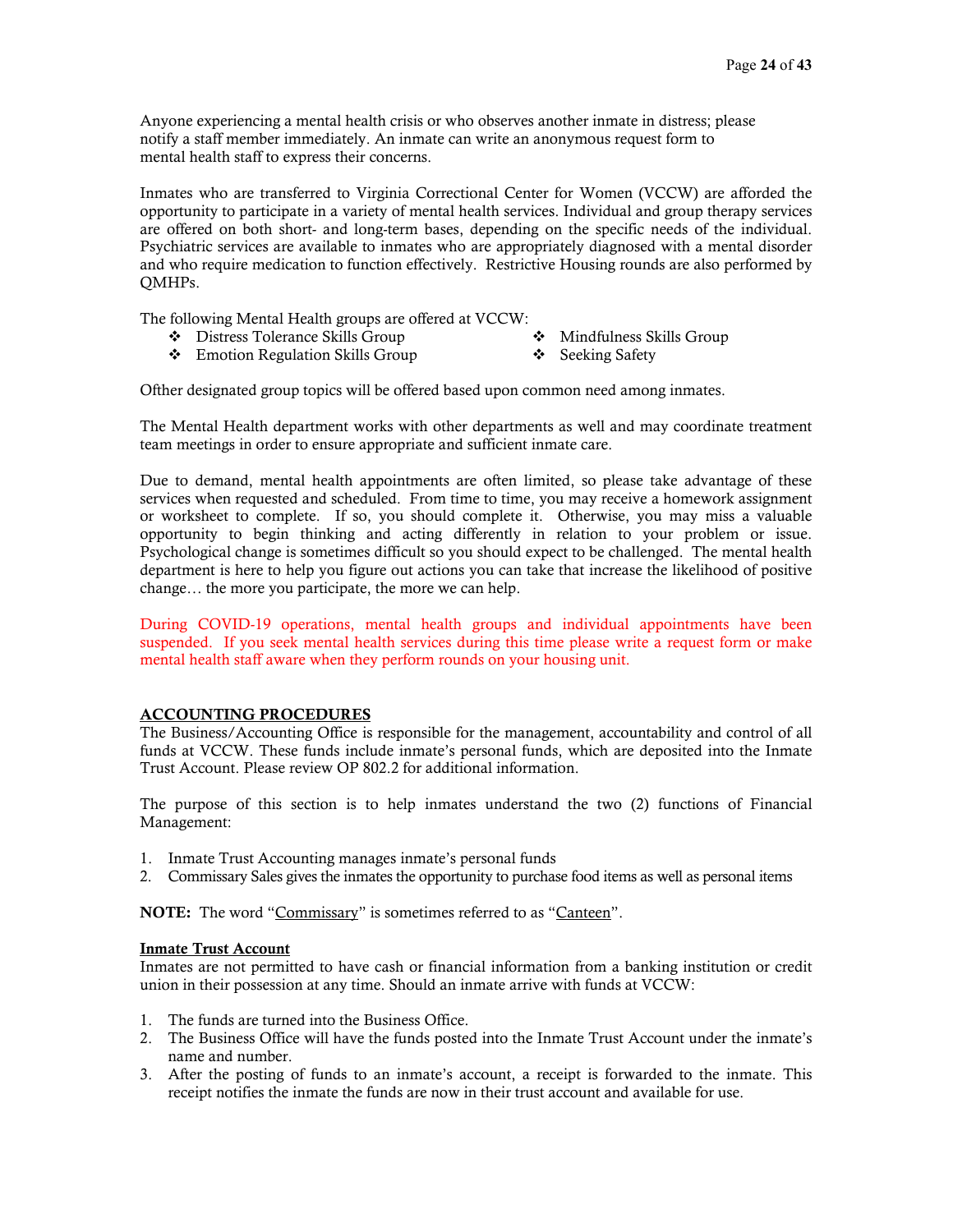The Inmate Trust Fund Account is divided into four separate accounts, which are:

- 1. Spend Account (511) This is the inmate's main account. When an inmate arrives from another institution where they have worked and received pay, a portion of their pay will go into their spend account and some into the hold account.
- 2. Hold Account (512) Each inmate who has an institutional job, and is drawing institutional pay, is required to save 10% of each payroll until \$25.00 is accumulated. This will be held in the hold account until the inmate is released. The computer automatically deducts the 10% when calculating the inmate's monthly pay Funds placed in the inmate's Hold Account cannot be transferred out or used for any other purpose.
- 3. Savings Account  $(513) 10\%$  goes towards each inmate's savings account that receives incoming funds by way of institutional pay and/or JPAY up to a \$1,000.00 in the savings account. These funds are held until the inmate is released. Funds placed in the inmate's Saving's Account cannot be transferred out or used for any other purposes. Inmates may transfer funds from their savings account if the amount requested does not cause the Savings Account balance to fall below \$1000.00. Only one Saving Account transfer will be processed per month.
- 4. Obligation Account (519) Each inmate that owes fines, costs, forfeitures, restitution, or penalties will have 5% of their pay from work, treatment, and education withheld to be paid to the sentencing Court(s) annually or upon release from incarceration.

For questions regarding your account, please submit an Inmate Request Form to the Business Office – Attention: Inmate Trust. Please state the specific problem or question.

The Commissary staff cannot answer questions regarding account balances nor call the Business Office to inquire about them.

#### Sending Money to Inmates

Your family and friends can send money to you by using JPay. Funds may be sent on-line at [www.jpay.com](http://www.jpay.com/) or by telephone at 1-800-574-5729 using a credit or debit card. Funds may be sent to JPay, using cash at a MoneyGram location such as Wal-Mart or CVS. Deposit slips are available online a[t www.jpay.com](http://www.jpay.com/) or by telephone request to 1-866-333-5729. Monies will be credited to inmate's account within two business days of notification of receipt of funds by the facility.

#### Money Orders

Money order requests must be given to the floor officer for submission to the Business Office. Complete details as to whom and why you are sending money will aid in the timeliness of the approval or denial. Money orders over \$50.00 require approval by the Chief of Housing and Programs. Please allow additional time for this approval. Submitting two money order requests with varying amounts to the same person as means to bypass the \$50.00 rule is prohibited.

Money Order Requests: must be received by Accounting no later than the end of business each Tuesday. Money orders are issued every Wednesday.

#### Accounting Refunds and Minimum Balances

All money transactions are processed promptly upon receipt. If you do not see the transaction, it is because Accounting has not received it or the above deadlines have not occurred.

The Accounting Department can only refund monies once we are directed by Medical, Dental, Keefe, etc. If you think you are owed a refund, you must address it with the appropriate department and they will direct Accounting as to what should be done.

DOC policy requires that you leave a minimum balance in your spend account after a withdrawal is made for some transactions. These balances are as follows:

| Money Order - \$10.00 | GTL Telephone - \$10.00      |
|-----------------------|------------------------------|
| JPay Media - \$10.00  | Institutional Fines - \$5.00 |

No minimum balance is required for copies, Cosmo, Legal Mail and Postage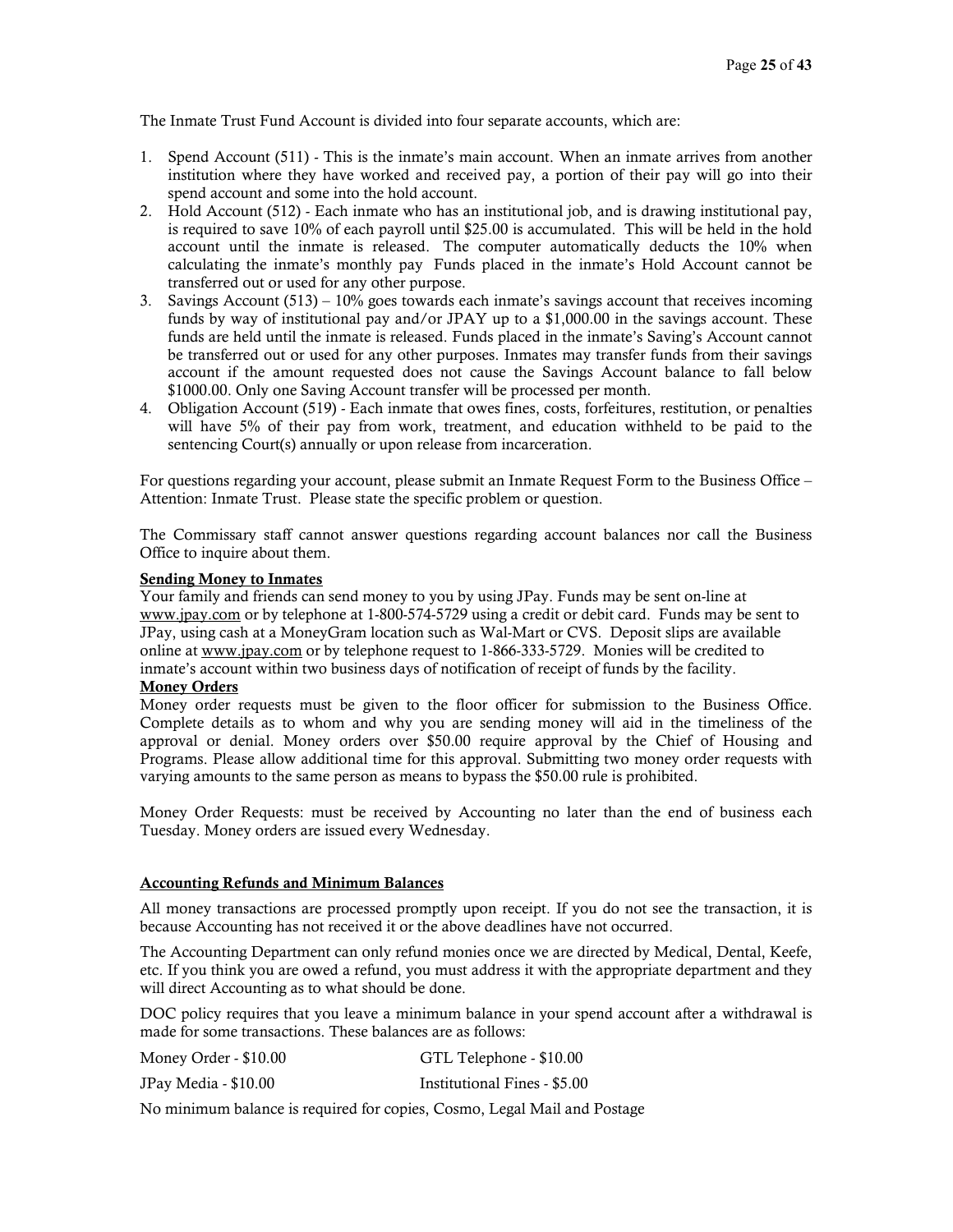# JPAY MEDIA

You can fund your JPay media account 1 of 2 ways:

- 1. External sources family or friends can put funds on your JPay media account using the JPay website.
- 2. Transfer of funds from your trust account using the JPay kiosk.



- 1. Order forms are provided and they are to be used when ordering. No hand written orders will be accepted. Orders must be filled out completely with the inmate's name, number and living unit. All orders must be legible. Orders are to be completed with blue or black ink, or pencil. The order form must be signed.
- 2. You will fill out order forms on a weekly basis. They are sent to the living units on the 6:00 p.m.-6:00 a.m. shift. You will be instructed when to turn them in by the Unit Floor Officer.
- 3. When going to commissary, you are expected to conduct yourself in an orderly manner. If there is a problem with your order, be patient and allow the commissary personnel to research the problem.
- 4. If there is a discrepancy with the amount of money that is available for you to spend, you will need to submit to the Business Office an Inmate Request Form. Write "Inmate Accounts" in the other section on the top of the form or mark "Accounting" on the top of the form.
- 5. You are responsible for marking your order form correctly. You will not be allowed to make changes to the order after it has been submitted.
- 6. The computer is programmed to reject items, if you do not have enough money in your account to cover your whole order at the time your order is processed. Please refer to your personal property sheet for the amount of items you are allowed to have in your possession.
- 7. Prices are subject to change without notice.
- 8. You will be allowed to spend \$125 per week. This amount does not include appliances or clothing.
- 9. Carts must be returned to the designated storage area after use. Carts are to be sanitized after each use.

During COVID - 19 you will be allowed to receive your commissary purchase at the Commissary. However, during phase one of the pandemic plan, the following will be the guidance to follow.

- No more than eight inmates from the same unit will be allowed to the commissary area at one time.
- Social Distancing will be enforced, only four inmates will be permitted inside the interior foyer of the Commissary, this will allow two inmates to be at the service window.
- There will be a staging area under the exterior covering for four inmates to be waiting for their place next in line to receive their commissary order.
- Inmates will be required to wear sneeze guards at all times and practice 6 ft. social distancing.
- If you use a commissary cart, you must sanitize after your use. The housing unit that is receiving commissary will ensure the cleaning chemical and supplies are available.
- You must be able to transport your order on a one-time trip without the assistance of any other person.
- Prior to departing from commissary, inmates are responsible for cleaning the window and ledge surface.

Failure to adhere to these guidelines may result in loss of this privilege.



#### POSTAL SERVICES Virginia Correctional Center for Women provides complete Postal Services to all inmates assigned to the institution, including those who are housed in the Restrictive Housing Unit.

Inmates are responsible for placing their name, inmate number, the institution's name, and return address on all outgoing correspondence as shown below:

# COMMISSARY RULES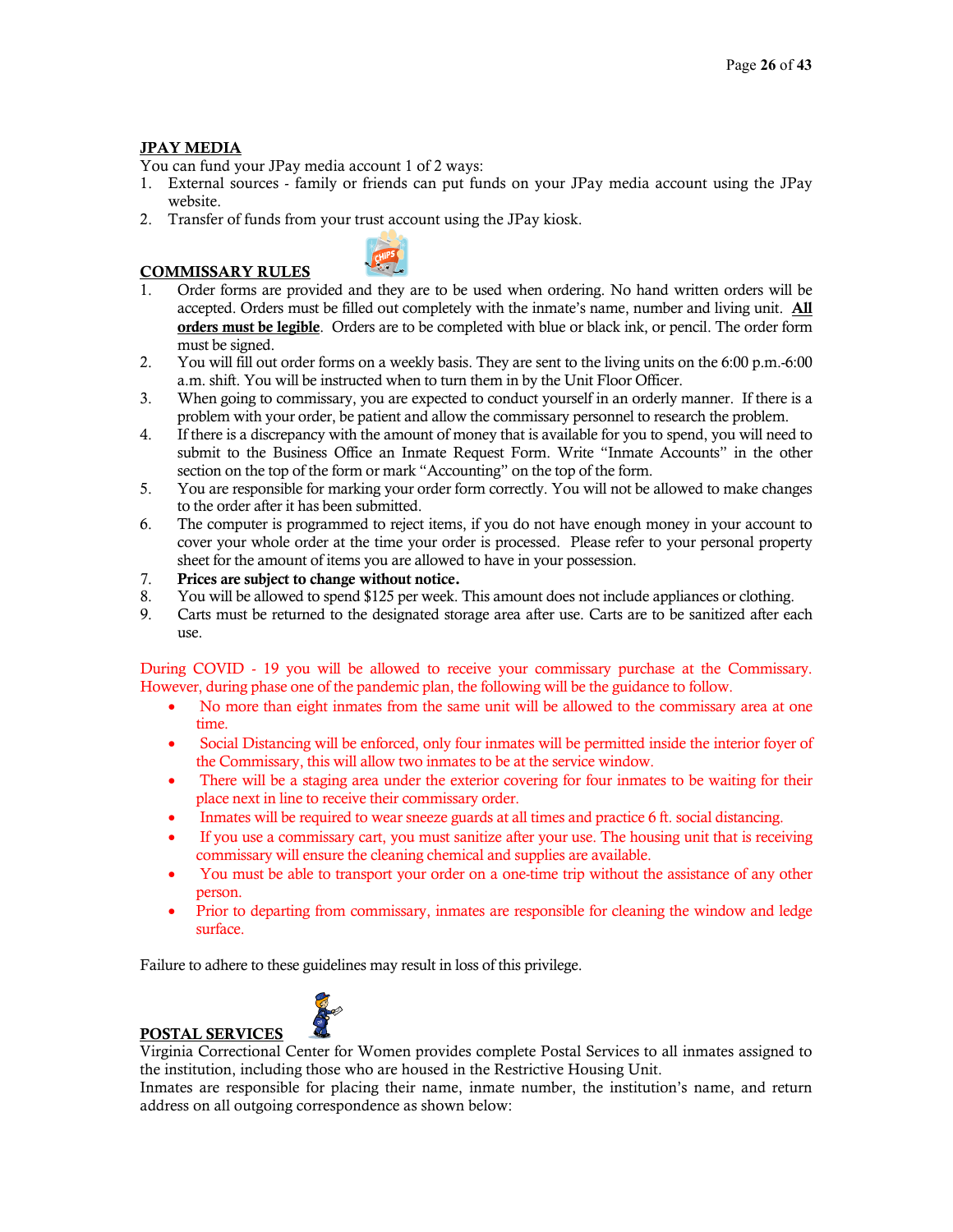Jane Doe, #111222 Virginia Correctional Center for Women P.O. Box 1 Goochland, Virginia 23063

Outgoing mailboxes are located in front of the Central Kitchen and Housing Unit 3. Outgoing mail is picked up at approximately 7 a.m. Monday-Friday, except for holidays. Incoming mail is delivered to inmates Monday-Friday after 6:30 p.m., except for holidays.

Correspondence with an improper return address may be returned to the inmate. All outgoing mail should be sealed. In accordance with Operating Procedures established by the Department of Corrections, the mailroom staff will stamp the back of the envelope of all outgoing mail with the following:

#### THE VIRGINIA DEPARTMENT OF CORRECTIONS HAS NEITHER CENSORED NOR INSPECTED THIS ITEM. THEREFORE, THE DEPARTMENT DOES NOT ASSUME RESPONSIBILITY FOR ITS CONTENT.

Mail received without a full and complete address as shown above may be delayed or misdirected in delivery. It is **YOUR** responsibility to inform your correspondents of your mailing address. Please remember that when ordering personal property from an authorized vendor, you are to use the above return address; however, when the vendor asks for a shipping address that is to be sent to you by parcel post company (i.e., UPS, FedEx, DHL) the return address for the order should be:

> Your Name 2841 River Road West Goochland, VA 23063

During COVID-19 operations, all inmate mail will be collected on the unit by staff.

#### MAILING REGULATIONS

- 1. Correspondence between an inmate at VCCW and an inmate at another facility/jail is not permitted, unless the Warden/Superintendent/Sheriff of both facilities feel such correspondence is in the best interest of both inmates and the two facilities. Permission to correspond with another inmate is generally only allowed between immediate family members and must be approved in advance. The inmate may submit an Inmate Request Form to the counselor requesting permission from the Warden to correspond with another inmate. The request should include the other inmate's complete name, his/her relationship to the VCCW inmate, the other inmate's ID number and their assigned institution. After the request is received, the inmate's institutional file will be checked for verification of relationship. The request for approval will be sent to the Warden/Superintendent/Sheriff of the other facility. This process can take some time. The VCCW Warden cannot make a determination until the decision has been received from the Warden/Superintendent/Sheriff of the other facility. The inmate will be notified when a decision has been received.
- 2. In accordance with United States Postal Regulations, all incoming general correspondence will be opened, searched and may be read by authorized staff. Inmates, who do not choose to receive general correspondence under the above conditions, shall have it returned to the United States Postal Service as outlined in OP 803.1 – Inmate Correspondence.
- 3. Incoming general correspondence must weigh one ounce or less. The one-ounce restriction does not apply to legal or special purpose mail, educational correspondence, packages, mail from vendor, or mail from a federal, state, or local government agency. Incoming general correspondence that exceeds this limit shall be returned to the postal service unopened.
- 4. For all incoming inmate personal correspondence, the outer envelope, letter and all enclosed contents including but not limited to photographs, greeting cards, drawings, printed material, and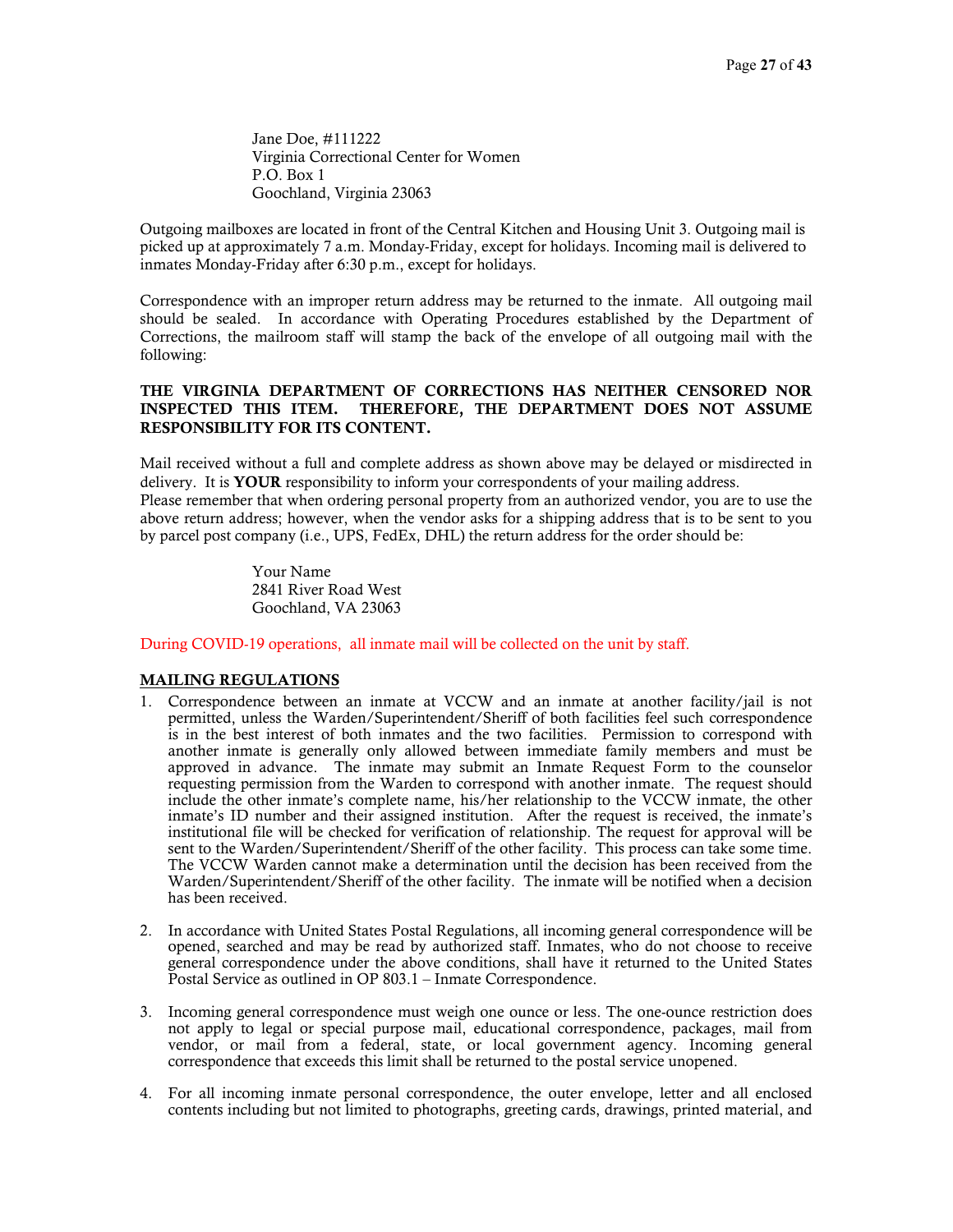publication clippings will be photocopied in the facility mailroom. Inmates will be limited to receiving a maximum of three  $8\frac{1}{2}$ " x 11", black and white photocopied pages front and back to include the photocopy of the envelope.

- 5. Photographs of nude or semi-nude partially clothed individuals will be returned to sender.
- 6. Inmates are not permitted to receive items/packages from family members. Packages must arrive prepaid from an approved outside vendor. (See Personal Property Section for more information or refer to OP 802.1, Inmate Property).
- 7. Additional information regarding mailroom procedures, including procedures for Legal Correspondence and Special Purpose Correspondence, may be found in Operating Procedure 803.1 Inmate Correspondence.
- 8. It is the inmate's responsibility to notify family and friends of restrictions regarding incoming cash, checks and prohibited photographs. Correspondence containing threats, extortion, or other illegal activity may result in prosecution for violation of state or federal laws.

#### INCOMING PUBLICATIONS

It is the policy of the DOC to permit inmates to subscribe to, order from, and receive publications direct from a vendor so long as they do not pose a threat to the security, discipline, and good order of the facility and they otherwise comply with the requirements of this operating procedure.

Subscriptions to periodicals (newspapers, magazines, or catalogs published on a regular schedule) may be ordered by either the inmate or a third party without prior approval from the facility.

The inmate must secure permission from Personal Property, prior to ordering or receiving a book or back issue of a periodical by submitting a *[Personal Property Request Add/Drop](https://docnet.cov.virginia.gov/VirtualLibrary_v1/Current/800/802/802_Forms/802_F1.docx)* 802\_F1 in accordance with Operating Procedure 802.1, *Inmate Property*.

Publications received from private individuals and publications that have been altered (pages, advertisements, or pictures removed, blotted out, etc.), are not authorized, regardless of the source. Catalogs and brochures shall be treated as magazines if they contain a publisher name, publication date, volume/issue number or other identifier, copyright notice, and publisher address in the publication. All other catalogs and brochures will be treated as general correspondence.

Inmates are not permitted to receive publications of any kind on a trial basis or which have not been prepaid. Publications which may be obtained free of charge will be considered prepaid if the inmate provides documentation that the publication is free.

When a portion of a publication is disapproved, the entire publication will be disapproved. There will be no attempt to remove or censor the disapproved material. The review process may invalidate any return or refund policy of the vendor associated with the material. The DOC assumes no responsibility in this matter.

#### Third party purchase of publications:

Friends and family of inmates may subscribe to periodicals and purchase books to be delivered directly from the vendor to inmates in DOC institutions. An inmate or friends, family, and visitors of that inmate will not be allowed to purchase publications for another inmate unless that inmate shares a family relationship with the purchaser.

DOC staff (including other agencies, private contractors, or contract service providers within any DOC facility), or any DOC volunteer or intern will not be allowed to purchase publications for an inmate without the prior approval of the Facility Unit Head. Both Facility Unit Heads must approve if the transaction involves staff or a volunteer from another correctional facility. The third party purchaser of any book must be identified on the *[Personal Property Request Add/Drop](https://docnet.cov.virginia.gov/VirtualLibrary_v1/Current/800/802/802_Forms/802_F1.docx)* 802\_F1 before the inmate will be allowed to receive the book.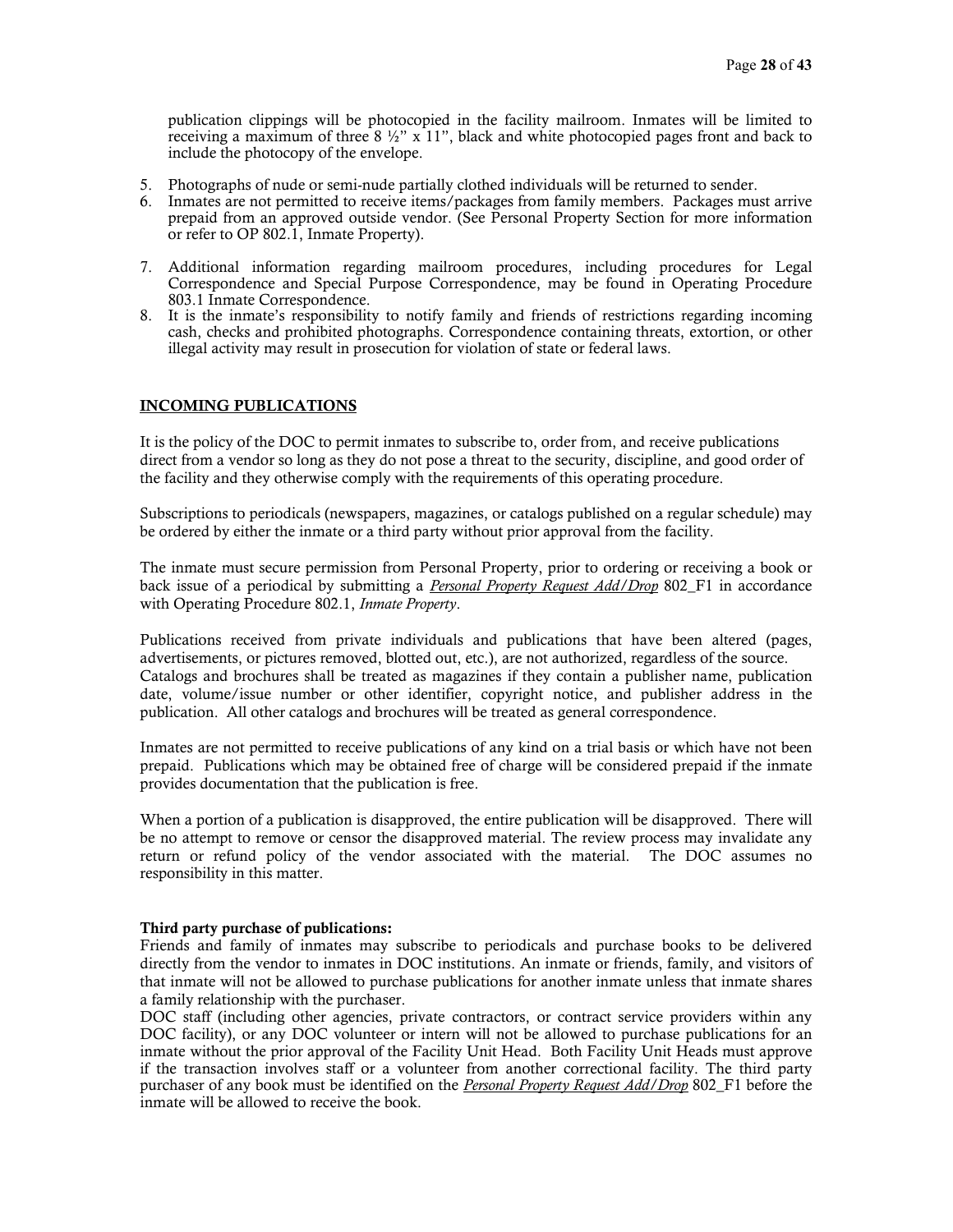All publications (books and periodicals) must be shipped directly to the inmate from a vendor as defined in this operating procedure. The inmate may be allowed to submit the *Personal Property Request Add/Drop* for books purchased by third parties after the book arrives at the facility.

Incoming publications must be properly addressed to the inmate. The following information must be on the address label: inmate's name, inmate number, and the full name and address of the facility. The facility name should be spelled out; abbreviations are not acceptable. If the address indicates the inmate tried to hide that the publication is sent to a correctional facility, delivery to the inmate may be denied and the publication returned to the sender.

Whenever the inmate is transferred from one facility to another, it is the inmate's responsibility to notify the publisher of change of address. The United States Postal Service provides free forwarding of periodicals for only 60 days and does not provide free forwarding for package service mail outside the local area. Each facility shall forward periodicals by adding the current address under the inmate's name and returning the item to the Post Office. The DOC will not forward periodicals or other items once the free forwarding period expires.

A media device is made available to all inmates for purchase in order to download media files from vendor kiosks. All downloaded and stored content on the inmate's media device is subject to inspection by facility staff in accordance with Operating Procedure 445.2, *Facility Searches and Inspections*. The media device must be purchased from the DOC Contract Vendor as provided in Operating Procedure 802.1, *Inmate Property*. Kiosks will be made available for inmate access in designated areas of the institution. Days and hours for inmate access shall be established by the Facility Unit Head. Audio files offered for sale through the DOC Contract Vendor will only be the radio edited version; all downloaded content must comply with the *Specific Criteria for Publication Disapproval* section of this operating procedure.

#### General rules regarding the access and use of kiosks for downloading media files:

- Each session will last no more than 15 minutes. Inmates must sit in a chair when using the kiosk.
- Only one inmate at a time may be at the kiosk.
- The system will time out after 2 minutes of inactivity.
- Inmates are limited to a maximum of 10 previews per 15-minute session; each preview will last no more than 30 seconds. Only inmates who have purchased a media device can listen to previews.
- Inmates may submit a trouble ticket through the kiosk to address any issues with the system. Only one trouble ticket will be active at a time, any additional trouble tickets submitted will remain inactive until the active ticket is resolved.
- During COVID-19, inmates are responsible for sanitizing the kiosk after each use.

All inmates are eligible to participate in secure messaging subject to the same requirements as provided for written correspondence processed by the U.S. Postal Service unless otherwise stated in procedure. Access to secure messaging will be restricted during periods of facility lockdown and any emergency situation causing significant disruption of normal facility procedure and activity.

# NOTARY SERVICES :

Notary Services are available to inmates as follows:

- 1. Inmates may request notary services by submitting a request to their counselor. Services are free of cost and initiated upon receipt of a request form on normal workdays, Monday through Friday.
- 2. Inmates must sign documents in the presence of the Notary.
- 3. No more than three copies of any document will be notarized at any time.
- 4. Notary services are available within one working day after the request is received.

#### INMATE WORK PROGRAMMING

It is the policy of VCCW that each eligible inmate be assigned an appropriate work assignment. Jobs are provided to inmates to learn job skills, develop good work habits, and attitudes that they can apply to jobs after they are released. In addition, VCCW provides a variety of work assignments that meet the institution's need for its food service, housekeeping, maintenance and other operations. All initial job assignments are based on institutional need.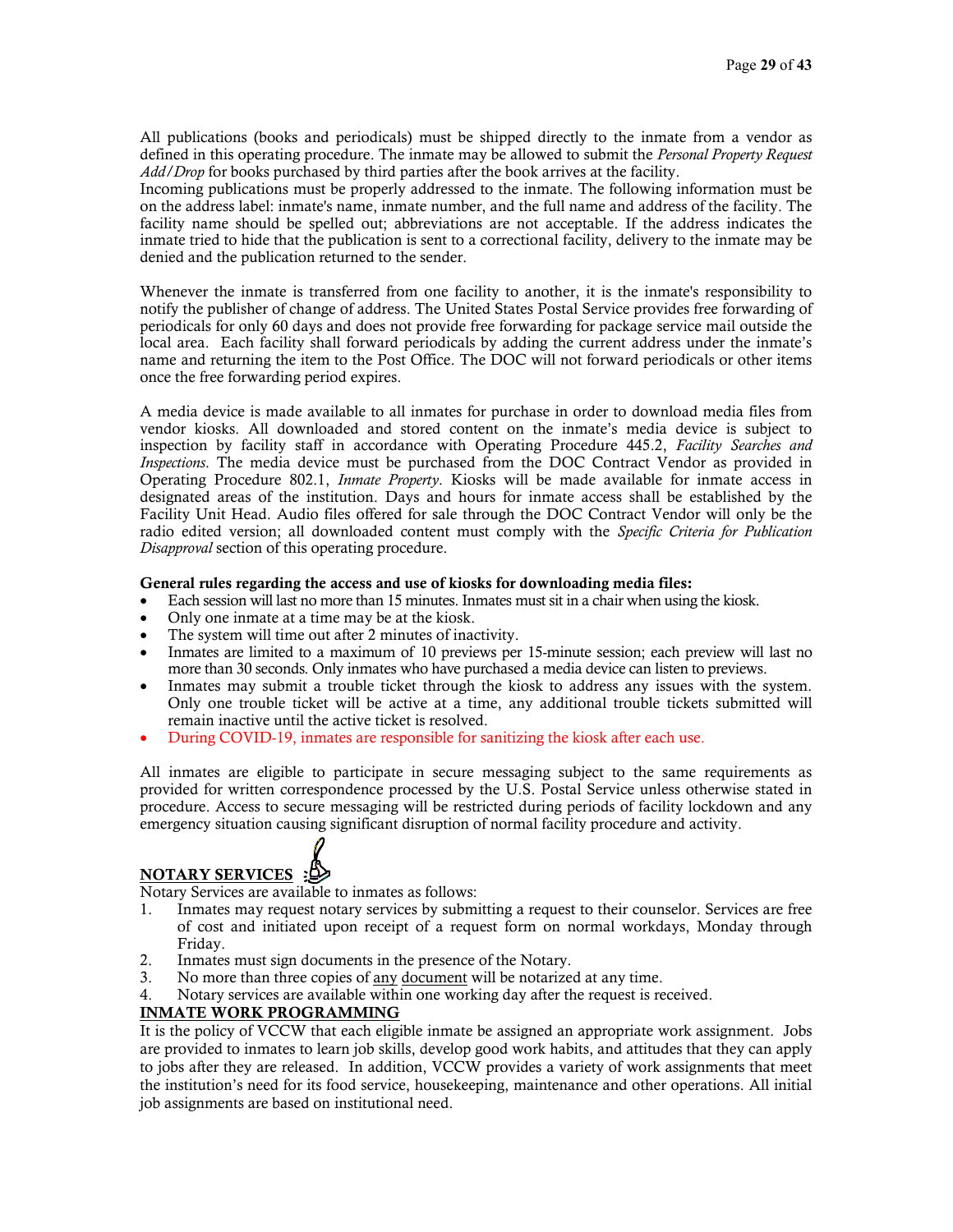- 1. Institutional job An inmate's job assignment that does not pay incentive pay, i.e., kitchen, and hall cleaning.
- 2. Incentive job Job offered through Enterprises at a rate of pay, which is higher than institutional jobs.
- 3. Institutional needs job Any job having critical staffing vacancies

During COVID-19 operations, all inmate workers for designated locations will be pulled from the same housing unit.

#### Work Program, Application Process, and Inmate Pay

Institutional and security needs will take priority when considering all actions related to inmate job assignments, transfers and removals. When an opening for an institutional-need job occurs, an administrative assignment can be made from newly arrived inmates as an initial job, as well as other eligible unemployed inmates. Before an inmate can be classified for a job, they must be medically cleared. Newly arrived inmates will be screened and placed in housekeeping or food service job assignments. However, newly arrived inmates can complete job applications for posted positions if the posting indicates the position states "new intakes may apply", or if the counselor can verify the inmate has the required skill level and has been in the same or similar job for six (6) months. The application will be submitted to the Work PAR for review and processing if the inmate meets these criteria. The Program Assignment Reviewer considers the following prior to assigning an inmate a job:

- 1. Institutional need
- 2. Medical Status
- 3. Security Level/level of risk to staff and inmates
- 5. Predetermined release objectives
- 6. Education/Vocational Level
- 7. Special Needs
- 8. CTC / CC Participation

4. Skill Level

Available jobs will be posted. Applications are only accepted for posted positions. Food Service and Housekeeping jobs are considered to be continually posted.

During COVID-19 operations, the inmate application process has been suspended and inmate workers are assigned based on institutional needs.

Newly arrived inmates must remain in their initial job assignment a minimum of six months to be eligible to request a transfer or apply for another job. However, this job change request may be denied at the time of request if critical inmate workforce shortages exist. When inmate workforce surpluses exist, only work supervisors may initiate job transfers for newly arrived inmates from their designated work areas. In addition, administrative job reassignments can occur based on institutional need.

Inmate jobs within the institution are divided into three grade levels. Each level allows for differences in job performance and expertise. Grade Level III jobs require the inmate to be interviewed by a Supervisor

The grade levels and hourly rates are as follows:

| Grade Level I-(Unskilled)               | $$0.27$ per hour |
|-----------------------------------------|------------------|
| Grade Level II-(Semi-Skilled)           | $$0.35$ per hour |
| Grade Level $III - (Skilled)$           | $$0.45$ per hour |
| <b>Student Pay (non-working or LIP)</b> | $$0.23$ per hour |

Please refer to VCCW's Implementation Memorandum 841.2 *Inmate Work Program* for more information regarding the Work Program.

During the COVID-19 operations, inmate pay is determined by the unit head.

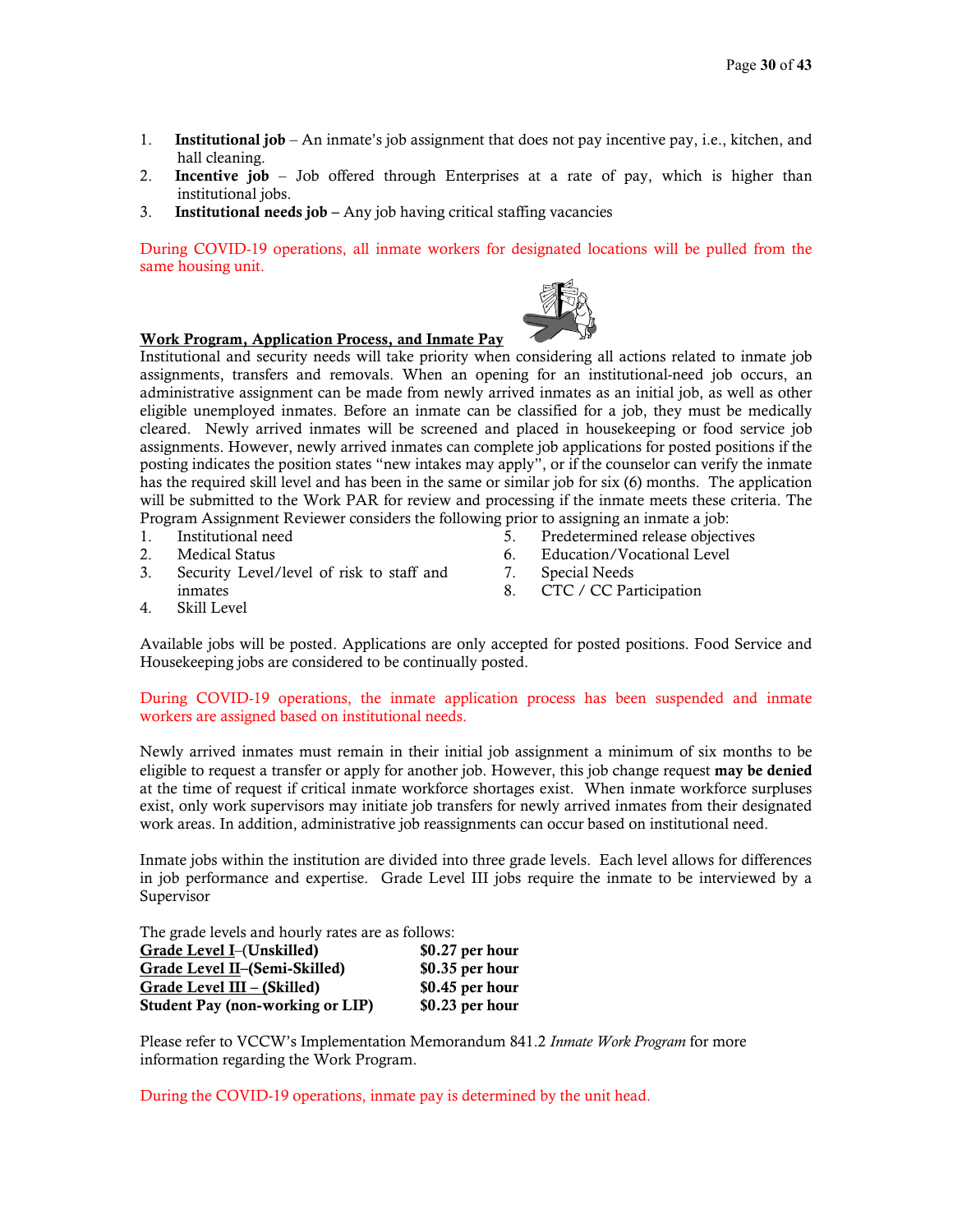

COUNSELING SERVICES Each inmate is assigned an institutional counselor who will provide basic counseling services to the inmate. Inmates may speak to their counselor while the counselor is making rounds of the housing unit, or may complete an Inmate Request Form briefly stating the reason and place it in the institutional mail. Upon receipt of the request form, the counselor should respond within seven (7) workdays of the referral as specified in policy.



# INSTITUTIONAL CLASSIFICATION MANAGEMENT

VCCW has a uniform standard and basic procedure for the organization function and management of classification. The role of the Institutional Classification Authority (ICA) in reviewing a case is to determine the facts of the case consider the entire situation in light of all relevant factors and ensure that the decision is fair and impartial. Nowhere in the classification process is there a place for arbitrary or capricious action. There are two types of hearings - formal and informal.

# Formal Due Process Hearing:

A formal hearing requires a minimum of a prior formal notification to the inmate indicating the reason for, the purpose of, and the possible results of the classification hearing, the inmate's right to be present at the hearing, notification of the results of the hearing and the reason for the decision. A formal due process hearing is required when an inmate is considered for removal from general population, or faces the possibility of an increase in security level or reduction in good time earning level outside the Annual Review Cycle. Please refer to (OP 830.1 *Institution Classification Management* for more information and examples of formal due process hearings.

#### Informal Hearing:

A classification hearing that does not require advance notification to the inmate of the hearing or the presence of the inmate. Please refer to (OP 830.1- Facility Classification Management), for more information and examples of informal hearing actions.

#### CENTRAL CLASSIFICATION SERVICES

Staff members from the Inmate Management Service Unit who review certain recommendations made by the Institutional Classification Authority, and render a final decision regarding inmate status and assignments.

#### Good Conduct Allowance System (GCA) and Earned Sentence Credit (ESC)

Each inmate incarcerated in DOC institution is eligible for recognition under one or more good time award systems. All inmates whose felony offenses were committed on or after July 1, 1981 and prior to January 1, 1995 will automatically enter the GCA system for the duration of those sentences. Inmates who committed their felony offense(s) on or after January 1, 1995, shall automatically enter the ESC system for the duration of all such felony sentences. The ESC system provides a parallel system to the Good Conduct Allowance (GCA) system as a means to reward the inmate for progress. For additional information regarding recommendations for sentence reduction for inmates incarcerated within the DOC, please refer to (OP 830.3 Good Time Awards).

# PROBLEMS WITH TIME COMPUTATIONS OR INACCURATE RELEASE DATES

It is the responsibility of the Court and Legal Services Unit of the Department of Corrections to compute all time. If you have questions about your time computations, please write to:

Inmate Management Services Court and Legal Services, Correspondence Section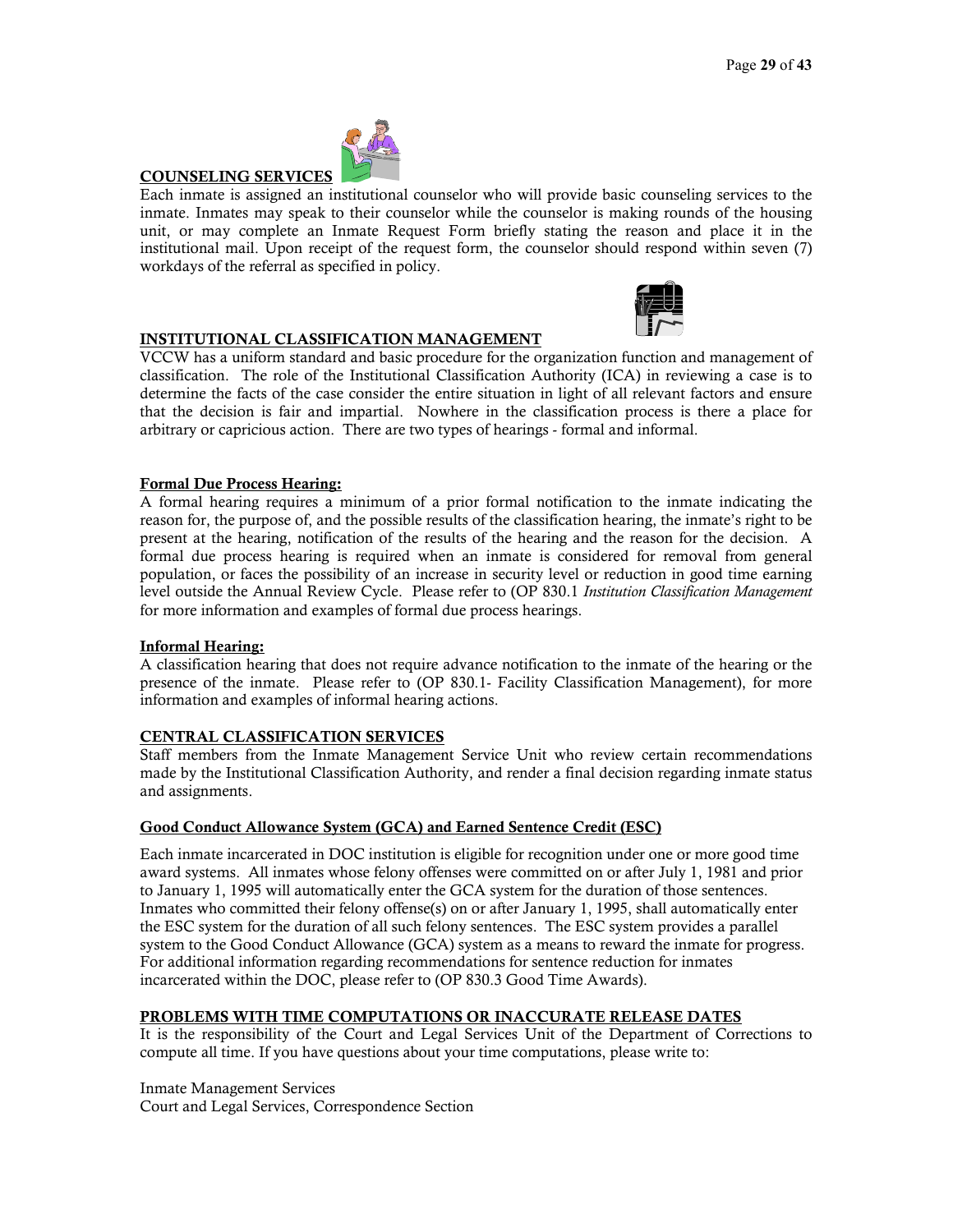P.O. Box 26963 Richmond, VA 23261



Inmates have a constitutionally protected right of access to the courts. When necessary, they can request contact with a magistrate or a court – appointed institutional attorney, and access to or research materials from the law library.

## Court-Appointed Institutional Attorney

An attorney appointed by the Judge of the Goochland County Circuit Court in accordance with Code of Virginia section 53.1-40, who provides legal services to inmates on matters pertaining to their incarceration. The attorney does not handle civil matters or divorce/custody issues. If an inmate wishes to contact the court appointed attorney, she should do so directly by mail. The name, address and telephone number of the court-appointed attorney is posted on each living unit. The courtappointed attorney determines his/her schedule and will provide the Institutional Operational Manager's Office with a list of inmates he/she wishes to visit at least one day prior to the scheduled visit.

#### Personal Attorney

You may contact your personal attorney by mail, and you may call your attorney if the attorney's number is added to your call list. With reasonable advance notice (normally 48 hours but not less than 24 hours), your attorney may arrange to visit you by dialing 804-556-7500 and requesting to speak with the warden's secretary. You are reminded that your attorney cannot give you any items directly during a visit. The officer supervising the visit must inspect the items before they can be given to you.

All attorney and inmate telephone communications must be conducted through the Inmate Telephone System. At the discretion of the Facility Unit Head or Administrative Duty Officer, an inmate may be permitted to receive and/or place a call to an attorney through the Administrative Telephone System. However, use of the administrative telephone for attorney and inmate communication will be limited to bona fide emergencies where access through the Inmate Telephone System is not feasible, and should not exceed 20 minutes.

During COVID-19 operations, all attorney/authorized attorney representative meetings with inmates will be conducted over the phone until further notice. Attorney/authorized attorney representative calls will take place through the Inmate Telephone System. To avoid the attorney/authorized attorney representative calls from being monitored and recorded, the inmate is to submit a Request to Block Attorney Numbers 803\_F4 to the facility's GTL Liaison.

The Request to Block Attorney Numbers 803\_F4 will be forwarded to GTL for verification and to add the phone number to the Global Attorney Telephone List. Once GTL confirms the phone number has been added to the Global Attorney Telephone List, the facility's GTL Liaison will notify the attorney/authorized attorney representative to confirm a date and time the inmate may call using the Inmate Telephone System.

#### LAW LIBRARY



VCCW maintains an auxiliary law library to provide basic information for inmates attempting to deal with other legal matters. The Law Library is located in the Gym Basement. Access to the Law Library for General Population inmates will be by appointment. The inmate will submit an Inmate Request Form to the Treatment Department Secretary indicating the dates the inmate would like to go to the Law Library and the purpose (conducting research, typing legal paper, etc.) The Inmate Request Form should be submitted by Wednesday of the preceding week to be scheduled for the following week. The Treatment Department Secretary will schedule appointments for the inmates, with priority being given to those inmates with verifiable deadlines. The appointments will be entered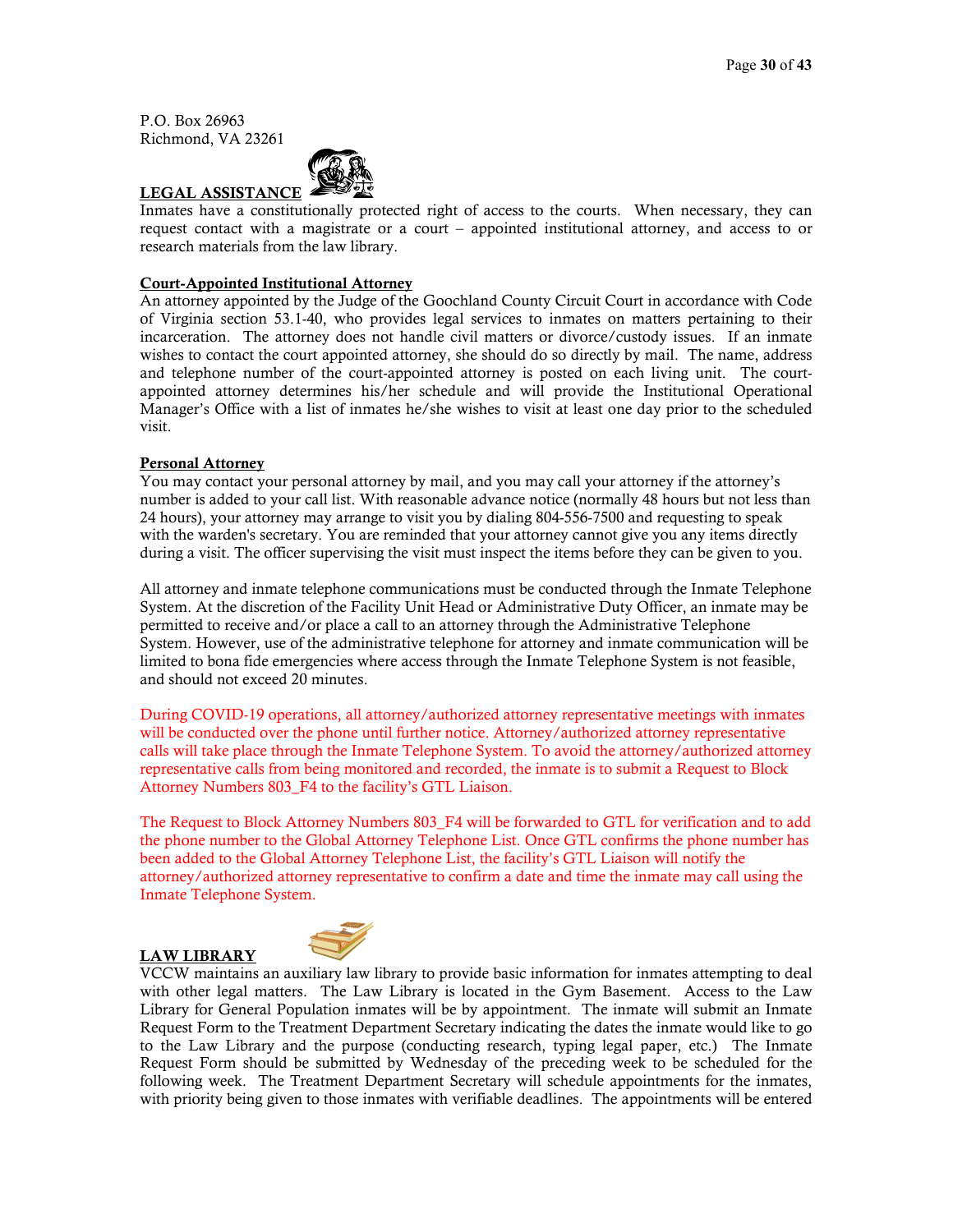in VACORIS for the master pass list. Inmates who do not have a court-imposed deadline will be scheduled on a space available basis.

Inmates assigned to the Restrictive Housing Unit (Building 3) may utilize the Law Library legal materials by submitting an Inmate Request Form to the Officer-in-Charge. The Inmate Request Form should indicate the information or items that the inmate wishes to receive. The Officer-in-Charge shall forward this request to the Law Library Supervisor who will process the request.

The Law Library operates from 6:30 p.m. to 8:00 p.m. Monday through Thursday and on Sundays.

# ACCESS TO OPERATING PROCEDURES

Operating Procedures are located in the housing units and in VCCW's Law Library.

To check out a policy from the Law Library:

- Submit an Inmate Request Form to the Treatment Secretary/Law Library
- Submit an Inmate Request Form to the Treatment Secretary/L<br>• On the request, specify the name and number of the procedure
- Once the request is received, the procedure will be sent to you through your counselor within 48 hours (weekends and holidays are excluded).
- You will be required to sign for the procedure.
- Only two procedures are allowed for checkout at a time.
- Check-out period is 7 days.
- Should you need more than 7 days, you may request an extension by submitting a request prior to the end of the allotted time to the Treatment Secretary/Law Library.
- Once you have finished with the procedure, you are to return it to the Treatment Secretary/Law Library by way of the counselor.

The 800-series Operating Procedures may be also be accessed in the housing unit. The inmate can request to view the procedures by speaking to their unit floor officer during normal dayroom hours. Inmates may check out one policy from the housing unit at a time, utilizing their State Identification Card.

Inmates will be charged a replacement cost of \$.10 per page for any lost, damaged, or missing pages from a procedure that has been borrowed from the Law Library or the housing unit.

During COVID-19 operations, to remain compliant with appropriate social distancing as well as inmates not coming into contact with inmates from other housing units, inmates will not have physical access to the law library. Instead, the inmate population will be allowed to make a written request to designated facility staff when requesting specific case law. The inmate is to identify the specific case(s) needed and either the Law Library Supervisor or the Law Library Clerk will print the case law requested to be delivered to the inmate. The materials will be delivered to the inmate by staff, not the Law Library Clerks. This will minimize contact between inmates while still allowing access to materials in the law library.

Inmates with verified court deadlines, are to be given first priority in receiving their materials.

Inmates will not have access to the law library typewriters during this time. Inmates may handwrite their documents to submit to the Courts.

# MAGISTRATE

An inmate may contact the local Magistrate with correspondence by stating their complaint and mailing it to the following address:

> Magistrate Goochland County Sheriff Department P.O. Box 29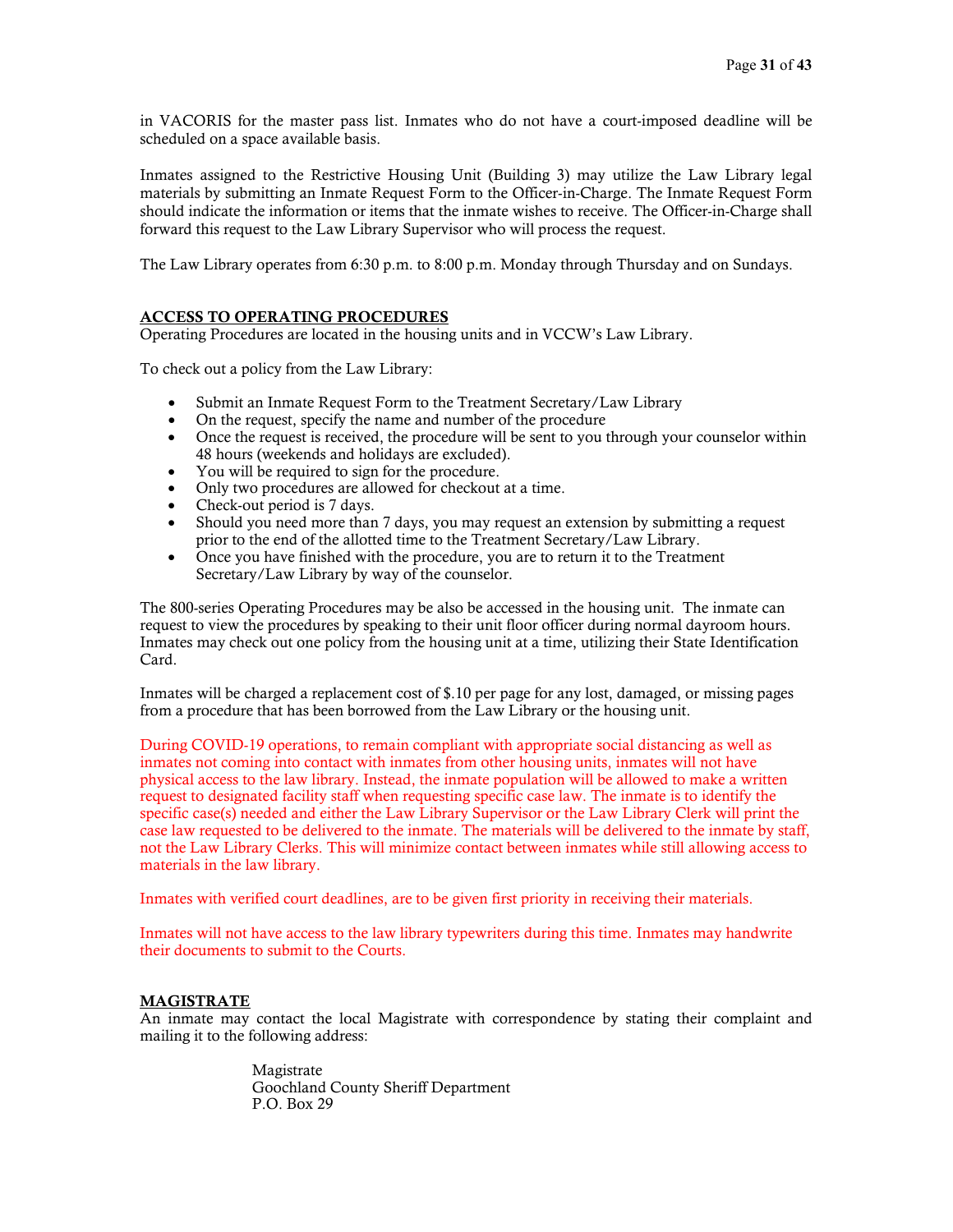#### Goochland, VA 23063

No employee will become involved in any communication between the inmate and the Magistrate. The Magistrate will arrange a schedule through the Operations Manager by submitting a list of inmates he/she wishes to visit at least one day prior to the scheduled visit. Inmates desiring to obtain more information concerning either the attorney or the law library may write a request form to the office of the Operations Manager.

Restrictive Housing Unit/Isolation and Level 3 inmates housed in Restrictive Housing Unit should have law materials made available to them by request to the Treatment Department Secretary/Institutional Program Manager.

# GRIEVANCE PROCEDURE



# Inmate Request/Inmate Complaint Procedure

Inmate Request forms and Written Complaint forms may be obtained from your Unit Floor Officer.

Inmate Request forms are to be utilized for all correspondence with staff. Inmates are discouraged from writing letters to staff members. Inmates may submit Inmate Request forms by properly filling out the request form, folding it in half and writing the appropriate staff member's name on the outside. Inmates should then place these forms in the Institutional Mailbox outside the central dining facility (if the assigned Counselor has an office on the living unit, request may be given directly to Counselor).

Inmate Informal Complaint forms may be submitted to the Institutional Ombudsman by placing the completed forms in the Institutional Mailbox outside the central dining facility.

#### Regular Grievances

If an inmate is not satisfied with the response to an Informal Complaint form, the inmate may file a Regular Grievance. Regular Grievance forms must be completed in accordance with OP866.1 *Inmate Grievance Procedure*. As evidence that the inmate has attempted to resolve the issue informally, an answered Informal Complaint form pertaining to the issue of the regular grievance must be attached. The inmate will receive a Level I response within 30 calendar days.

#### Emergency Grievances



These forms are designed to assist inmates with legitimate emergencies only!

The definition of an emergency as defined by policy is a situation or condition, which may subject the inmate to immediate risk of serious personal injury or irreparable harm.

The inmate will receive a response within 8 hours of the time the grievance was submitted. Inmates must fully complete these forms to include the time, date, their name, and their number. Also, inmates should only utilize the space provided to explain their emergency.

For additional information, please refer to OP 866.1 Inmate Grievance Procedure.

#### Marriage Ceremonies for Inmates

For information regarding inmate marriage requests, please see your assigned Counselor and refer to OP 801.5 Marriage Ceremonies for Inmates.

During COVID-19 operations, all marriage ceremonies have been suspended.

#### BEREAVEMENT VISITS

#### Private Visitation and Deathbed Visit Request:

A Deathbed Visit is conducted when a terminally ill or an injured immediate family member is not expected to live and death appears imminent as determined by the attending physician. These visits are only conducted in hospitals with the approval of the hospital administrators. The attending physician or another family member must contact the facility with the information regarding the need for the visit. The request is then processed with final approval resting with the Regional Administrator.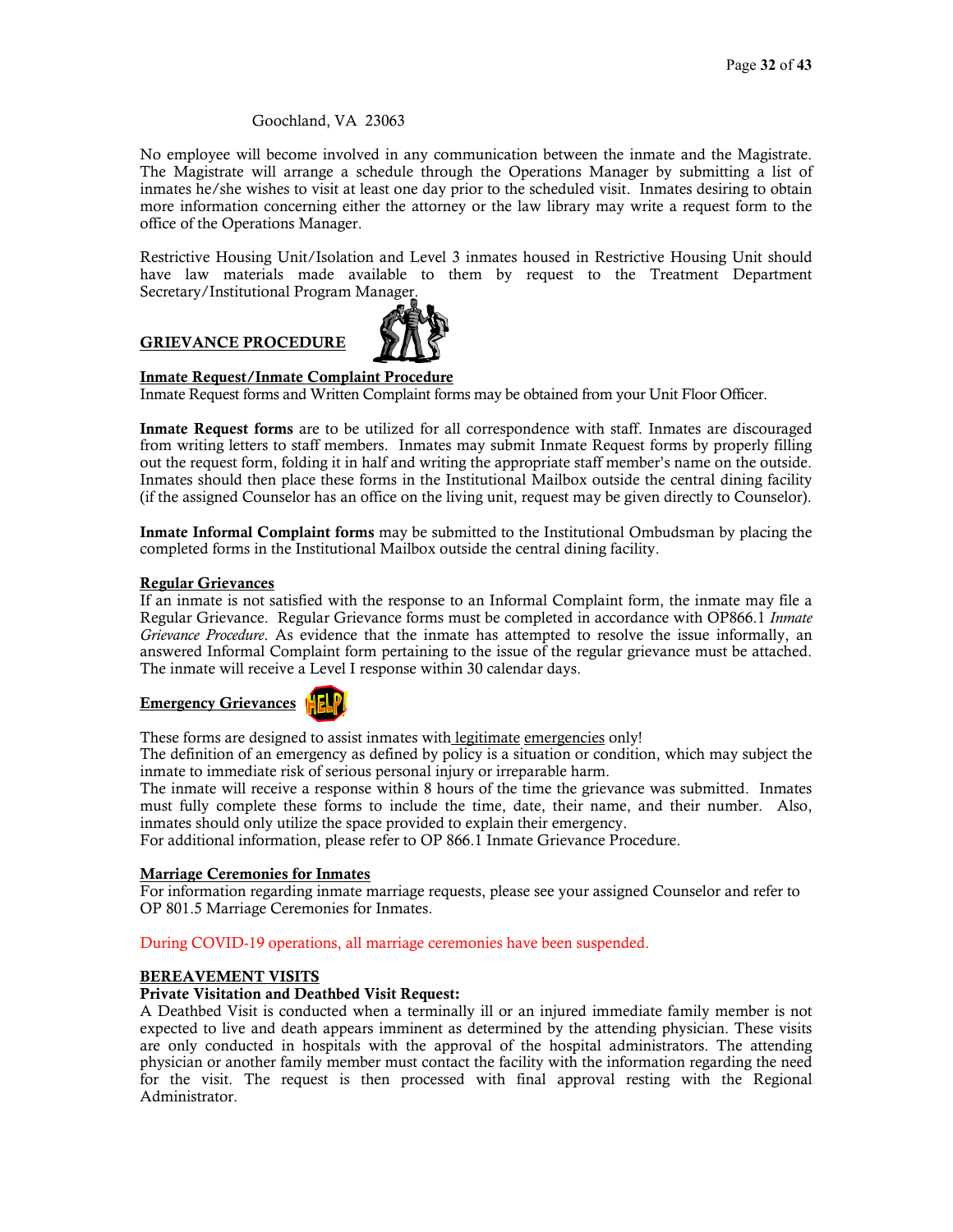Private Visitations are conducted at funeral homes instead of funeral attendance. An inmate may request to visit their immediate family member prior to a funeral service. Their family needs to contact the facility as soon as possible regarding the arrangements so that the Private Visitation may be scheduled. The final approval regarding such a request also rests with the Regional Administrator. All costs associated with the visits are the responsibility of the inmate or their family. Inmates requesting these visits should check with their counselor immediately to determine eligibility requirements.

During COVID-19 operations no bereavement visits will be approved. Alternative options will be offered based on current protocols.



# PROGRAMS

Effective programming increases the safe and secure operations of the VCCW, promotes long term public safety, and prepares inmates for successful transition and reintegration back into the community upon their release. The Code of Virginia requires

the Department of Corrections to provide a minimum average of 40 hours per week of programming to inmates. Programming may be a combination of work, education and counseling programs. Programming appropriate for VCCW includes but is not limited to the following:

- AA/NA
- Academic programming
- Anger Management
- CBI Substance Abuse
- Cognitive Re-entry
- Community Cognitive Therapeutic Community
- Core Mental Health Program
- ❖ How To Handle Conflict
- ❖ Parenting
- **❖ PREPS**
- Money Smart
- Ready to Work
- ❖ Re-entry Planning
- ❖ Resources for Successful Living
- Thinking for a Change
- Topical Seminars
- Victim Impact
- Vocational/work programming
- Work Release

The DOC developed a streamlined approach of incarceration that follows inmates from their reception into the DOC through re-entry into their community. Every inmate releasing from incarceration in Virginia is expected to successfully complete re-entry programming prior to release.

Programming requirements vary by facility security levels; however, all inmates are required to successfully complete the re-entry services available at their designated location.

Any inmate who refuses re-entry programming shall be subject to disciplinary action in accordance with Operating Procedure 861.1 *Inmate Discipline, Institutions* and Operating Procedure 820.2, *Re-entry Planning* and may be subject to loss of good time, increase in security level and possible transfer to another facility.

#### During COVID-19 operations, all programs are suspended.

#### INCENTIVE HALL

The Incentive Hall is designated to house inmates who have been determined eligible and suitable by the Chief of Housing and Programs. Eligibility criteria include, but is not limited to, the following:

- Security Level 1 or 2
- GCA/ESC Level I
- Assigned to VCCW for a minimum of six months
- Infraction-free for 12 months
- Maintain employment, if eligible to work
- Following Institutional Treatment Plan
- No history of assault on staff in the last 5 years

An inmate who is eligible and wishes to be considered for assignment to the Incentive Hall should submit an Incentive Hall Application to their counselor. The counselor will screen the application and forward it to the Chief of Housing and Programs if the inmate meets the eligibility criteria. The Chief of Housing and Programs will review the recommendation from the counselor and determine if the inmate is suitable for placement in the Incentive Hall. The inmate may be eligible, but not suitable based upon the inmate's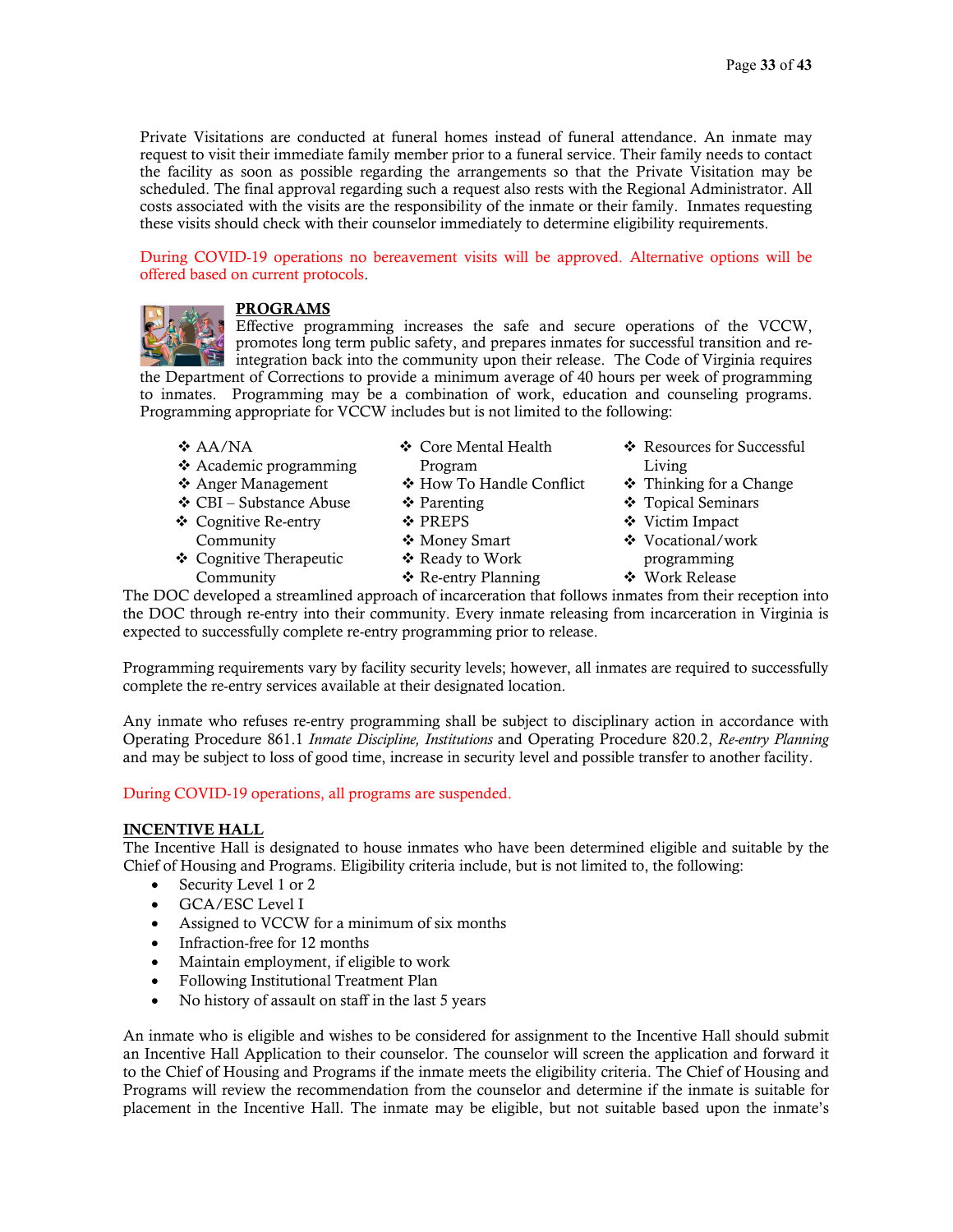overall behavior and adjustment. The Chief of Housing and Programs' decision is final. If it is necessary to assigned an inmate to the Incentive Hall for population management reasons, the inmate may not refuse to move.

Incentive Hall privileges are subject to change. They will be posted in the Incentive Hall housing unit.

Inmates may be removed from the Incentive Hall for the following reasons:

- Convicted of an infraction by the Hearings **Officer**
- Increase in GCA/ESC or Security Level
- Poor evaluations

• May be administratively reviewed and removed by the Unit Manager for other reasons not specified above with approval of the Chief of Housing and Programs.

# COGNITIVE THERAPEUTIC COMMUNITY

#### PROGRAM DESCRIPTION

The Cognitive Therapeutic Community is a total treatment environment that provides a residential, 24 hour-per-day, 7 days per week, intensive learning experience in which inmates' behaviors, attitudes, values, and emotions are continually monitored, corrected, or reinforced as part of the daily regime.

#### *For more information regarding program eligibility and refusals, please refer to (OP 830.5 Transfers, Facility Reassignments and OP 841.1 Inmate Programs and Services).*

#### VCCW - Behavior Corrections Program BCP

Some inmates are sentenced by the judge to the Behavior Corrections Program (BCP). The inmate is made aware that the Cognitive Therapeutic Community Behavior Corrections Program (CTC/BCP) is mandatory substance abuse treatment. The CTC/BCP participant is expected to successfully complete all four phases of treatment during a 24 month time frame.

#### DRUG SCREENING

In the Cognitive Therapeutic Community, random drug screening is conducted weekly. All inmates are subject to testing whenever there is suspicion that the inmate is under the influence of illicit drugs or alcohol.

#### YOUTHFUL INMATE

.

The Virginia Correctional Center for Women is designated a Youthful Inmate Program for females. Youthful Inmates are assigned to the Cognitive Therapeutic Community program.

#### COGNITIVE RE-ENTRY COMMUNITY

The Cognitive Re-entry Community Program is a 6-10 month program designed to successfully prepare the inmate to reenter society. A Cognitive Re-entry Community is a 24-hour per day pro-social environment that is based on pro-social values.



- 1. Outside activities are available to inmates and include walking and intramural sports such as softball, volleyball, etc.
- 2. Other leisure activities are made available on each living unit in the designated recreation areas. Examples include board games, cards, reading, television viewing, movies via videotapes, etc.
- 3. Sign-up sheets for hobby, craft and art activities will be posted in the housing units when these activities are available.
- 4. You may take only the following items to recreation: One empty cup, JP5 player/Walkman, and a towel (summer months).
- 5. Inmates are not permitted to walk to and from the recreation areas with headphones in their ears.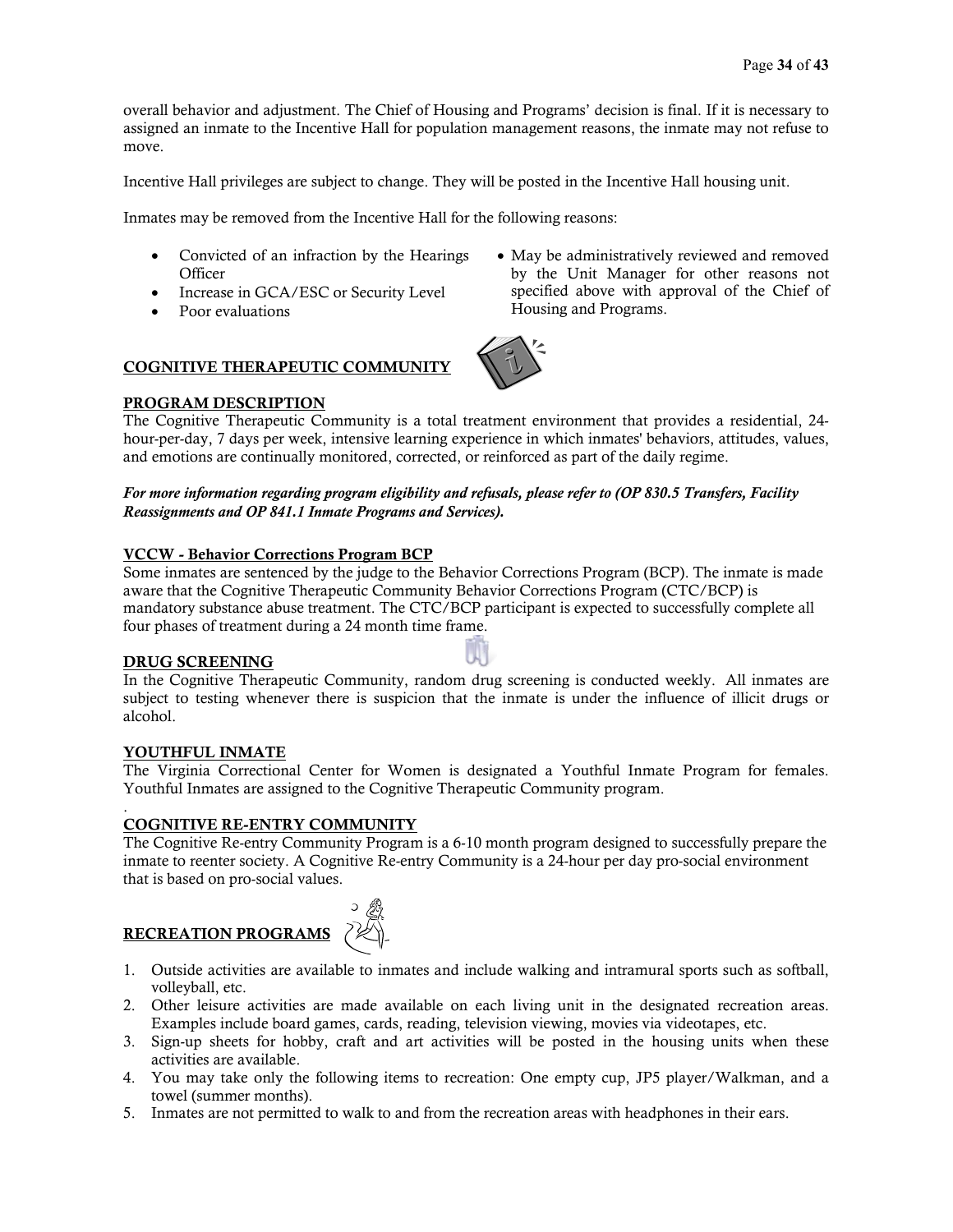- 6. Inmates will not be allowed on the Ball Field or in the Gym without their ID Cards.
- 7. Special Housing Unit status inmates may exercise in the designated fenced-in area outside of their building. All other general population inmates may utilize the ball field for outdoor exercise or gymnasium for indoor activities.
- 8. Inmate may not have physical contact with other inmates.

# Ball Field Rules

- 1. Do not go into the tower unless directly supervised by staff.
- 2. Once you are at the ball field, you cannot leave the area unless directly supervised by staff.
- 3. Do not lean on or against the outside fence.
- 4. Do not block exit gates
- 5. Only one inmate in the bathroom at a time
- 6. The special activity sheets must be signed before attending any activity.
- 7. Media players are allowed during recreation periods, on the ball field and gym. At no time should you walk the ground with headphones on.
- 8. No sitting or laying on top of the picnic tables.
- 9. No straddling the picnic table benches, while sitting. Both feet must remain completely under the picnic table or completely outside the picnic table.
- 10. Shoes and socks must remain on at all times during recreation.



# Gym Rules

- 1. No feet in chairs or on tables
- 2. Pictures are taken in designated areas only. Pictures will not be taken of inmates lying on the ground.
- 3. Only one inmate in the bathroom at a time
- 4. No sitting on the stage
- 5. Shoes and socks must remain on at all times during recreation.

# OUTSIDE RECREATION DURING COVID-19 OPERATIONS

Two recreation areas have been designated for inmate use. The posted schedule per housing unit must be adhered to along with the following guidelines:

- Inmates will only be allowed to bring one empty cup, JP 5 Player, and a towel.
- Social distancing will remain in effect and the wearing of sneeze guards is mandatory.
- Only walking will be permitted in the assigned area of the ballpark and at alternate locations.
- Each housing unit will be pulled one at a time and must strictly adhere to their section of the yard and/or designated location.
- There will be no housing units allowed to intermingle with each other at any time.
- If you are a housekeeper on your housing unit, you are asked to be responsible for cleaning and disinfecting the tables and benches prior to leaving the yard.
- NOTE: We will not be allowing the use of restrooms during the outside activities, so please be prepared to stay for the duration of the scheduled activity.
- The unit assigned to the blacktop will enter through vehicular gates.
- The unit assigned to the trackside of the ballpark will use the pedestrian gate.
- NOTE: Inmates will have 5 minutes to depart from the ballpark and return to the housing units while maintaining the social distancing requirement. When departing from the housing unit inmates must report directly to the ballpark or their assigned area.
- Inmates utilizing the trackside will not be allowed past the walkable track.
- Inmates using the blacktop will remain on the blacktop and line of the fence that separates the blacktop.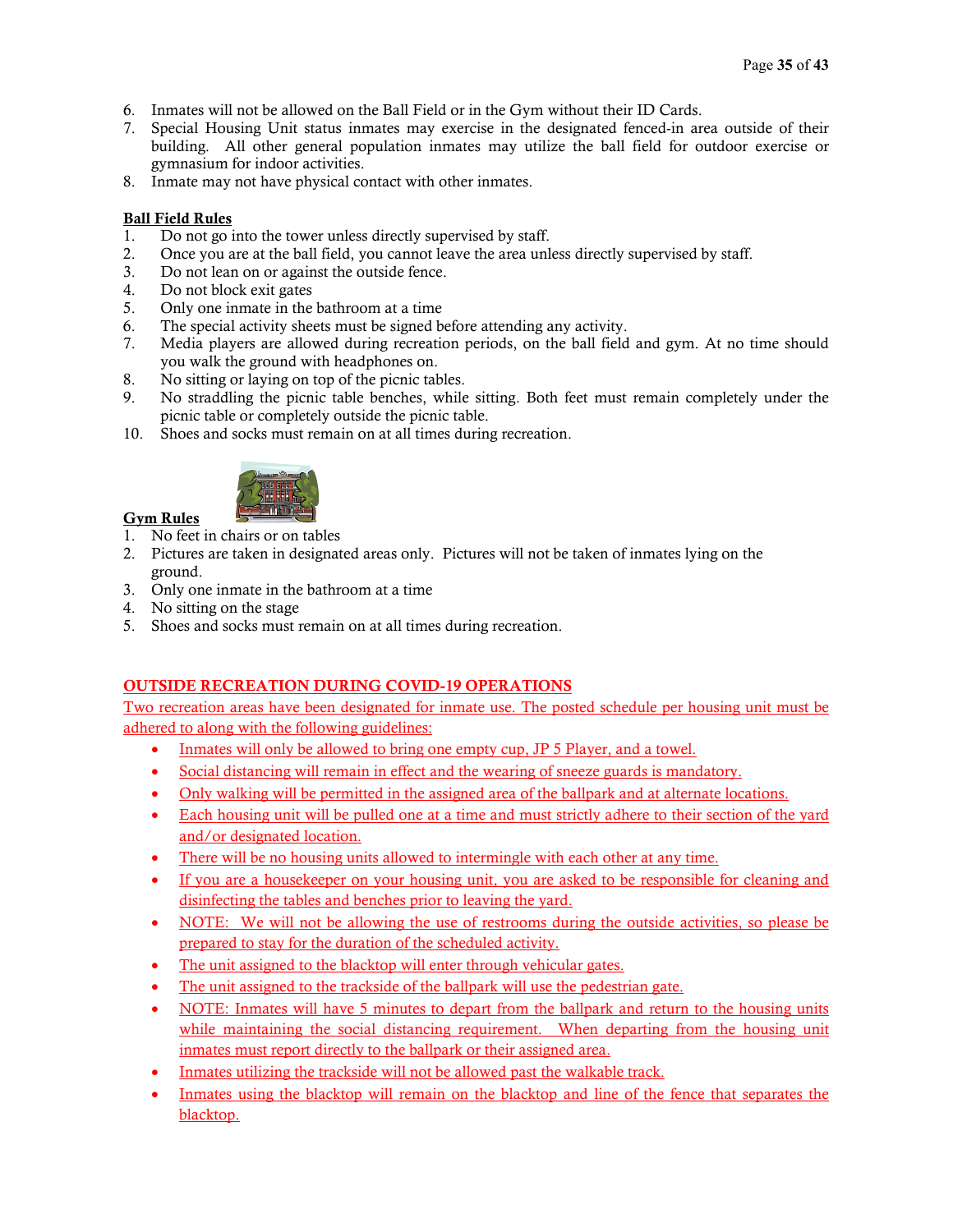- Inmates utilizing the front of housing unit 1 front lawn or paved circle will follow the following protocols.
	- The unit that is assigned to the front lawn will be called first and the unit using the paved area will be called second.
	- The white fence that separates the lawn and road area is the boundary for the different units.
	- Social distancing will remain in effect and the wearing of sneeze guards is mandatory.

During COVID-19 operations, inside recreation/dayroom use is suspended.

# ART CLASS

The Art Class is a voluntary program. Participation in the Art Class cannot interfere with mandatory programming. Inmates enrolled in the class may participate until release or voluntarily remove themselves. In order to be placed on the waiting list, an inmate must be six (6) months charge free and submit a request form to the Chief of Housing and Programs (CHAP) requesting enrollment.

# VETERAN'S GROUP

Any inmate who wishes to become a member of VCCW's Veteran's Group is required to secure a copy of their Certificate of Release or Discharge from Active Duty (DD214) to show to VCCW's Veteran Sponsor for verification purposes. The inmate is authorized to possess their own military discharge (DD-214), military medical records, and other documents (other than a military identification card) related to their military service. Contact information for VCCW's Veteran Sponsor is posted in the housing units.



# RELIGIOUS PROGRAMS

VCCW offers a number of religious programs available to all inmates. Participation in any religious activity is voluntary, and you will not be penalized for non-participation. There are two types of programs:

• DOC-recognized religious groups:

The enrollment form (*Request to Attend Religious Activity*) lists religious groups that are currently meeting at VCCW. Each group has one scheduled activity per week. You may enroll in only one religious group at a time. Initial enrollment is permitted during the first 30 days after intake or transfer. After that, changes may only be made during the two-week Open Enrollment period, which is held every quarter (four times per year.) Once enrolled, you will stay on the list unless you send a written request to be removed or choose a different group during Open Enrollment. If you wish to participate in a DOC-recognized religious group that is not currently meeting at VCCW, send a written request to the chaplain's office.

Special religious activities: Special religious activities and classes are open to everyone at VCCW. Participation may be limited by available space. Flyers and sign-up procedures are posted on the halls.

Pastoral care or spiritual guidance is available with the chaplain or with a religious volunteer. You can make a request directly to the chaplain, send a request in writing, or be referred by a staff member. If you wish to meet with a clergy person or religious leader who is not an approved volunteer, your request should be submitted through the chaplain's office – additional institutional approval is needed for such visits. Religious leaders are also permitted to visit by following the usual visitation process.

During COVID-19 operations all religious programs have been suspended.

# CORRECTIONAL EDUCATION



Correctional Education provides classes in: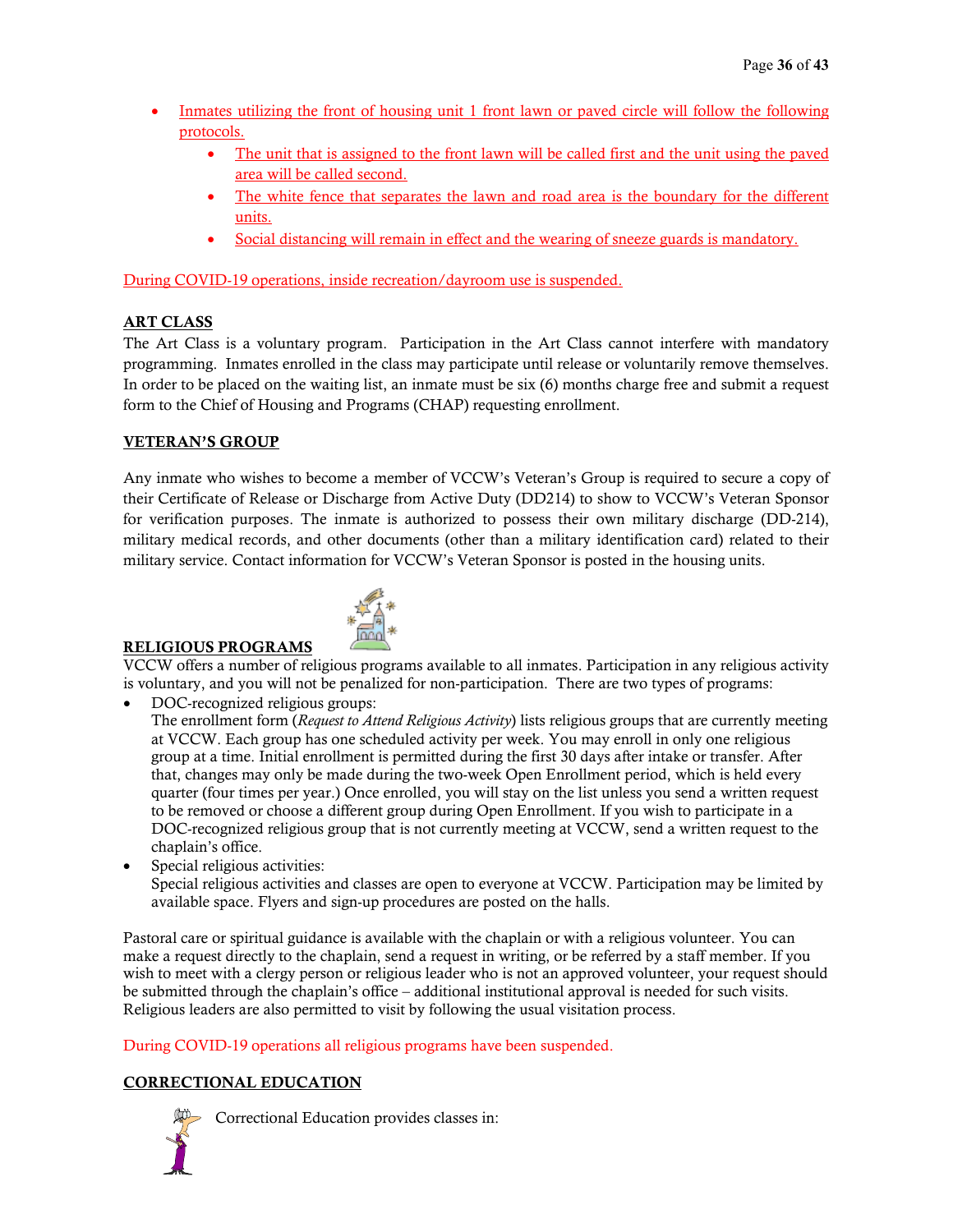Adult Basic Education (ABE) Career and Technical Education (CTE) Apprenticeship Fields

#### General:

All inmates are required to provide verification of their high school diploma (HSD) or GED. Inmates are provided with the verification forms at the Receiving Unit through which they entered the Department of Corrections (DOC). Until verification is provided you will be considered eligible for Adult Basic (ABE) classes.

#### ABE Class Eligibility

Eligible inmates will be provided Adult Basic Education instruction, that : (a) Is the equivalent of at least 2 hours per day, four days per week. (b) Is individualized according to each student's needs and shall emphasize the development of functional literacy skills.

#### ABE Class Enrollment

Inmates without a verified high school diploma or GED will automatically have their names placed on the waiting list. Inmates will be notified by institutional mail when they are scheduled to start an ABE class.

TABE test scores and length of stay are used to enroll students. Those inmates closer to their mandatory release date, will have priority for placement in academic classes.

If an inmate declines enrollment in an academic program, the inmate's name will be dropped from the waiting list. The inmate' counselor will be notified that the inmate's status should be changed to GCA/ESC Class IV and no longer awarded EGT credits. Inmates refusing to participate in the ABE classes are not eligible to have an institutional job outside of the Therapeutic Community.

#### Career and Technical Education (CTE)

CTE programs provide educational instruction and services in occupational skills that increases the opportunity for students to secure and maintain employment upon release in their chosen career field. CTE programs have been developed with an emphasis on providing career information, technical skills, employability skills, and a knowledge of all aspects of the industry.

The following CTE programs are available at VCCW:

Horticulture:

| 15 month to complete $ \frac{1}{2}$ day classes   |
|---------------------------------------------------|
| 15 months to complete - $\frac{1}{2}$ day classes |
| 12 months to complete - $\frac{1}{2}$ day classes |
| 16 months to complete $-$ all day classes         |
| 30 months to complete $-$ all day classes         |
|                                                   |
|                                                   |

- a) Building Maintenance Repairer
- b) Baker
- c) Cook Hotel and Restaurant

#### Enrollment in CTE Classes

Inmates are to send an *Inmate Request Form* to the school office indicating which CTE program they wish to be enrolled. An inmate may only be on one CTE waiting list. Inmates may be given a placement test prior to enrollment in a CTE class. Inmates are required to have a verified GED or High School Diploma, or specific grade levels (see below):

|                           |                | Minimum grade level scores to be enrolled: |
|---------------------------|----------------|--------------------------------------------|
| Horticulture              | Math 7th grade | Reading 10th grade                         |
| Introduction to Computers | Math 9th grade | Reading 10th grade                         |
| <b>Business Software</b>  | Math 9th grade | Reading 10th grade                         |
| Commercial Foods          | Math 5th grade | Reading 8th grade                          |
| Cosmetology               | Math 7th grade | Reading 11th grade                         |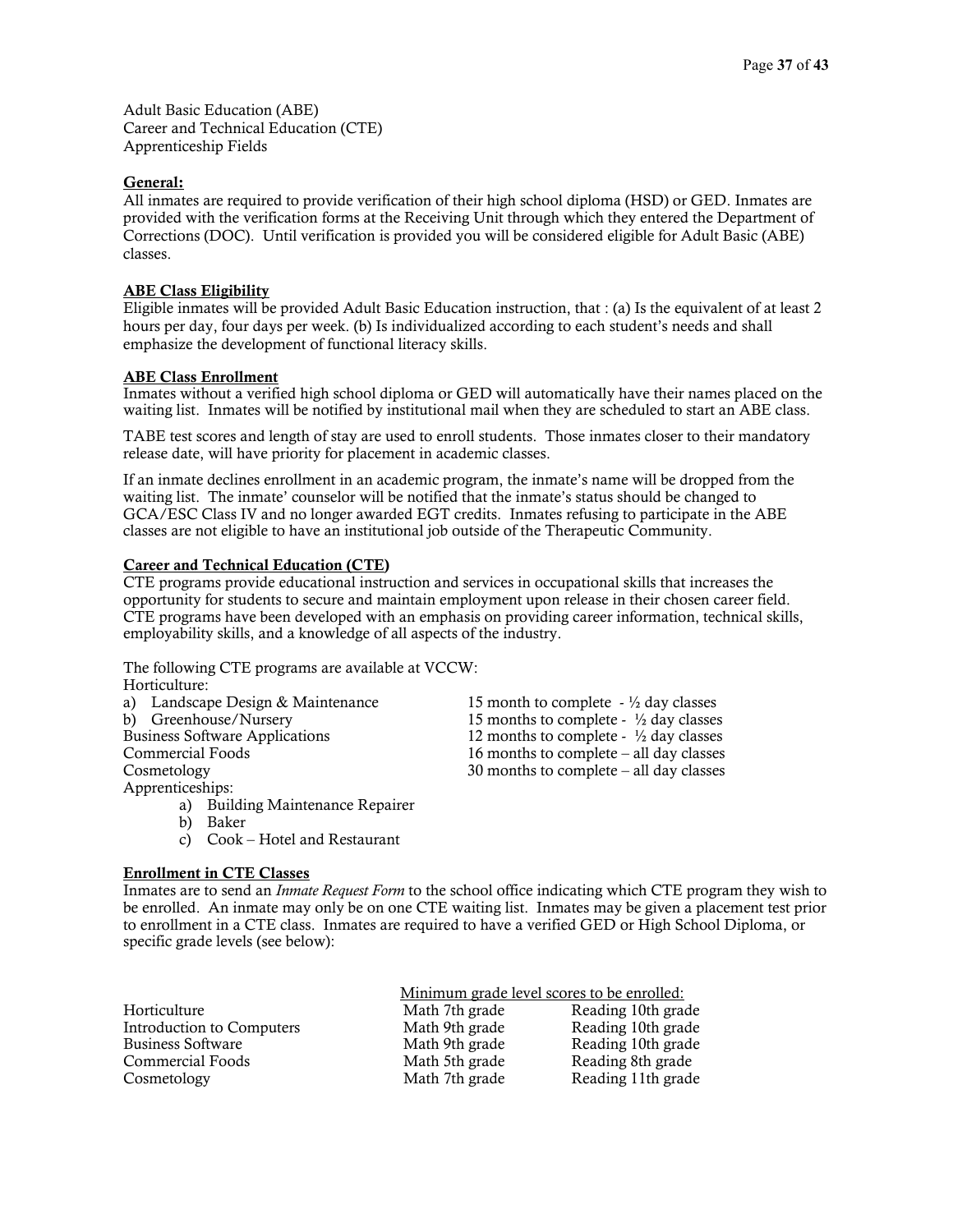For Commercial Foods, in addition to the above, an inmate may not have had a 100 series charge conviction within a 6-month period of applying for this program. Inmates also may not have had more than one charge conviction of failing to follow a direct order or instructions within a 6-month period of applying for this program. Inmates must also be medically approved by the Medical Department before enrollment in Commercial Foods.

Should a CTE waiting list become exhausted, some requirements may be waived.

#### CTE Class Waiting Lists

When the demand for a course exceeds available capacity, a waiting list will be maintained for each career and technical education program. Inmates will be enrolled based on their Good Time/Mandatory Release Date and not the date they sign up for the program, with inmates with shorter sentences having priority. Inmates who do not have sufficient time left on their sentence to complete the course or a substantial portion shall not be enrolled in a CTE program.

- 1. If an inmate is on the waiting list for a class that takes 12 months to complete, even if they have 12 months left on their sentence there might not be an opening in that class at that time. If we have an opening 3 months later and you no longer have sufficient time left to complete that course or a substantial portion of the class you will not be enrolled.
- 2. If an inmate declines a career and technical education program, then the inmate's name will be dropped from that list. The inmate must wait a minimum of 90 days to reapply to have their name added to the end of the waiting list.
- 3. Inmates may complete one CTE program while incarcerated. Should an inmate transfer from a lower security level facility, an inmate may complete one additional CTE program after a 5-year waiting period.
- 4. If an inmate whose name is on a career and technical education waiting list cannot enroll in a program because of a DOC disciplinary action being taken against them, then the inmate may be placed, at the discretion of the Correctional Education principal, at the end of the waiting list effective the last day of the disciplinary action.

#### CORRESPONDENCE COURSES

Inmates who desire to participate in college correspondence courses must submit an *Inmate Request Form* to the school Principal. The school will proctor the tests required in correspondence classes. All materials for a correspondence class must be approved, ordered and paid for in advance by the inmate like any other property. Copies of the approval to participate in the course and to order materials must be on file with the Property Sergeant and Mailroom. All materials related to the class will be sent to the School for distribution to the inmate.

#### GRADUATION

Correctional Education holds graduation ceremonies once a year. If a participant has earned a certificate or diploma (within the graduation year) while at another facility and transferred to Virginia Correctional for Women (VCCW) before they were permitted to participate in graduation ceremonies, they will be allowed upon request to participate in the VCCW graduation.

#### LIBRARY SCHEDULE

The DOC Library Schedule is posted on each Living Unit. Each unit and each daily work unit is assigned a library day.

#### LIBRARY CHECK OUT AND-RETURN POLICY

- 1. Up to four library books may be checked out at a time and you MUST PRESENT identification card at check out. You are accountable for the book(s) you check – out until they are checked in. The return date for each item will be stamped on each item.
- 2. Items checked out from the library may be renewed ONLY ONCE. The book(s) must be physically present for renewal.
- 3. When an item is not returned on time, it is considered "Overdue." An overdue notice will be sent to you from the library. When an item is overdue, no new items can be checked out. Once the item has been returned or the library is compensated for a lost item, your library privileges will be reinstated.
- 4. If an inmate loses a library item, she may make payment from her account to restore her privileges. The cost of the item is listed on the overdue notice. To make payment, please complete a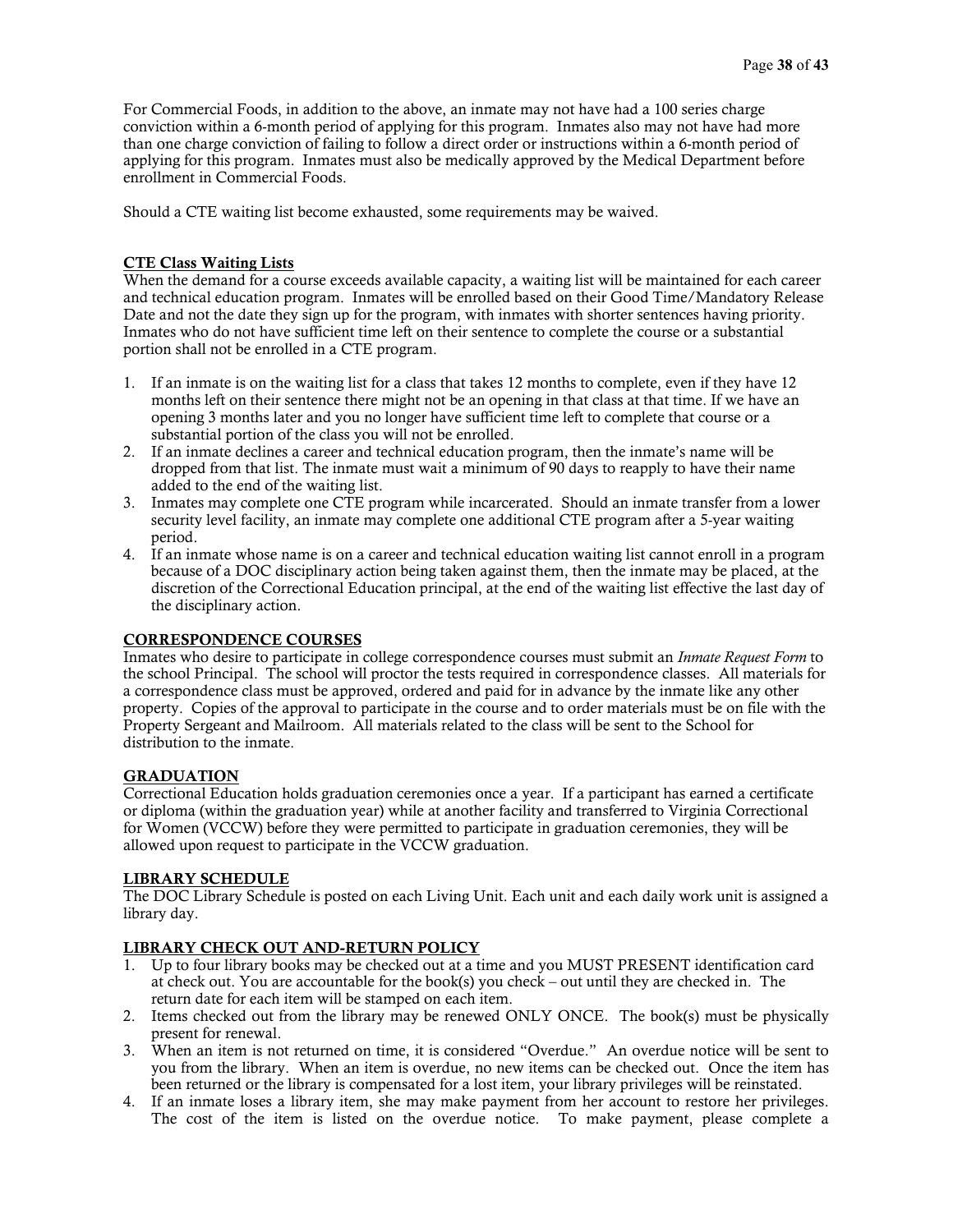disbursement made out to the Department of Corrections and send it to the business office. The Business Office will inform the library when payment has been made. Please clearly state that the disbursement is to pay for a library book you lost.

5. Inmates who have lost check out privileges are still able to come to the library to use computers and read magazines. They also have access to unit library books and DISCARD books within the library. They cannot check out main shelf books.

During COVID-19, inmates will not have access to the library to enforce social distancing protols. The Librarian will ensure that books on the housing units are rotated frequently.

#### TIPS TO AVOID PROBLEMS:

- 1. You are solely responsible for the book(s) you check out.
- 2. Do not lend your books to others. Do not check out books for others.
- 3. Do not check out more books than you can read in two weeks.

# NOTES

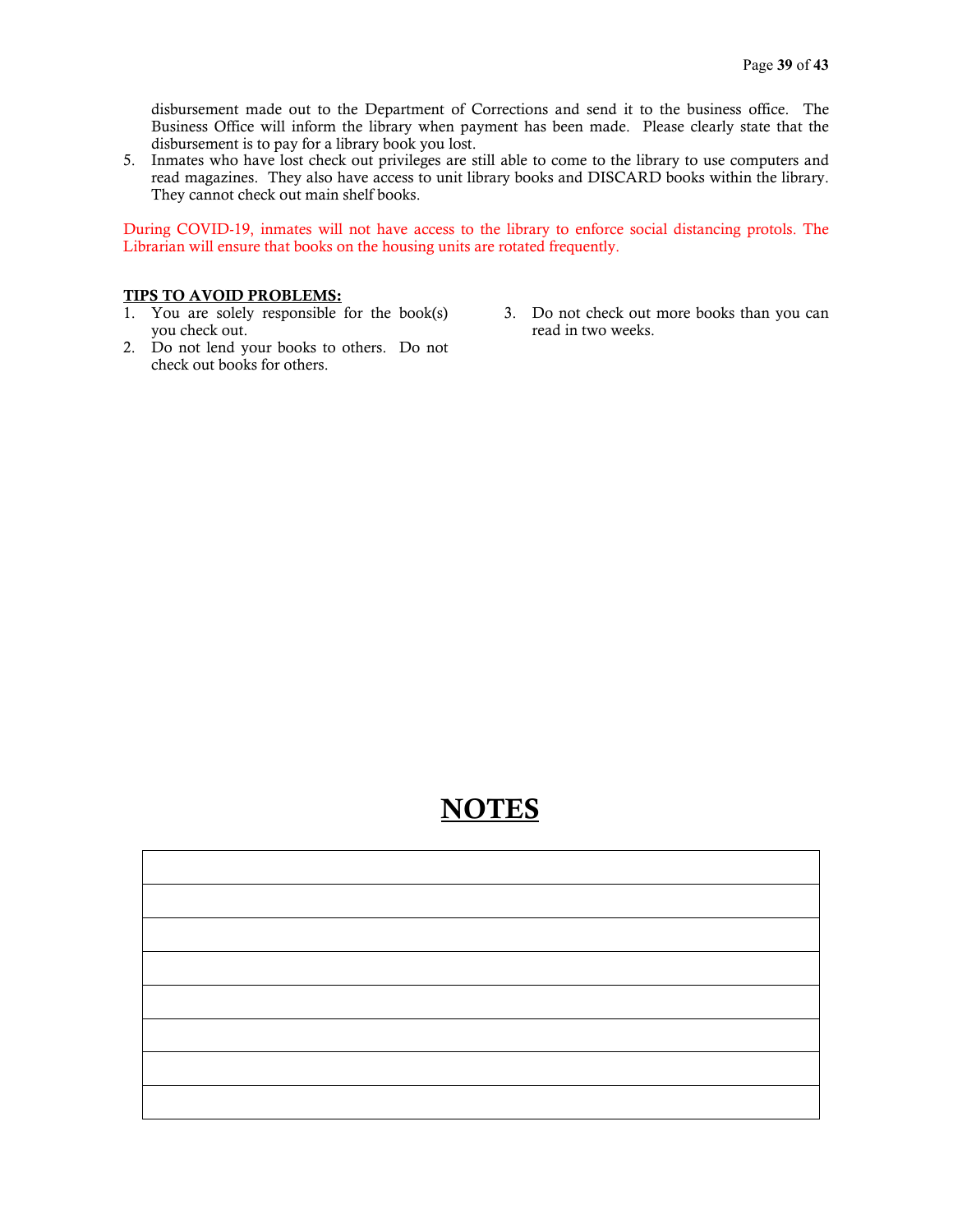*(Signature copy on file)* \_\_\_\_\_\_\_\_\_\_\_\_\_\_\_\_\_ Tykeashae Fowlkes, Warden Date